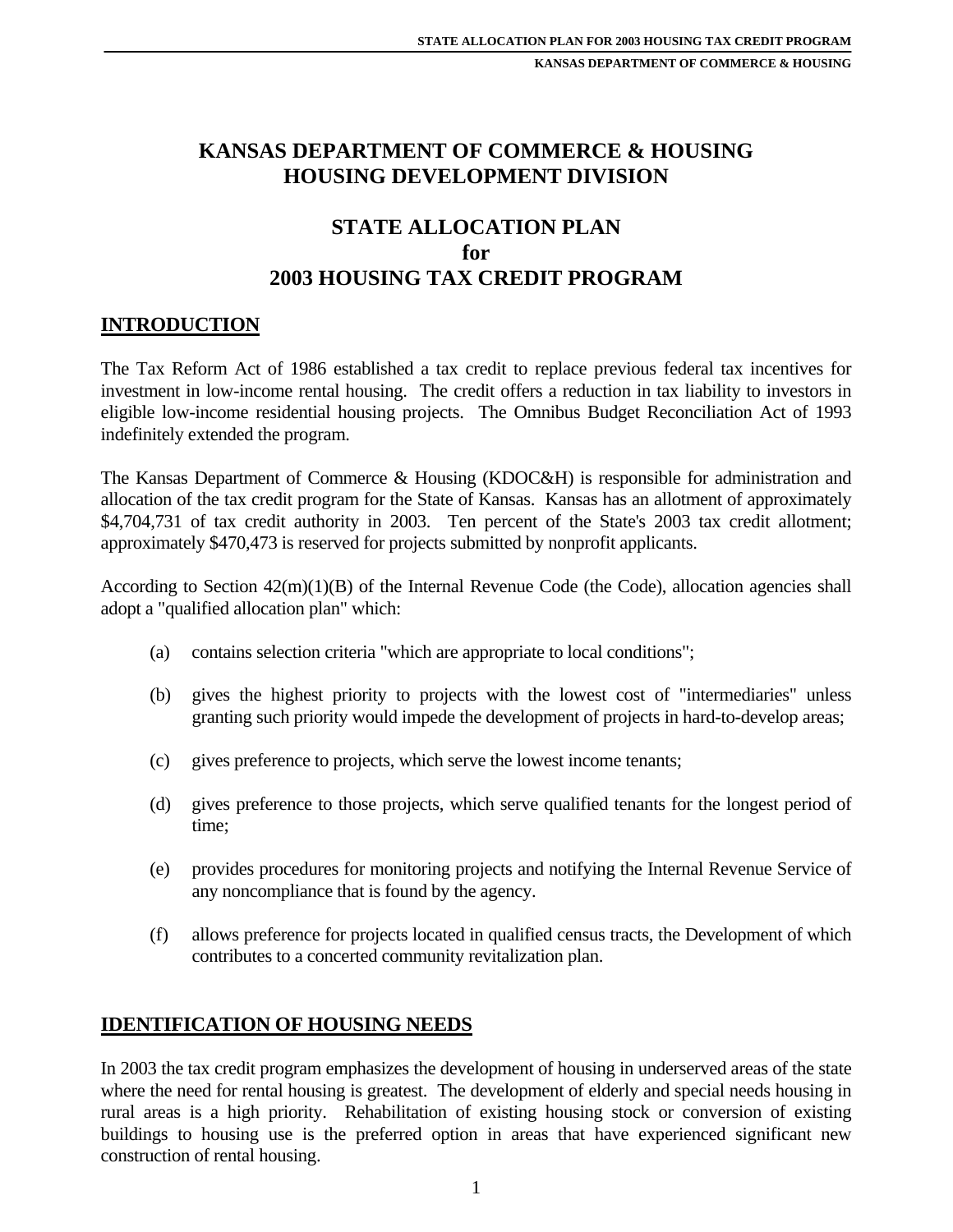Within these priorities the program encourages the development of mixed income housing in markets where it is feasible, the rehabilitation of low-income housing that would be otherwise subject to foreclosure or default, and the involvement of nonprofit organizations in housing development.

#### **PRELIMINARY REQUIREMENTS**

In order for an application to be considered for funding, the proposed development shall first demonstrate that it meets the requirements shown below. Applicants submitting incomplete applications will be given 15 days to provide missing requirements. A waiver of specific requirements may be granted prior to the application submission date upon sufficient evidence provided by the applicant:

- (a) The application must be for a qualified residential rental development that meets the requirements of Section 42 of the Internal Revenue Code of 1986, as amended;
- (b) The development must meet the low-income housing priorities as identified in the applicable state or local Consolidated Plan. (See pages 176-184 in the Kansas Consolidated Plan, Revised.)
- (c) The development is ready to proceed as documented by:
	- 1. Evidence of site control with an option for at least six months beyond the application deadline; or a recorded deed;
	- 2. Zoning approval or application for zoning approval with a letter from the zoning administrator citing that the zoning request is consistent with the local plan or that the local plan could be changed to be consistent with the zoning request;
	- 3. Evidence of availability of adequate utilities at the site;
	- 4. Commitment letters for all sources of financing;
	- 5. Affidavit of compliance with accessibility design requirements of the Americans with Disabilities Act relating to the public and common areas, the Americans National Standards Institute 117.1 (1986) for all first level living units and the KDOC&H Architectural Procedures and Minimum Development Standards for the total development. In addition owners must show preparedness to provide accessibility adaptive devices for 10% of the units and hearing impaired and vision impaired adaptive devices for 5% of the units. Variations require prior KDOC&H approval;
	- 6. Inclusion with the application of all other documentation listed as **(MANDATORY)** in the "Submission Requirements Checklist" at the end of the application;
- (d) A commitment with KDOC&H to extend the low-income housing use of the development beyond the initial compliance period of 15 years for an additional period of at least 15 years; **(Note: The statutory right of regulated sale in the 15th year is preserved).**
- (e) Rural Development (RD) Form AD 622 commitment, if applicable;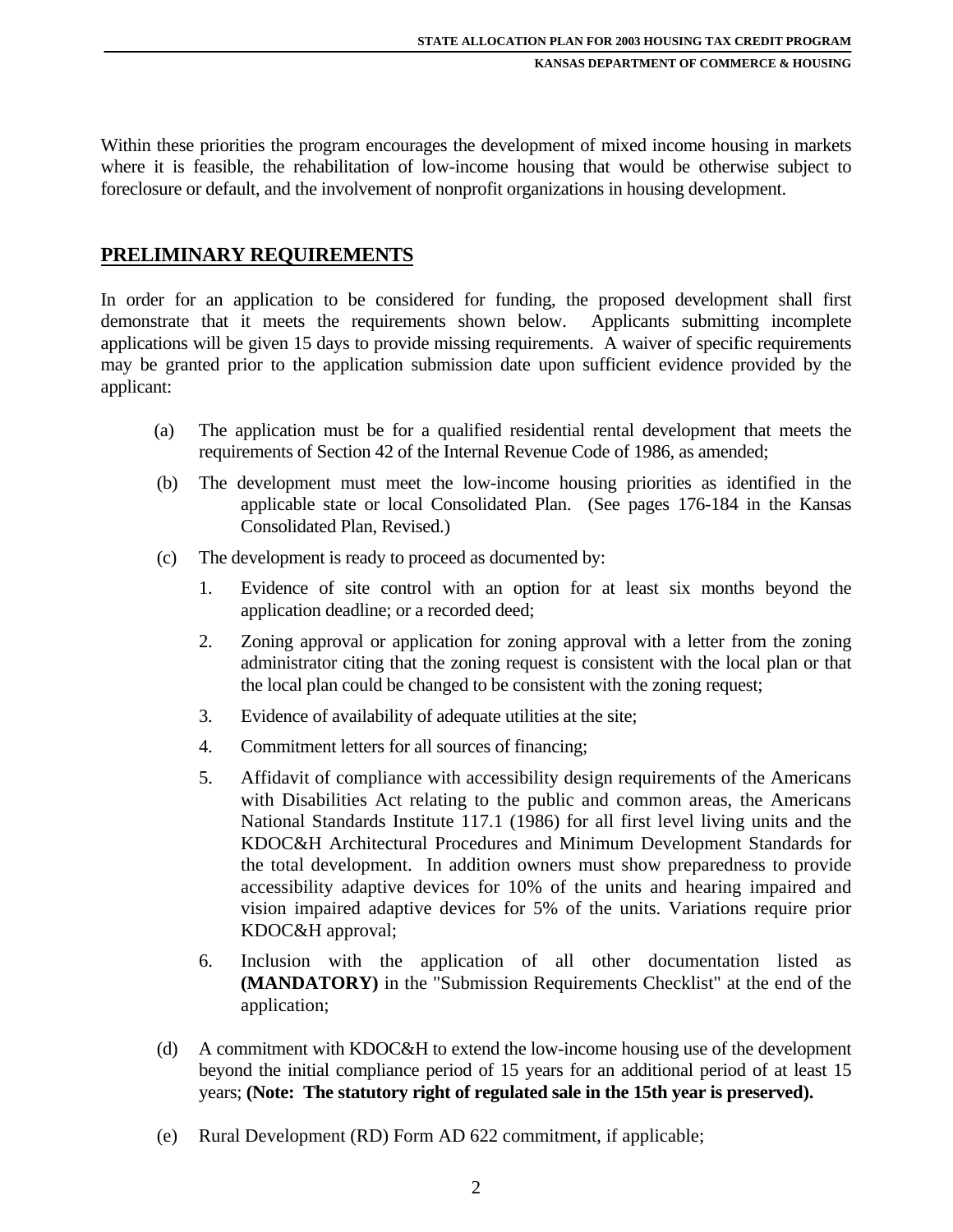- (f) For nonprofit applicants:
	- 1. The nonprofit must be a qualified nonprofit organization as defined in Section 42h(5)(C) of the Internal Revenue Code;
	- 2. The nonprofit applicant must have an ownership interest (either directly or through a partnership) in the development, must be at least a co-general partner or co-managing member, and must materially participate, on a regular, continuous, and substantial basis, in the development, operation and the management of the project throughout the entire compliance period, pursuant to 469(h) of the Code;
	- 3. A nonprofit shall submit a list of its Board of Directors, officers and directors and a list of previous housing participation;
- (g) A complete application any application that is not complete may be automatically rejected.
- (h) Applicants must submit a completed Internal Revenue Service (IRS) Form 8821 (Rev. 9-98) as a condition of the application for housing tax credits. (See Exhibit K)

## **COMMUNITY SUPPORT**

Applications will not be considered without a resolution from the local governing body stating that it is aware of and approves the housing development. The resolution must contain the following information:

- (a) location of the project with its legal description;
- (b) number of units;
- (c) targeting of tenant population (elderly, family, special needs, mixed income, rent subsidized);
- (d) amenities;
- (e) type of construction (new, rehabilitation, acquisition and rehabilitation);
- (f) financing required through local enhancements (tax increment financing, tax abatement, issuance of bonds);
- (g) period of time for which the resolution is effective;

In the event there are changes in any of the above aspects of the development between the initial local approval and the offer of tax credits, another resolution with updated information must be submitted. (See Exhibit C).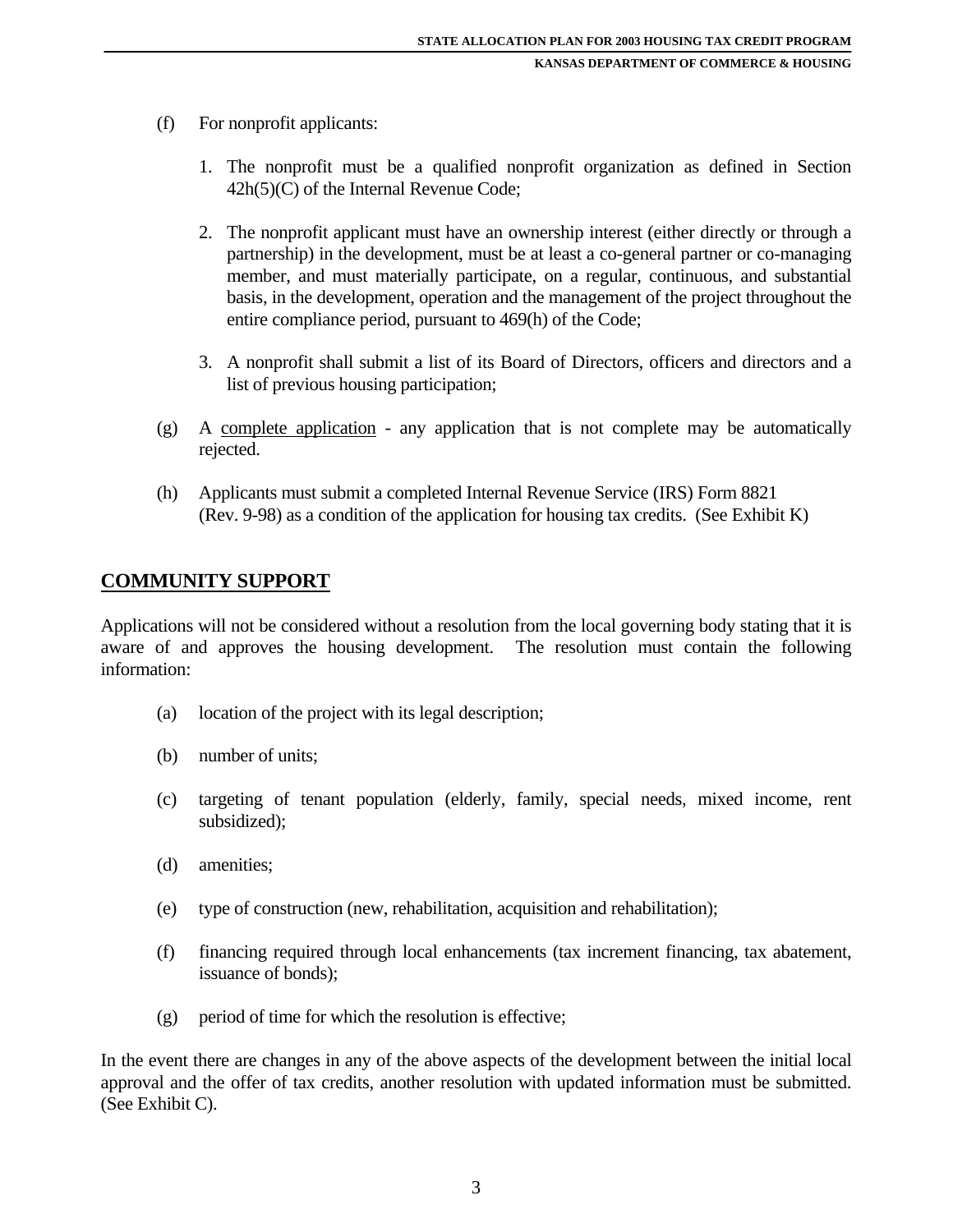## **APPLICATION PROCESS**

Tax credits in Kansas are made available through a two-stage process of 1) reservation; and 2) allocation. Applicants may apply during one of two application periods to receive a credit reservation during the 2003 calendar year. The application cut off dates and maximum percentage of credits reserved during any given period are as follows:

| Application<br>Period | Application<br><b>Cut Off Date</b> | Credits<br>To Be Reserved                   |
|-----------------------|------------------------------------|---------------------------------------------|
| -1                    | February 7, 2003                   | Up to $60\%$ of the<br>total 2004 authority |
| ∍                     | July 3, 2003                       | Remaining credits                           |

Completed applications must be received by KDOC&H no later than the above cut off dates to be considered for the applicable application period. Target dates for reservation action are:

| <b>Application Period</b> | <b>Reservation Action</b> |
|---------------------------|---------------------------|
|                           | May 14, 2003              |
|                           | September 26, 2003        |

Applicants whose applications do not receive a reservation are notified, in writing, by mail. Applicants whose applications are not selected for credit reservation in any cycle, may choose to compete in the next cycle by submitting a written request to KDOC&H within ten days after the post marked notice sent by KDOC&H. If this option is chosen, no additional application fee is required. If an applicant chooses to submit a revised application, a new application fee is required as outlined under FEE SCHEDULES shown below.

#### **FEE SCHEDULES**

- Application Fee: An application fee of \$10 per unit up to a maximum fee of \$500 shall accompany each project application. Nonprofit applicants are exempt
- Reservation Fee: A credit reservation fee of 7% of the annual tax credit reserved must be paid prior to the time of execution of the reservation agreement. Nonprofit applicants shall pay a reservation fee of 2.5% of the annual tax credit.
- Allocation Fee: An allocation fee of 3% of the annual tax credit allocation amount must be paid at the time the allocation request and documentation are submitted to KDOC&H. Nonprofit applicants shall pay an allocation fee of 1% of the annual credit.
- Monitoring Fee: An annual monitoring fee of \$4.00 per \$1,000 (.004) of the annual tax amount allocated is assessed for all placed-in-service properties.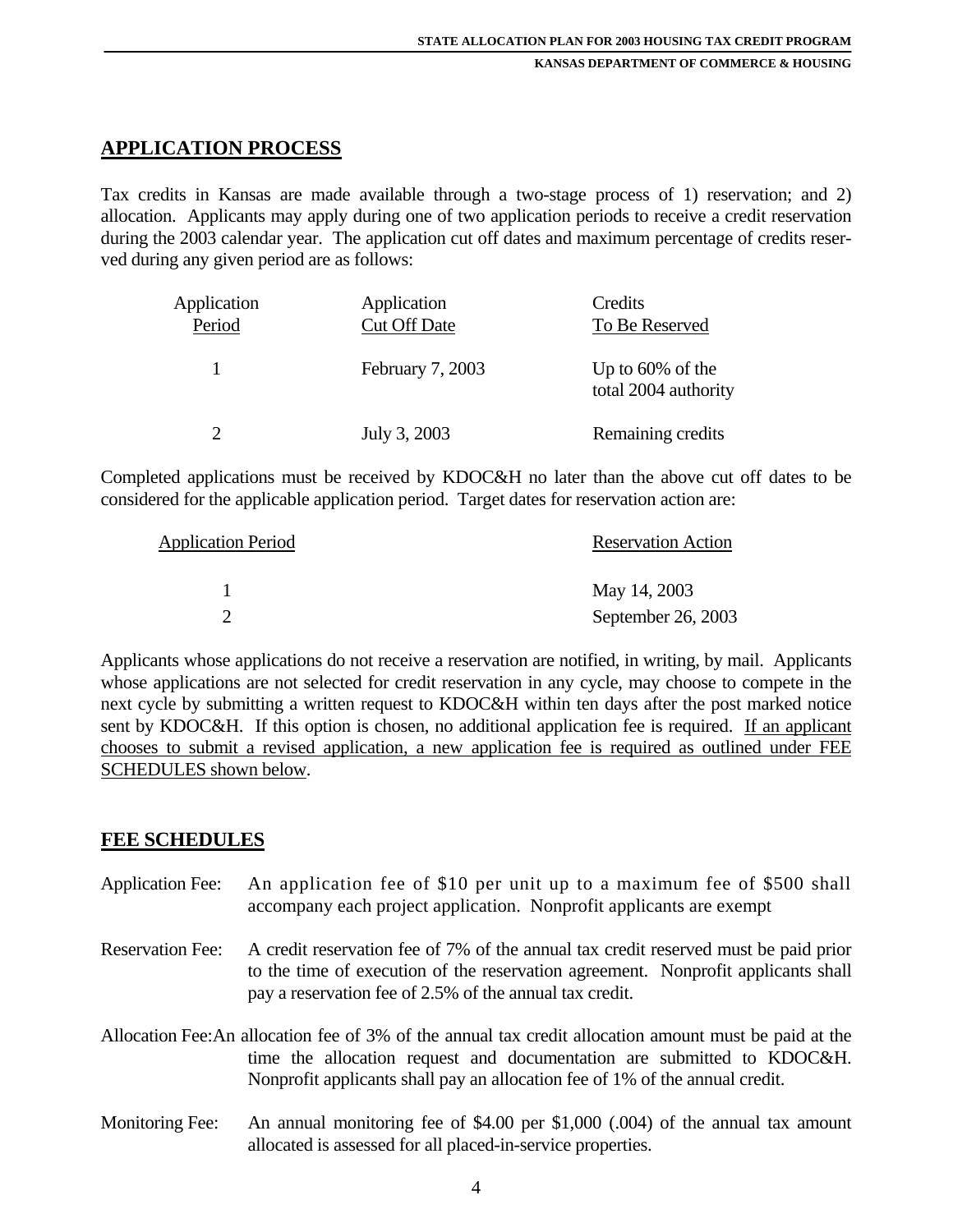**All fees are non-refundable and must be paid by cashier's check or money order.** 

**Note: Nonprofit applicants must be the sole general partner or 100% owner of a development at the time of the application to obtain the reduced fees.** 

## **FEE GUIDELINES**

|                                                   | $50 + Units$   | <b>25-49 Units</b> | 1-24 Units     |
|---------------------------------------------------|----------------|--------------------|----------------|
| Developer                                         | 10%            | 15%                | 20%            |
| Contractor:<br>Profit<br>Overhead<br>General Req. | 6%<br>2%<br>6% | 7%<br>2%<br>6%     | 8%<br>2%<br>8% |
| Architect:<br>Design<br>Supervision               | 3%<br>1%       | 4%<br>1.5%         | 5%<br>2%       |
| Consultant:<br>For Profit<br>Non Profit           | 1%<br>2%       | 2%<br>4%           | 3%<br>6%       |

Developer fees and consultant fees are a percentage of eligible basis. Contractor fees and architect fees are a percentage of new construction or rehabilitation costs. A declaration of subcontractors or suppliers for which there is an identity of interest through joint ownership with the developer must be declared at the application stage and disclosed at the final cost certification stage. As a result, developer profit and the amount of credit could be adjusted.

Identity of interest refers to situations where the same entities or persons control or own the services provided by one or more of the above performers. Architect design fees may be reduced further when the same design has been used in previous developments. Contractors are required to sell materials at reasonable market cost when they own or control the supply company. (Underwriting criteria are shown at See Exhibit F).

| <b>Identity of Interest</b>       | $50 + Units$ | <b>25-49 Units</b> | 1-24 Units |
|-----------------------------------|--------------|--------------------|------------|
| Developer                         | 10%          | 15%                | 20%        |
| Contractor:<br>Profit<br>Overhead | 1%<br>2%     | 2%<br>2%           | 3%<br>2%   |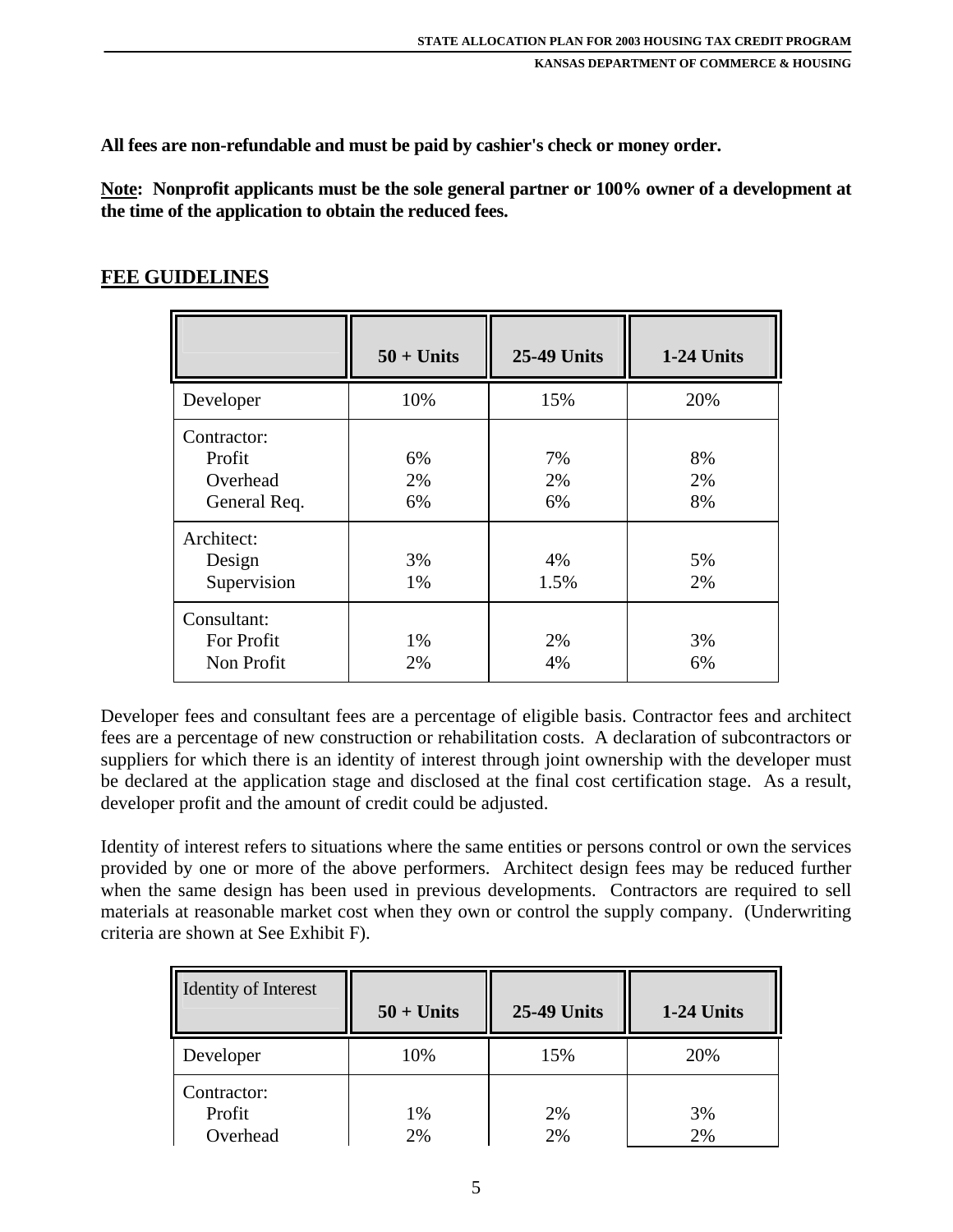| General Req.                            | 6%      | 6% | 8% |
|-----------------------------------------|---------|----|----|
| Architect:<br>Design<br>Supervision     | 3%<br>U | 4% | 5% |
| Consultant:<br>For Profit<br>Non Profit |         |    |    |

## **DEVELOPER FEE LIMIT EXEMPTIONS**

Developer fee limitations imposed by the Housing Tax Credit Program may be waived under the following circumstances:

- 1. In the development of innovative development that go beyond the ordinary in delivering services to people in housing projects.
- 2. Developments in rural areas where costs are higher or the number of units are so small that development and management are made more difficult.
- 3. Inner city housing development where the risk is greater and the costs of development are high.
- 4. Projects located in HUD defined difficult development areas where the costs of land are extraordinarily high and the median income is abnormally low.
- 5. Developments in HUD defined qualified census tracts where at least 50% of the population has a median income of no more than 60% of the gross median income determined on a block-by-block basis.

#### **ENERGY EFFICIENCY**

New construction developments must meet or exceed both the Overall U-Value and the Annual Energy Performance (Chapter 4) standards established by the Model Energy Code 1993 (MEC 93). At the credit reservation stage KDOC&H requires an architects certification that the design of the proposed construction meets the MEC 93 standards. Prior to the start of construction the plans of each new development must be reviewed and approved by a KDOC&H certified home energy rater to verify that the planned construction as per design and specification will meet or exceed both the Overall U-Value and the Annual Energy Performance (Chapter 4) standards established by the Model Energy Code 1993 (MEC 93). The review must be documented with a letter from the rater to KDOC&H indicating whether the proposed construction meet the MEC 93 standards. In the event that the proposed construction does not meet both the Overall U-Value and the Annual Energy Performance (Chapter 4) standards, the rater will provide suggestions for corrections to plans and specifications that will insure that MEC 93 standards will be met. An energy audit performed by a KDOC&H certified home energy rater is required on each building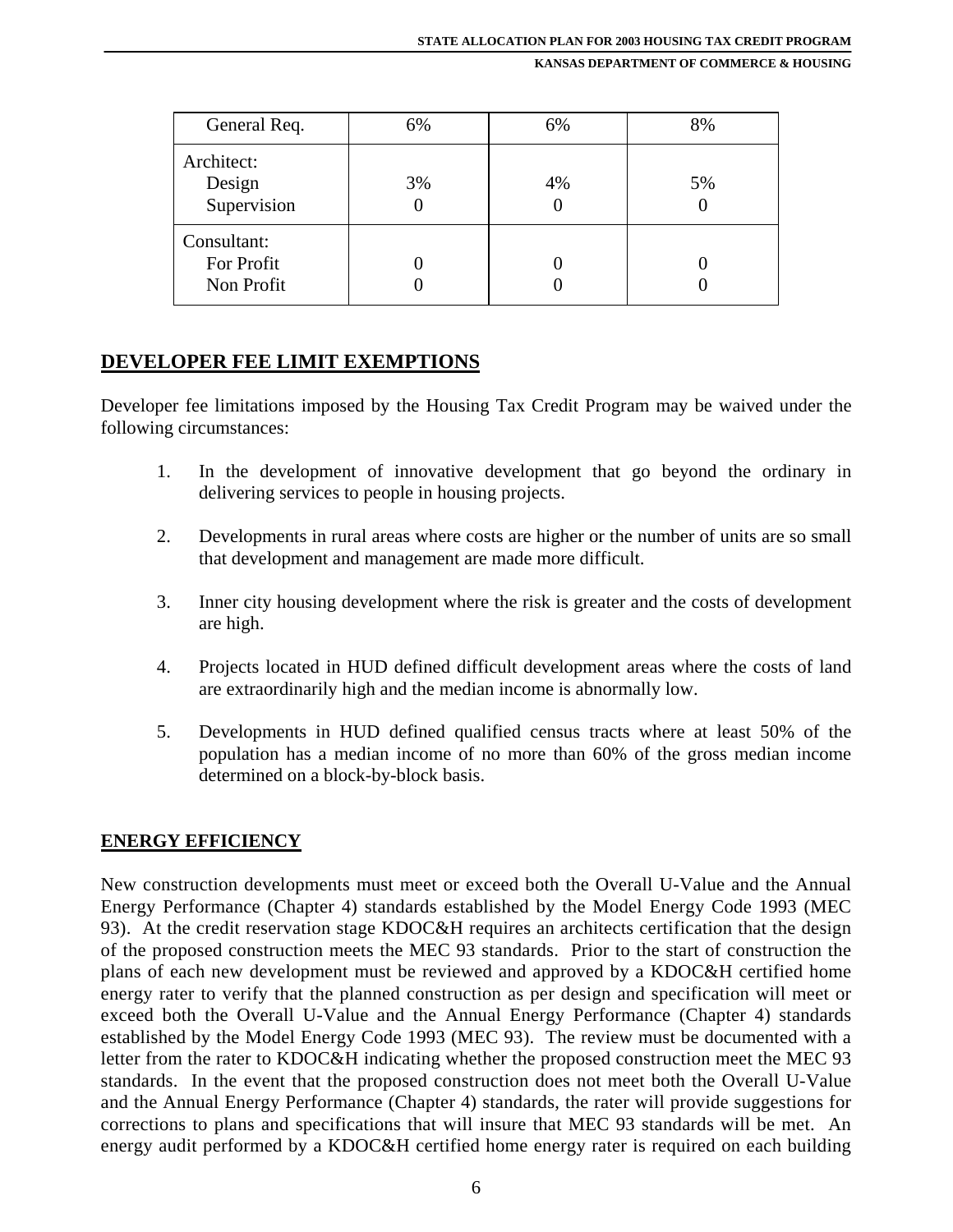after it is completed to verify that actual construction meets the above listed requirements. At the final cost evaluation stage the architect, contractor and owner are required to certify that the finished construction meets or exceeds the standards of MEC 93.

For existing structures that receive a tax credit reservation, an energy audit conducted by a KDOC&H approved home energy rater must be provided on each building prior to the preparation of the final work rehabilitation order. The rater, the owner and KDOC&H will determine the feasibility of meeting the requirements of MEC 93 prior to the start of the rehabilitation. If it is determined to be feasible to meet the MEC 93 standards, appropriate specifications will be written into the work order. If it is not feasible to meet the requirements of MEC 93, the rater will provide information indicating effective and cost-effective energy improvements that could be included as a part of the rehabilitation project. At the completion of the rehabilitation an energy audit by a KDOC&H energy rater is required to verify that the rehabilitation work on each building meets the standards of MEC 93 or includes recommended energy performance measures designed to achieve energy use reductions projected as a part of the initial performance audit and consultation. At the final cost evaluation stage, the architect, contractor and owner are required to certify that the finished construction meets or exceeds the standards of MEC 93. (Recommended practices and specifications with Certificate of Compliance are shown at Exhibit G).

## **ACQUISITION AND REHABILITATION FACTORS**

The selection of properties for acquisition and rehabilitation credits will be determined by the following list of criteria:

- 1. The ratio of acquisition and hard cost to total costs will be reviewed. A high acquisition percentage is primarily refinancing with minimal rehabilitation. Developments with a lower acquisition and a higher rehabilitation percentage will be favored for credits.
- 2. There should be a minimal increase in rents and preferably none as a result of the acquisition and rehabilitation. Developments that significantly raise rents after receiving a substantial subsidy are not encouraged to apply for credits.
- 3. A large majority of the existing tenants should be income eligible under the tax credit program. Tenant displacement is strongly discouraged.
- 4. Evidence that the private sector will not finance the acquisition and rehabilitation should be provided or a determination made that the private sector cannot provide assistance.
- 5. Energy testing should determine if the buildings could be brought into compliance with the Model Energy Code of 1993. Buildings that can be brought into compliance will be given a priority for financing. (See previous Energy Efficiency section).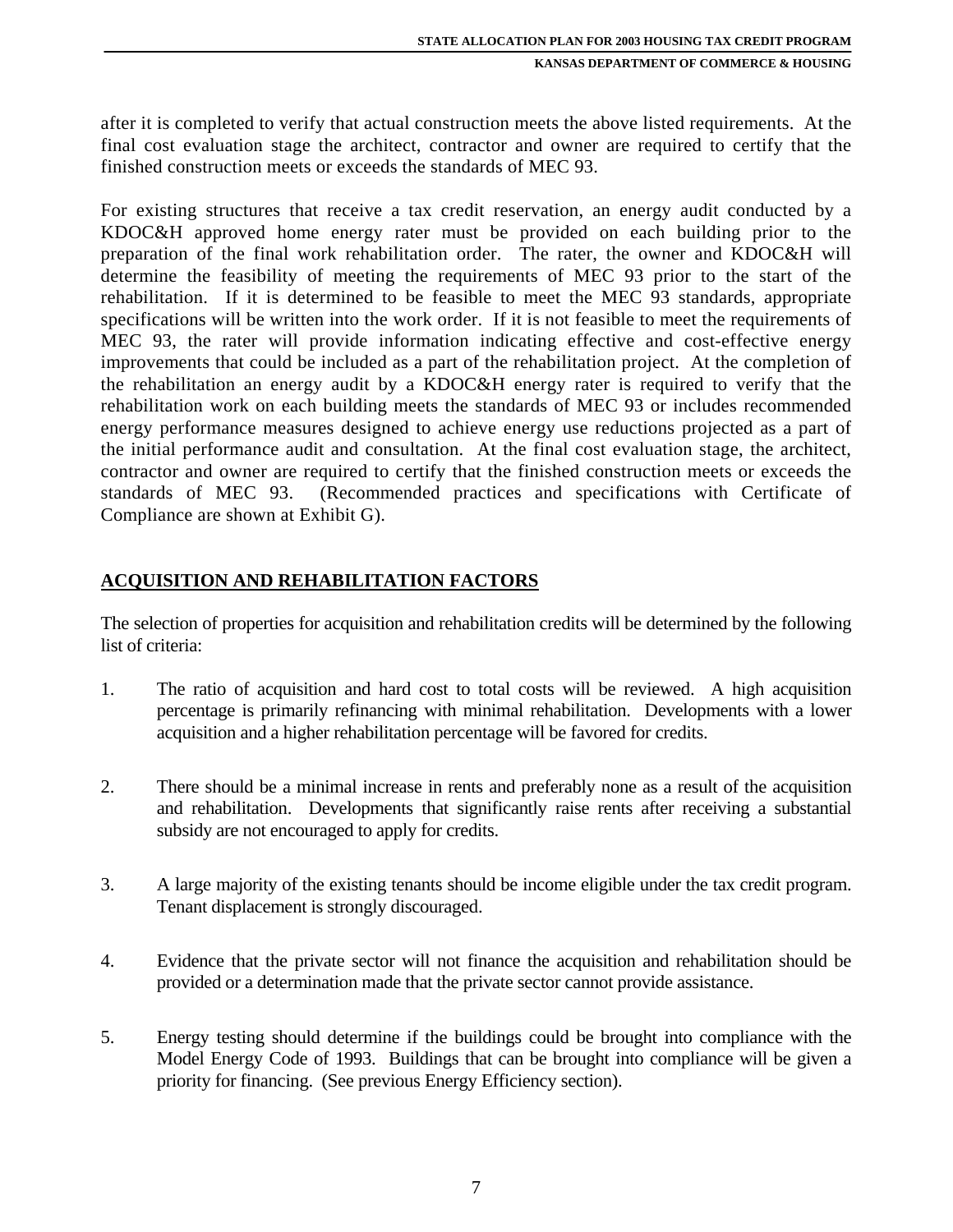- 6. There should be an arm's length in the transaction between the seller and the purchaser. Transfers of property between related parties or when there are identities of interest will not be assisted.
- 7. Properties that are eligible to provide HOME matching funds, i.e. all or a portion of the units are affordable for tenants who earn no more than 50% of the gross median income for the area in which the property is located, will be given a priority for financing.
- 8. Existing low income properties under a threat of foreclosure and removal of existing tenants will be given a priority for financing.
- 9. Other factors that will be reviewed include the remaining length of time on any Housing Assistance Payments contracts, the availability of replacement reserves, and the current vacancy rate.
- 10. A minimum rehabilitation cost of \$4,000 per unit averaged over a building is required to be considered for a credit reservation.

## **SINGLE FAMILY HOUSING DEVELOPMENT**

Single-family housing development is permitted by the Code so long as it remains rental housing for the 15-year compliance period. KDOC&H requires that any single-family housing development be converted to homeownership at the end of the 15-year compliance period. In such instances the extended use period will be waived. KDOC&H prefers that tenants be given the first right of refusal or be offered an option to purchase the homes at their fair market value at the time of the tenant's initial occupancy of the homes. Total cost per unit is subject to the limits of Section  $221(d)(3)(ii)$  of the National Housing Act (12 U.S.C. 17151(d)(3)(ii)). (See Exhibit J)

#### **EVALUATION PROCESS**

The housing credit agency (KDOC&H) is required to evaluate each application (including tax exempt bond financed proposals) to ensure that it receives only the amount of credit necessary to assure feasibility and viability throughout the credit period. The agency must consider the sources and uses of funds. The evaluation is performed three times: when an application is received, at the time of credit allocation, and at the time a development is placed-in-service.

During each evaluation KDOC&H considers the sources and uses of funds, the total financing for the development, all proceeds or receipts expected to be generated by reason of the tax credit, the percentage of housing credit dollar amount used for development costs other than the cost of intermediaries, industry cost standards, average costs of competing developments, property amenities, the number and kind of units, property quality and other information which may be necessary for development evaluation. Developers are not penalized for providing extra amenities or quality construction. KDOC&H may request substantiation of development costs.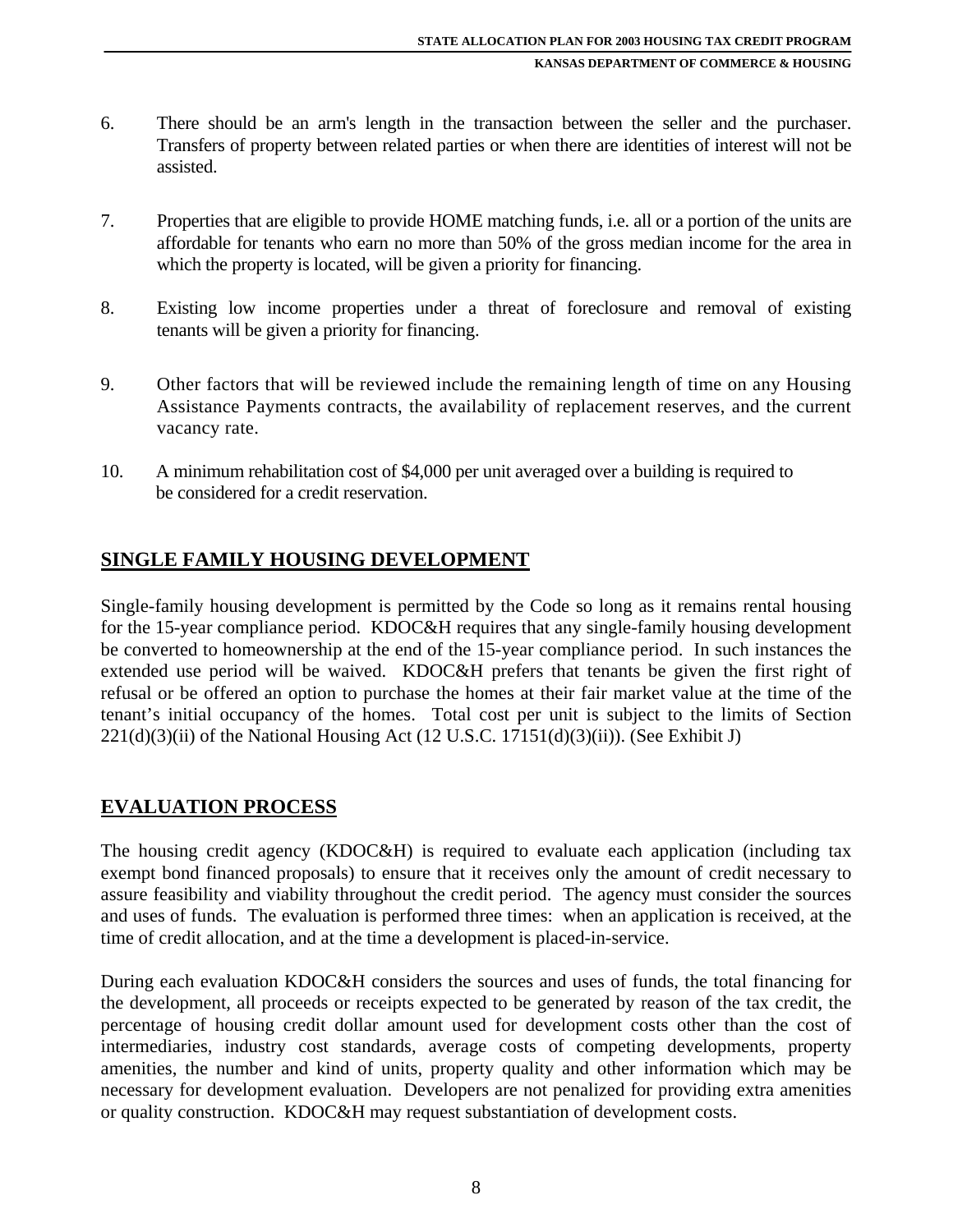In the event KDOC&H makes adjustments to the tax credit requested, property owners have five working days to provide evidence acceptable to KDOC&H that justifies the credit requested. Otherwise, the applicant or owner may accept the recommended credit or withdraw the application. KDOC&H does not wish to jeopardize developments for which syndication arrangements have been made and, therefore, negotiates with the Owner any adjustments to the committed credit at the time the final evaluation is made for properties that have been placed-in-service. Determination of the annual credit is not to be construed as a representation or warranty as to the feasibility or viability of the development or its ongoing capacity for success.

#### **INTERIM DEVELOPMENT LOANS**

An Interim Development Loan is a loan made by the Kansas Department of Commerce & Housing, Housing Development Division, to financially assist difficult-to-develop properties. Loans will leverage financing in the conventional market when a developer's financial capacity may prevent adequate funding, when lack of economies of scale create additional costs, when there is increased risk due to project type, or when sources of equity are not available in a timely manner.

The purpose of an Interim Development Loan is to facilitate and accelerate the development of rental housing.

Eligible activities include expenses associated with start-up costs, preliminary engineering fees, market studies, construction financing fees, site preparation, architectural or engineering fees, and construction or rehabilitation costs for the development of rental housing. Priority developments include rural, special needs, senior citizens, and inner city rental housing developments. Developments of less than 50 units are preferred.

Eligible participants are non-profit developers alone, or in joint venture with for-profit developers of rental housing. The fund may be utilized by developers of projects involving Housing Tax Credits (HTC), Community Housing Development Organizations (CHDOs) and/or projects developed by Public Housing Authorities or other rental housing development activity deemed appropriate by the Housing Development Division.

The duration of the loan will be up to three years. Interest will be fixed at 3% at the time the note is executed. Applicants must have site ownership or acceptable collateral. The Housing Development Division will take a second collateral position to a first mortgage.

The amount of the loan is limited to 10% of the total development costs, or a maximum of \$150,000. Once the loan is established, funds may be accessed on a monthly basis as expenses are incurred, by submitting documented requests for payment to the Housing Development Division. To ensure that developers are sharing the development risk, reimbursement payments will be a maximum of 75% of the cost incurred at the time of the request.

The loan amount plus interest will be due and payable no later than the date of the permanent loan closing or the final syndication payment. The Interim Development Loan Program will be funded at the discretion of the Housing Development Division. The Department of Commerce & Housing, Housing Development Division, reserves the right to reject an application if the development is not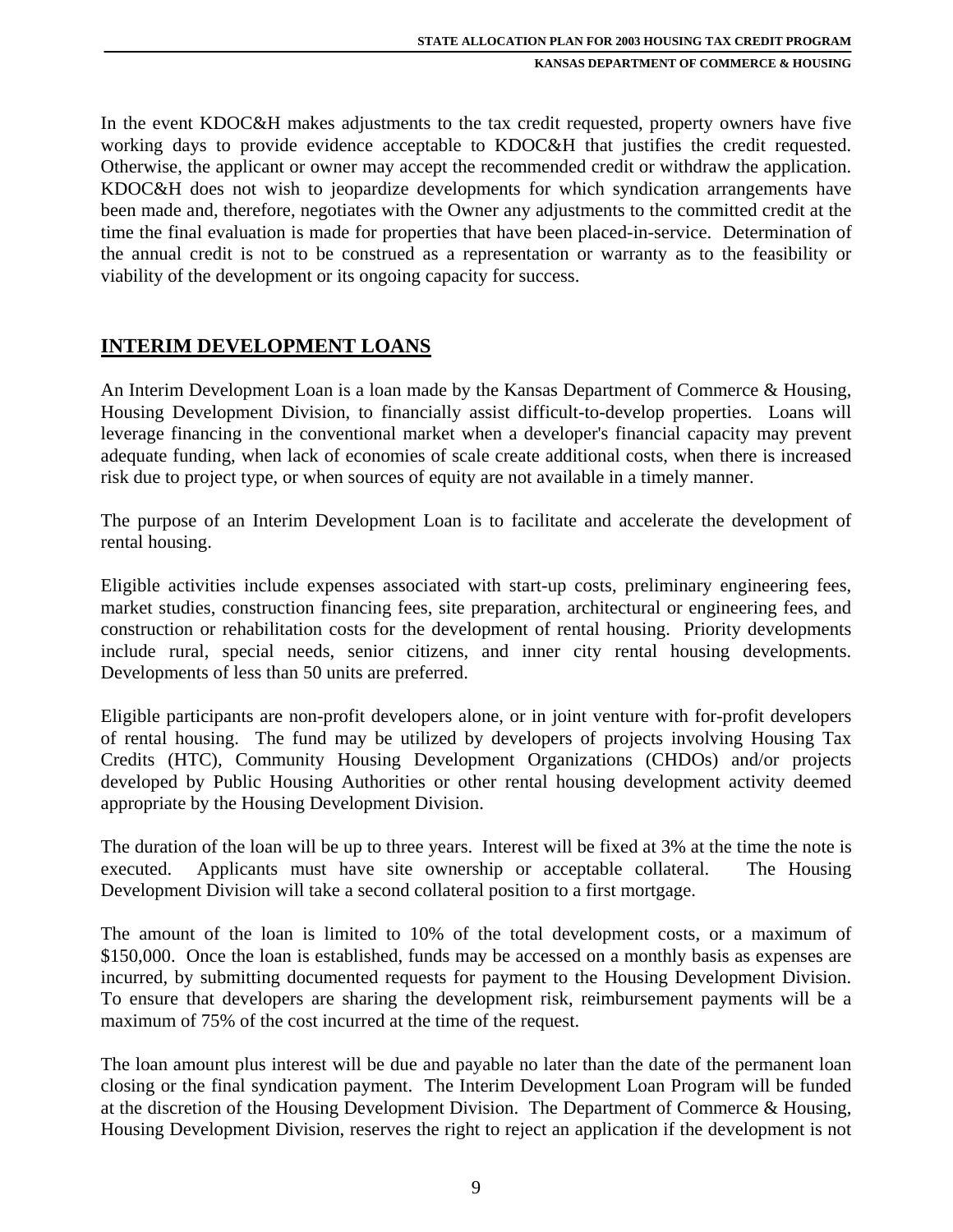cost effective or consistent with the priorities and objectives of the Interim Development Loan Program.

Application forms may be obtained by calling the Kansas Department of Commerce & Housing, Housing Development Division, at 785/296-5865. Applications may be forwarded to the Kansas Department of Commerce & Housing, Housing Development Division, 1000 S.W. Jackson, Suite 100, Topeka, Kansas 66612-1354.

## **PRIVATE ACTIVITY BOND FINANCING**

KDOC&H has authority to allocate tax-exempt bonds with 4% annual tax credits for low-income housing developments. Applicants must provide KDOC&H with a bond inducement resolution, a request for the bond allocation and an application for the tax credits with accompanying documentation. The bond allocation request and the tax credit application are reviewed simultaneously with the preliminary requirements and selection criteria outlined herein. Applications may be submitted at any time. Decisions on bond allocations with tax credits will be made within 60 days of the allocation request.

| <b>Application Fee:</b> | A non-refundable fee must accompany the application before the request<br>can be processed. The application fee is determined as follows:                                                          |  |  |
|-------------------------|----------------------------------------------------------------------------------------------------------------------------------------------------------------------------------------------------|--|--|
|                         | Allocation request up to \$5,000,000.<br>\$250<br>$\sim$<br>Allocation request from \$5,000,001 to \$10,000,000<br>\$500<br>$\sim$<br>Allocation request from \$10,000,001 and above<br>$$1,000 -$ |  |  |
| <b>Issuance Fee:</b>    | $0 - $2,000,000 - 5$ basis points (.005)<br>\$2,000,001 and above $-10$ basis points (.010)                                                                                                        |  |  |

Tax credit fees are separate from bond allocation fees and are shown at page 4-5. Tax-exempt bond developments do not require carryover allocations but are required to pay the allocation fee when the 8609 forms are issued. All fees must be paid by cashier's check or money order. Bond allocation fees and tax credit fees may be paid together.

## **RURAL HOUSING INCENTIVE DISTRICTS**

If a proposed housing development will rely on city or county creation of a Rural Housing Incentive District for tax increment financing, please review K.S.A. 12-5241 – 12-5301 and utilize the KDOC&H Guide for the Certification of Findings and Determinations. The city or county housing needs analysis and resolution establishing the incentive district must be received, and certified by KDOC&H, before tax credits will be reserved for the proposed development. (See Exhibit H).

#### **ARCHITECTURAL PROCEDURES AND MINIMUM DEVELOPMENT STANDARDS**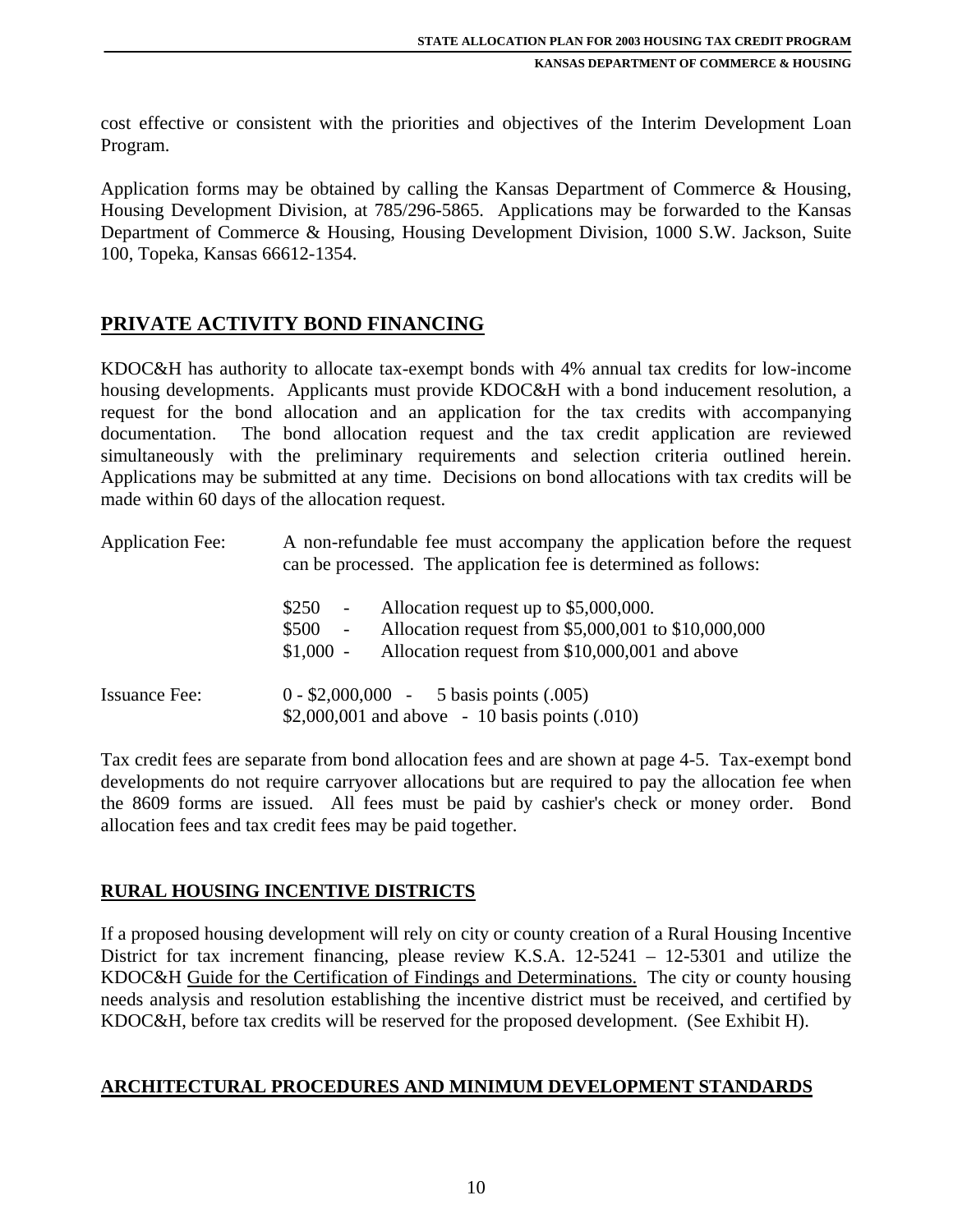All developments must be planned and constructed according to the KDOC&H's Architectural Procedures and Minimum Development Standards, which are incorporated by reference into this document. Violations will be penalized \$500 per unit.

### **SELECTION CRITERIA**

The KDOC&H evaluates applications for tax credit allocations using the following selection criteria and point system.

- Property Location
- Housing Needs Characteristics
- Development Characteristics
- Applicant/Sponsor Characteristics
- Tenant Population Characteristics
- Public Housing, Government Assisted and Conventionally Financed Waiting Lists.

The selection criteria and point system that are used in ranking applications are outlined below. In the event of a tie in overall total points earned by two or more applications, the determining factors are, in order:

- that development which is designed to serve the lowest income tenants as determined for item E2, Page 14:
- that development which has the lowest intermediary costs as determined for item C.1, page

12;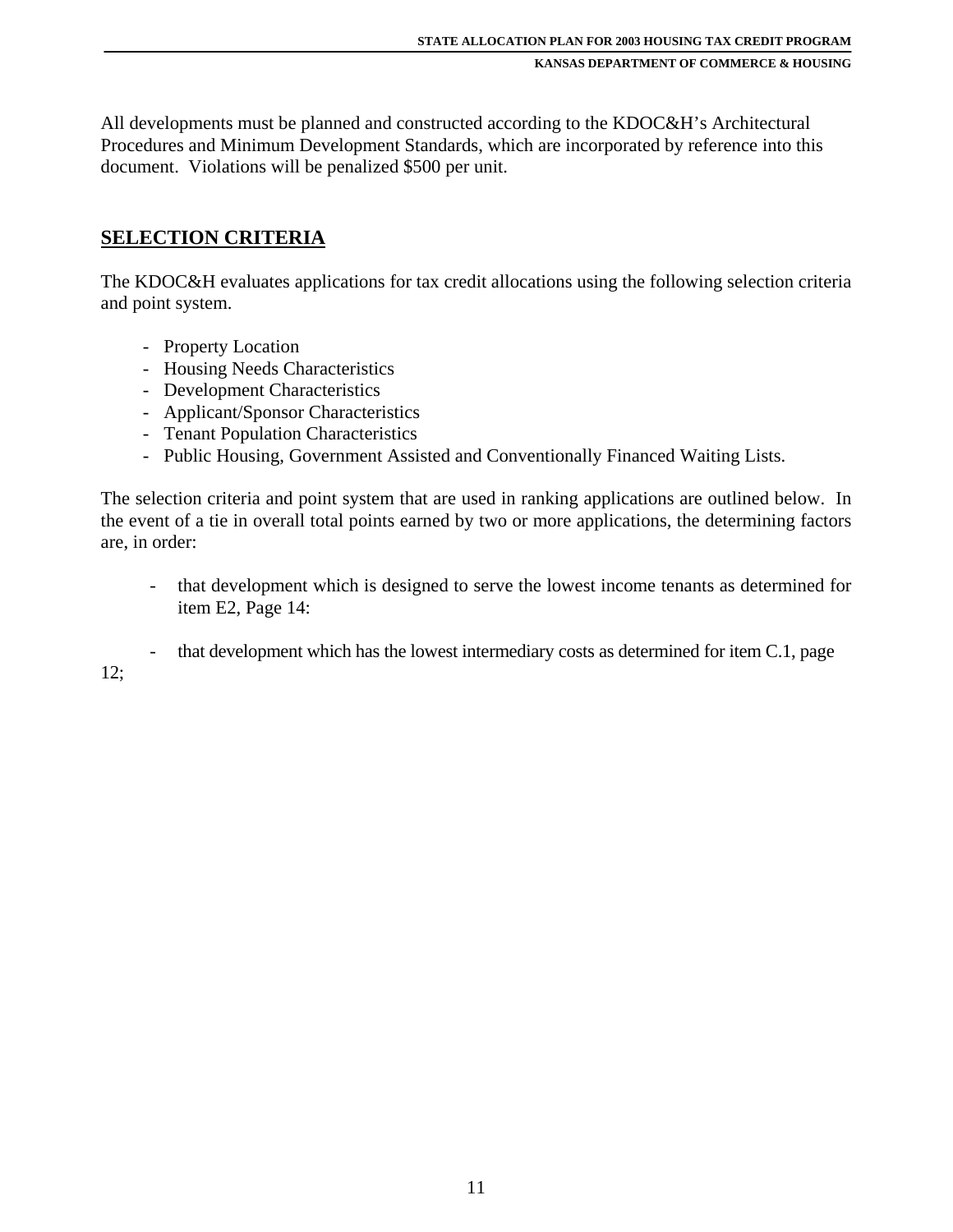## **2003 DEVELOPMENT SELECTION CRITERIA Maximum – 310 points**

| <b>A.</b>      |    | <b>Property Location (not to exceed 50 points)</b>                                                                                                                                                                                                                                 | <b>Maximum Points</b> | <b>Score</b> |
|----------------|----|------------------------------------------------------------------------------------------------------------------------------------------------------------------------------------------------------------------------------------------------------------------------------------|-----------------------|--------------|
|                | 1. | A property is located in a HUD defined Qualified<br>Census Tract or Difficult Development Area.                                                                                                                                                                                    | 10 points             |              |
|                | 2. | A property is located in a county of the State with<br>a median income less than the statewide non-metro<br>average.                                                                                                                                                               | 10 points             |              |
|                | 3. | A property is located outside a Metropolitan<br>Statistical Area (MSA).                                                                                                                                                                                                            | 10 points             |              |
|                | 4. | Site locations will be further evaluated for<br>community acceptance, neighborhood consistency,<br>and site usability, accessibility and marketability.<br>(See Exhibit A for specific criteria).                                                                                  | 20 points             |              |
| <b>B.</b>      |    | Housing Needs Characteristics (not to exceed 45 points)                                                                                                                                                                                                                            |                       |              |
|                | 1. | Development has at least 20 percent $(20%)$ of the<br>units designed as three bedroom units.                                                                                                                                                                                       | 10 points             |              |
|                | 2. | Development has at least 1 unit reserved to<br>provide temporary housing (Maximum of 2 years)<br>for a transitional, homeless family or elderly<br>person.                                                                                                                         | 15 points             |              |
|                | 3. | Development preserves existing low-income<br>housing that would be subject to foreclosure or<br>default if tax credits were not available.                                                                                                                                         | 10 points             |              |
|                | 4. | provides<br>rehabilitation<br>Development<br>of<br>structurally sound, energy efficient, low-income<br>housing.                                                                                                                                                                    | 10 points             |              |
| $\mathbf{C}$ . |    | <b>Development Characteristics (not to exceed 80 points)</b>                                                                                                                                                                                                                       |                       |              |
|                | 1. | Highest priority will be given to applications with<br>the lowest percentage of intermediary costs.<br>(These costs may include, but are not limited to,<br>attorney fees, engineering fees, and architect fees).<br>Points awarded on a sliding scale up to 5% of total<br>costs. | 10 points             |              |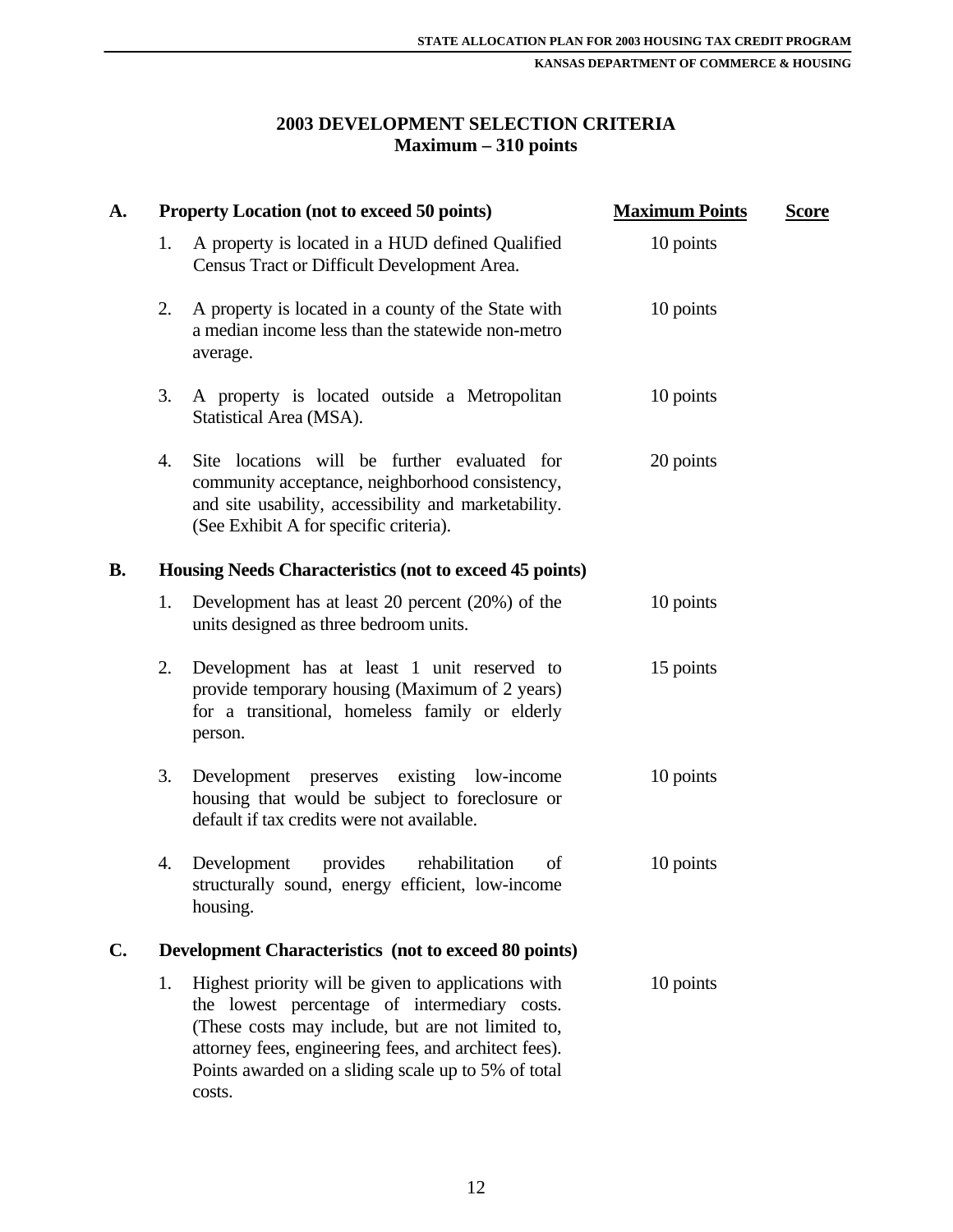|    |                                                                                                  | <b>Maximum</b><br><b>Points</b> | <b>Score</b> |
|----|--------------------------------------------------------------------------------------------------|---------------------------------|--------------|
| 2. | Development provides amenities as shown from                                                     |                                 |              |
|    | the list below:                                                                                  |                                 |              |
|    | Level One (one point each)                                                                       | Up to 30 points                 |              |
|    | Playground/tot lot with equipment                                                                |                                 |              |
|    | Common laundry room                                                                              |                                 |              |
|    | Green area                                                                                       |                                 |              |
|    | Carport                                                                                          |                                 |              |
|    | Security fencing                                                                                 |                                 |              |
|    | Washer/Dryer hook ups in units                                                                   |                                 |              |
|    | Outdoor uncovered seating/benches                                                                |                                 |              |
|    | Level Two (two points each)                                                                      |                                 |              |
|    | Washer/Dryer in unit                                                                             |                                 |              |
|    | Green area with paved walking paths                                                              |                                 |              |
|    | Outdoor covered seating/benches                                                                  |                                 |              |
|    | Detached garage                                                                                  |                                 |              |
|    | Security system in unit                                                                          |                                 |              |
|    | Satellite television hook up                                                                     |                                 |              |
|    | Access to internet                                                                               |                                 |              |
|    | Level Three (three points each)                                                                  |                                 |              |
|    | Clubhouse/community room                                                                         |                                 |              |
|    | Swimming pool                                                                                    |                                 |              |
|    | Gymnasium/exercise room                                                                          |                                 |              |
|    | Attached garages                                                                                 |                                 |              |
|    | Organized recreational activities                                                                |                                 |              |
|    |                                                                                                  |                                 |              |
|    | Transportation<br>(Note: This is not an all inclusive list. Other amenities                      |                                 |              |
|    | may be noted and shown in the application).                                                      |                                 |              |
|    |                                                                                                  |                                 |              |
| 3. | Application will be further evaluated on readiness                                               |                                 |              |
|    | to proceed as follows:                                                                           |                                 |              |
|    | Proper zoning in place<br>(a)                                                                    | 5 points                        |              |
|    | Site plan approved by city<br>(b)                                                                | 5 points                        |              |
|    | Letter agreement for construction financing<br>(c)                                               | 5 points                        |              |
|    | Deed to property is recorded in the name of<br>(d)<br>the partnership entity seeking tax credits | 5 points                        |              |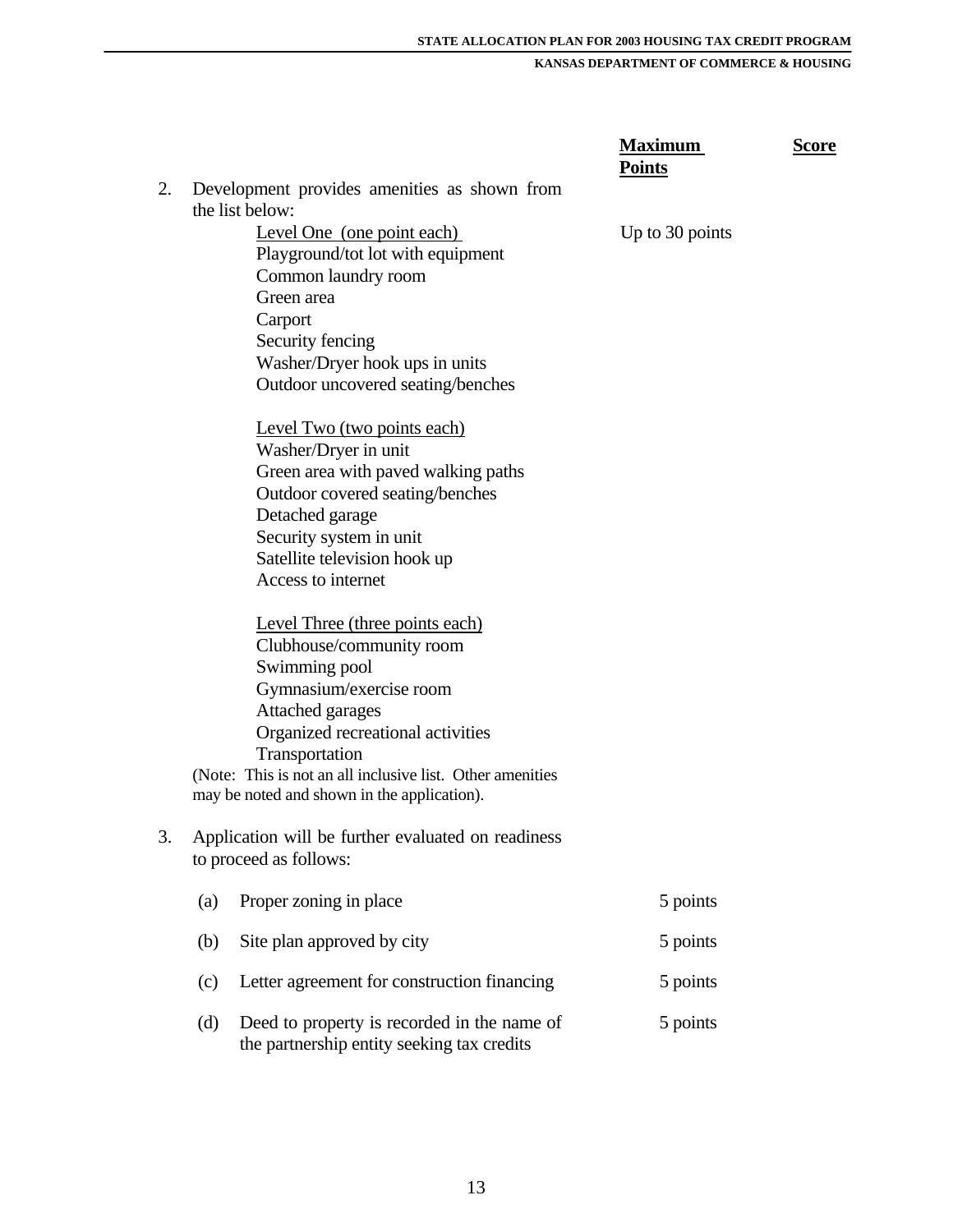|    |    |                                                                                                                                                                                                             | <b>Maximum</b><br><b>Points</b> | <u>Score</u> |
|----|----|-------------------------------------------------------------------------------------------------------------------------------------------------------------------------------------------------------------|---------------------------------|--------------|
|    | 4. | Development creates single-family housing that is<br>intended for eventual tenant ownership.                                                                                                                | 10 points                       |              |
|    | 5. | Development involves the use of existing housing<br>as part of a community revitalization plan.                                                                                                             | 10 points                       |              |
| D. |    | <b>Applicant/Sponsor Characteristics</b><br>(not to exceed 10 points)                                                                                                                                       |                                 |              |
|    | 1. | Applicant is a local tax-exempt organization which<br>conforms with the provisions of $501(c)$ (3) or $501$<br>$(c)$ (4) of the I.R.C. and performs the primary<br>function of owner, manager or developer. | 10 points                       |              |
| E. |    | <b>Tenant Population Characteristics</b><br>(not to exceed 75 points)                                                                                                                                       |                                 |              |
|    | 1. | Development provides 100% of units targeted to<br>tenants 55 years and older and/or to tenants with<br>special needs.                                                                                       | 15 points                       |              |
|    | 2. | Development is designed to serve the lowest<br>income tenants by providing:<br>20% of units to tenants with income equal to<br>2a)<br>or less than 40% of area median gross<br>income;                      | 25 points                       |              |
|    |    | <b>OR</b>                                                                                                                                                                                                   |                                 |              |
|    |    | 2b)<br>20% of units to tenants with income equal to<br>or less than 50% of the area median gross<br>income.                                                                                                 | 15 points                       |              |
|    | 3. | Development provides market rate units.<br>Five<br>points will be awarded for each 10% of market<br>rate units.                                                                                             | Up to 25 points                 |              |
|    | 4. | Development serves individuals with children.                                                                                                                                                               | 10 points                       |              |
| F. |    | <b>Public Housing Waiting Lists</b><br>(5 points maximum)                                                                                                                                                   |                                 |              |
|    | 1. | Applicant has entered into an agreement with the<br>P.H.A. or the local governing unit to accept the<br>referral of tenants on the P.H.A. waiting list. (See<br>Exhibit B).                                 | 5 points                        |              |
|    |    |                                                                                                                                                                                                             |                                 |              |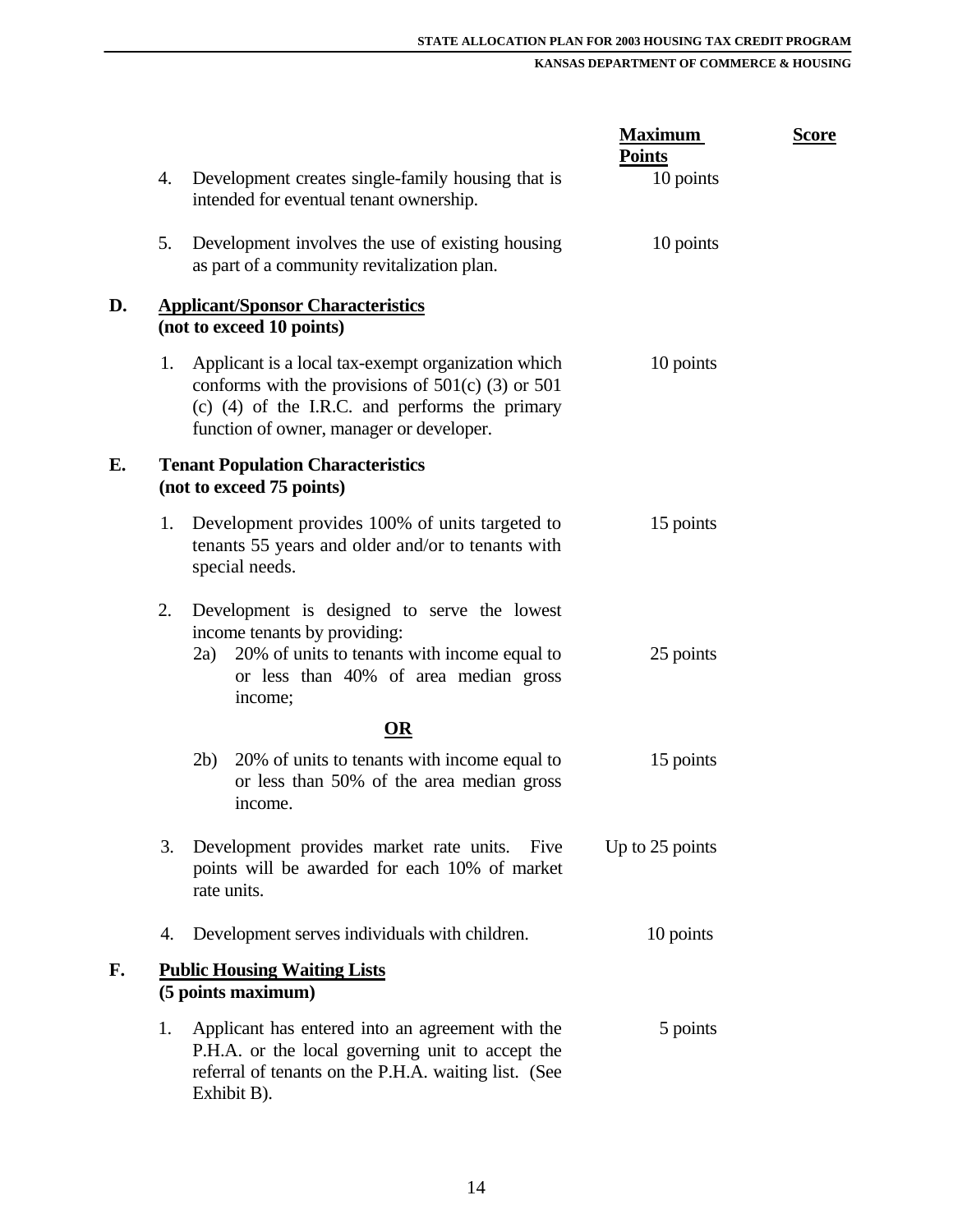| G. |    | <b>Bonus Points</b><br>(45 points maximum)                                                                                                                            | <b>Maximum</b><br><b>Points</b> | Score |  |
|----|----|-----------------------------------------------------------------------------------------------------------------------------------------------------------------------|---------------------------------|-------|--|
|    | 1. | Developments located in communities that have<br>not previously received housing tax credits.                                                                         | 15 points                       |       |  |
|    | 2. | Developments located in communities where the<br>developer provides a site-specific market study<br>that meets the criteria described in the market<br>study section. | 30 points                       |       |  |

#### **NON POINT CRITERIA**

Applications meeting the preliminary requirements will be evaluated according to the selection criteria shown on pages 12-15 and then further reviewed for non-point criteria. Applications may be accepted or rejected based solely on the non-point criteria, which include, but are not limited to, the following:

- (a) Sufficient development team experience relative to the proposed development;
- (b) The substantial involvement of women or minorities in the development team;
- (c) Other developer considerations that could adversely affect development viability.
- (d) The reasonableness of total development cost as based on final cost data accumulated by KDOC&H.
- (e) Jurisdictional comments of city, county, state or federal representatives;
- (f) Comments of neighborhood groups and organizations.
- (g) Substantial change of market or application conditions between the application and reservation dates.
- (h) Appraisal of the land, and in a rehabilitation development, appraisal of land and buildings, at its fully improved market value.
- (i) Site considerations based on the suitability of its intended use and occupancy, including but not limited to uncorrectable environmental conditions, neighborhood economics, and excessive site development requirements.
- (j) Size of the development relating to overall competitive demand and equitable distribution of tax credits across the state.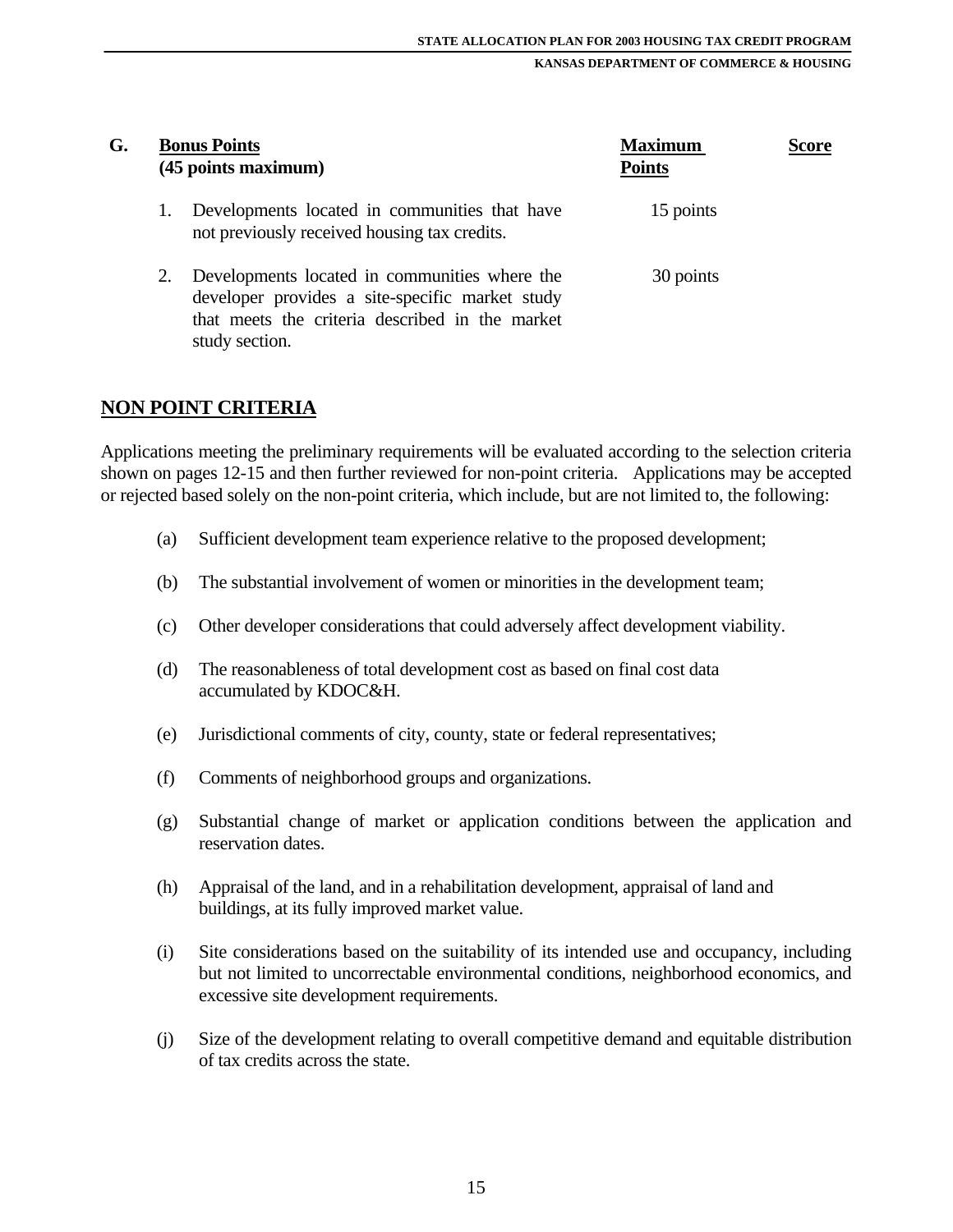#### **MARKET STUDIES**

Market studies on all developments are required. A market analyst, unaffiliated with the developer, who has experience with multifamily rental housing, must prepare the study. All income levels targeted in the application must be addressed in the study. At a minimum, a market study should include:

- (a) A statement of the competence of the market analyst;
- (b) A description of the proposed site;
- (c) Demographic analysis of the number of households in the market area, which are income eligible, and can afford to pay the rent.
- (d) Geographic definition and analysis of the market area;
- (e) Analysis of household sizes and types in the market area;
- (f) A description of comparable developments in the market area;
- (g) A description of rent levels and vacancy rates of comparable properties;
- (h) Analysis of practically available operating expenses and turnover rates of comparable properties in the market area;
- (i) Projected operating funds and expenses, when available at the time of the study; and
- (j) Expected market absorption of the proposed rental housing, including a description of the effect on the market area.

#### **PRE-DEVELOPMENT CONFERENCES**

A pre-development conference with KDOC&H is required within 90 days of the execution of the reservation agreement. The developer, architect and property manager are required to attend this meeting. At that time, the expectations of KDOC&H, including a review of minimum development standards, will be discussed.

#### **CARRYOVER ALLOCATIONS**

Developments not completed nor placed in service by December 31, 2003 are eligible for a Carryover Allocation by satisfying the following requirements:

- A. More than 10% of the total reasonably expected basis in the project must be expended or incurred by December 31, 2003.
- B. Land ownership for the development, in the form of a recorded deed or a long-term lease, must be shown in the name of the entity claiming the tax credits by December 31, 2003.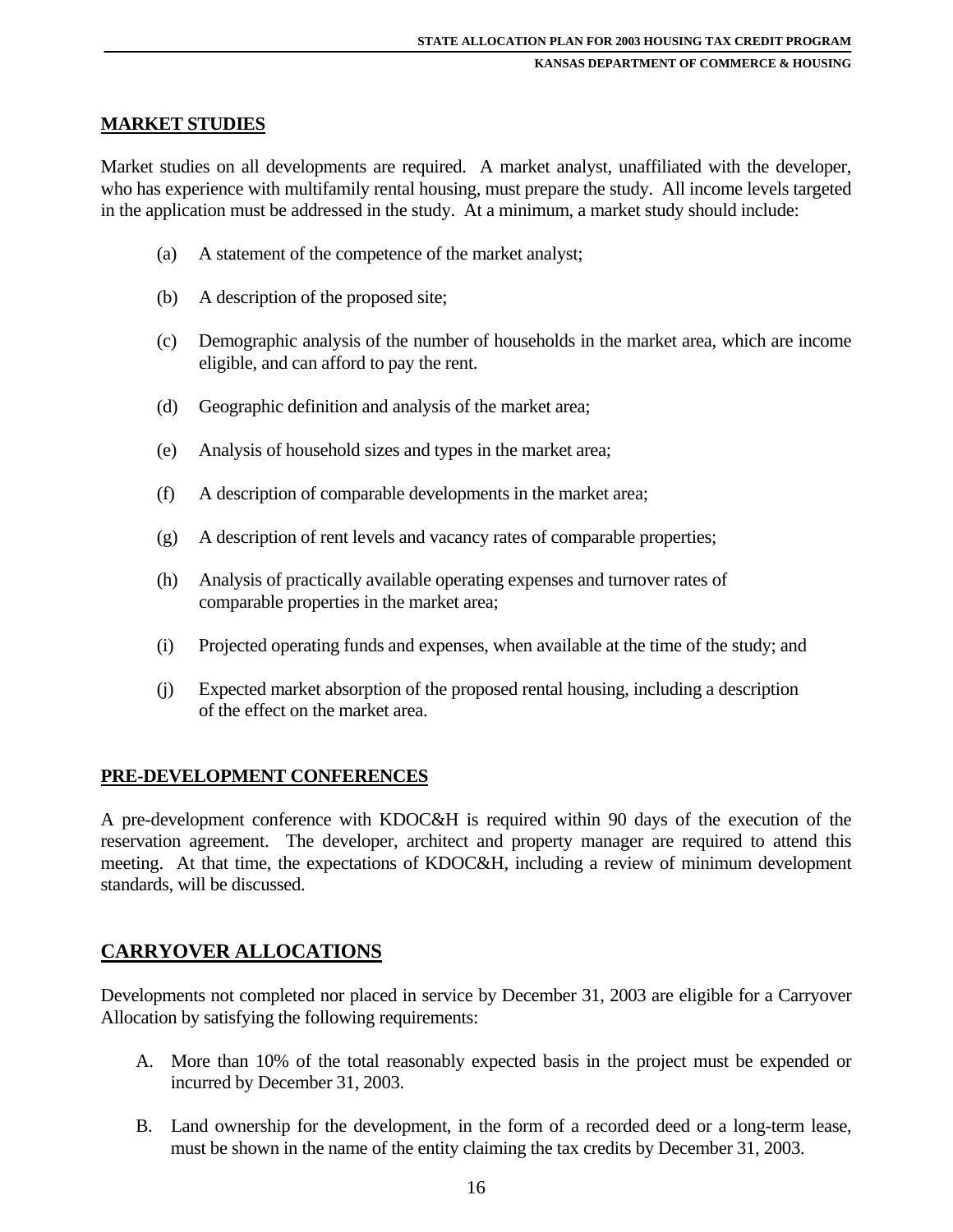- C. An opinion from a certified public accountant stating that the development is eligible for tax credits and has expended or incurred more than 10% of the total reasonably expected basis in the development. (See Exhibit D)
- D. A development offered tax credits in the second half of the year will have six months in which to meet the carryover requirements, regardless of when the reservation offer is made.

KDOC&H reserves the right to make additional requirements prior to granting a carryover allocation. These requirements may include but are not limited to the following:

- E. Evidence of construction loan closing.
- F. Owner certification that construction or rehabilitation has started.
- G. Owner certification of all sources of financing.

Applicants are advised if they cannot meet the Carryover Allocation requirements by December 31, 2003, (except in situations described in paragraph D above), the tax credit reserved for the project will be rescinded by KDOC&H.

Developments receiving a Carryover Allocation have until December 31, 2005 to place the property in service and apply to KDOC&H for the IRS Form 8609 for each completed, qualified building. KDOC&H will recapture the allocation amount if the owner does not return to KDOC&H to receive the IRS Form 8609 prior to December 31, 2005.

#### **FINAL ALLOCATION**

IRS Form 8609 is used by KDOC&H to allocate tax credits to properties with some or all of the buildings completed and ready for occupancy. To obtain the final allocation Owners must provide the following information:

- A. A copy of the recorded title to the real estate of the property in the name of the entity that will appear as the owner on the IRS Form 8609.
- B. Evidence of permanent financing and permanent loan closing documents (15 year minimum for properties of ten units or more).
- C. Evidence of equity financing (syndication final agreements or other closing documents for equity contributions in projects of ten units or more). For smaller developments, the owner will certify the amount of cash equity invested into the project.
- D. Owner certification of all sources of financing. (KDOC&H Form)
- E. Owner certification of total development cost, qualified basis for tax credits and placedin-service date. (KDOC&H Form)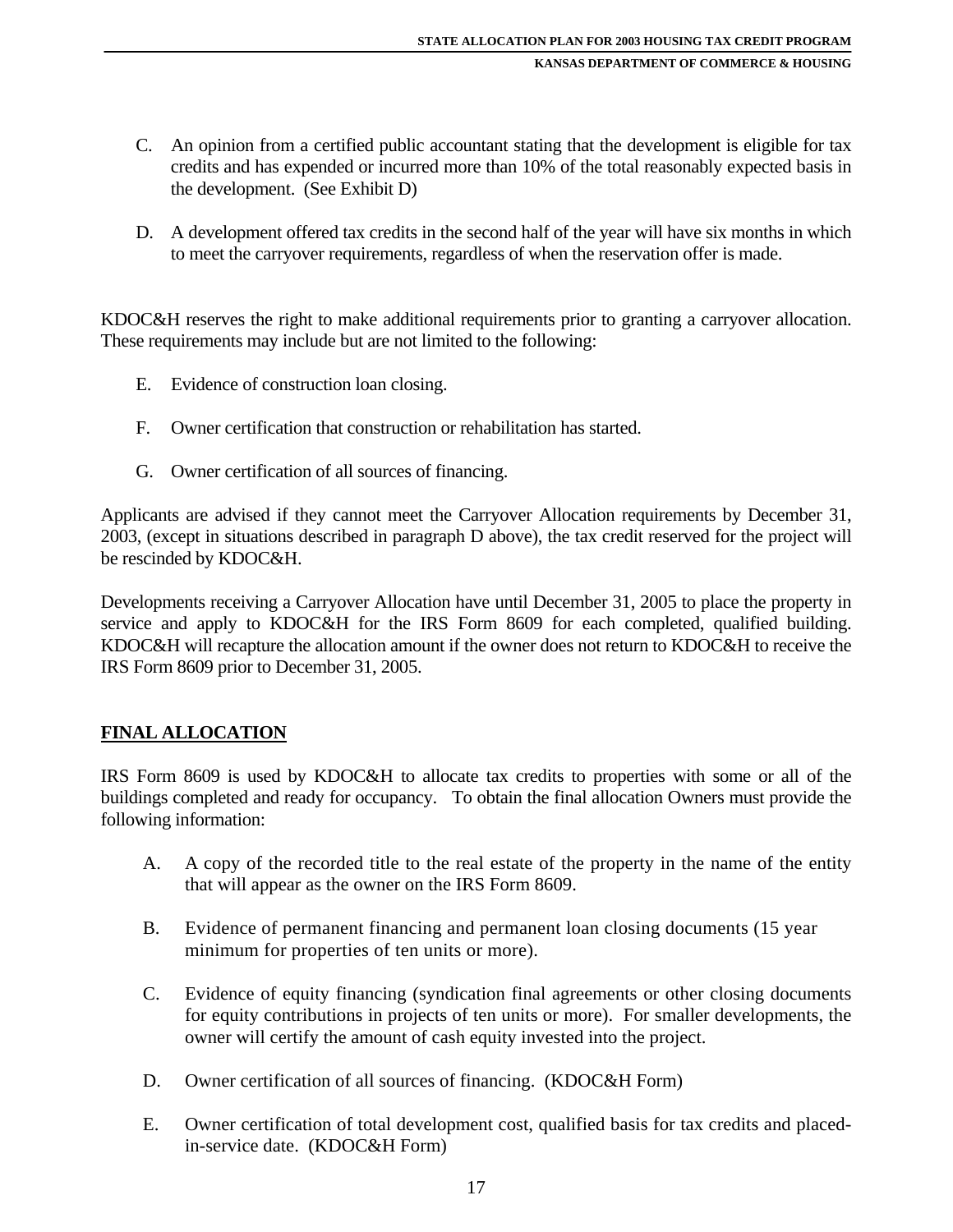- F. At the discretion of KDOC&H, a legal opinion certifying that each building has been placed-in-service and that the development is in compliance with the applicable provisions of the Internal Revenue Code may be required. If an acquisition credit is requested, this opinion must state that the property ownership over the ten-year period before the purchase by the taxpayer has been reviewed and reasons given why the property qualifies for acquisition tax credits. The opinion should also certify any identity of interest as outlined on page 5-6.
- G. A Certificate of Occupancy issued by the local governing body for each building being placed-in-service.
- H. An opinion by a Certified Public Accountant regarding the development's eligibility for tax credits. (See Exhibit E)
- I. A Land Use Restriction Covenant must be executed by the owner and KDOC&H, and recorded at the Register of Deeds in the county where the property is located as a first lien on the property and returned to KDOC&H before the IRS Form 8609 will be given to the owner. (KDOC&H Form) A subordination agreement will be required from any lien holders with a higher priority.
- J. Certifications by the architect, contractor and owner that the completed construction or rehabilitation work meets the standards established by Model Energy Code '93. (KDOC&H Forms)
- K. An energy audit conducted by a KDOC&H certified home energy rater.

## **REQUESTS FOR ADDITIONAL CREDITS**

Requests for additional credits after a reservation or an allocation has been made will be considered only if one or more of the following criteria are met:

- 1. Higher costs have been incurred because the city or other governmental entity has required additional amenities or architectural improvements.
- 2. Additional costs have been incurred in a rehabilitation development because of unexpected items that were not discovered until the work began.
- 3. Safety issues affecting the tenants have been identified that were not anticipated at the time of the original application.
- 4. A significant change in the planned development has become necessary, as determined by KDOC&H, such as additional units, greater square footage or other changes or additions that create enhanced living conditions for the tenants.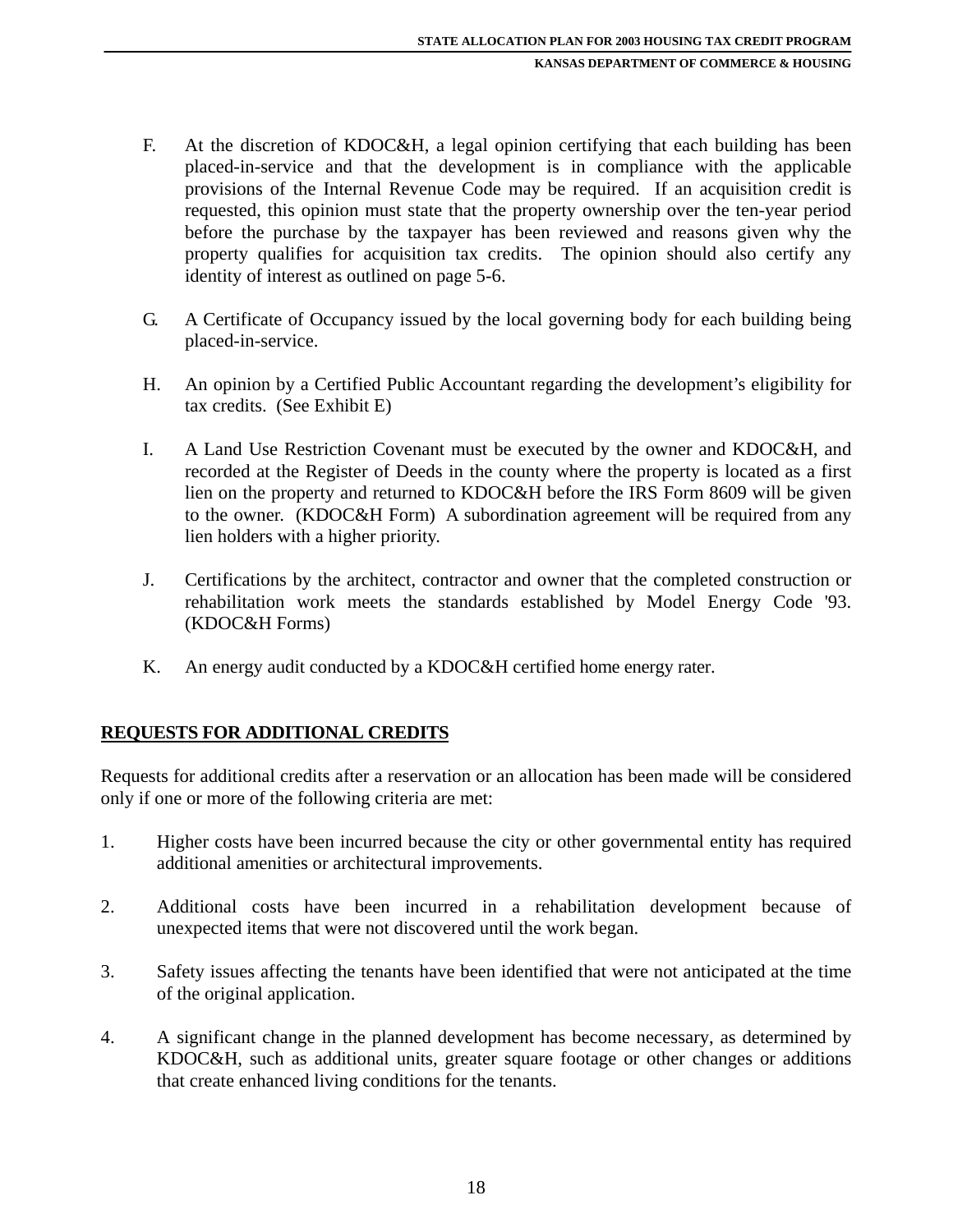Requests for additional credits will not be allowed simply because the construction costs were higher than anticipated unless one of the above criteria exists. Requests for additional credits after the issuance of the 8609 forms will not be considered under any circumstances.

If a reservation of credits has been executed but the allocation has not been issued, the request for additional credits should be made at the time of allocation or during the next cycle of applications.

If a carryover allocation has been executed the request for additional credits should be made during the next cycle of applications or at the time of the final cost review.

#### **GROSS RENT FLOOR ELECTION**

Revenue procedure 94-57 requires owners to make an election on the effective date of a building's gross rent floor. The Internal Revenue Service will treat the gross rent floor as taking effect on the allocation date for buildings not using bond financing or on the date a determination letter is issued by KDOC&H for buildings using bond financing, unless the owner designates the placed in service date as the effective date. Owners must inform KDOC&H of this designation no later than the placed in service date for each building.

#### **BINDING ALLOCATION AGREEMENT**

Binding Allocation Agreements are available for developments that have received a tax credit reservation. The owner has the option to elect the maximum credit percentage for the development in either the month each building is placed-in-service or the month in which a Binding Allocation Agreement is executed. A month may be elected under the latter option only if the election is made no later than the 5th day after the close of such month. The election is irrevocable.

#### **DETERMINATION OF TAX CREDIT AMOUNT**

Section 423(m) of the Internal Revenue Code describes the "Responsibilities of Housing Credit Agencies." Within this section, housing credit agencies are mandated to financially review applications by considering the financing sources, development costs, and the expected present value of the tax credit benefits to be generated to insure that no more than the amount of tax credit necessary for development feasibility and viability is allocated.

The financial review and evaluation by KDOC&H will be for its own purpose in implementing the above-mentioned provision of Section 42 of the Internal Revenue Code and shall not be construed as a warranty or guarantee to any person that the development will be feasible and viable over the credit period. The amount of tax credit allocated by KDOC&H will be at its sole discretion, with the primary considerations being development affordability and feasibility.

In its review, KDOC&H will assess the comparability and reasonableness of the development cost budget and the proposed property operating pro forma. Proposed debt service will be reviewed to determine if it can be supported by the proposed income.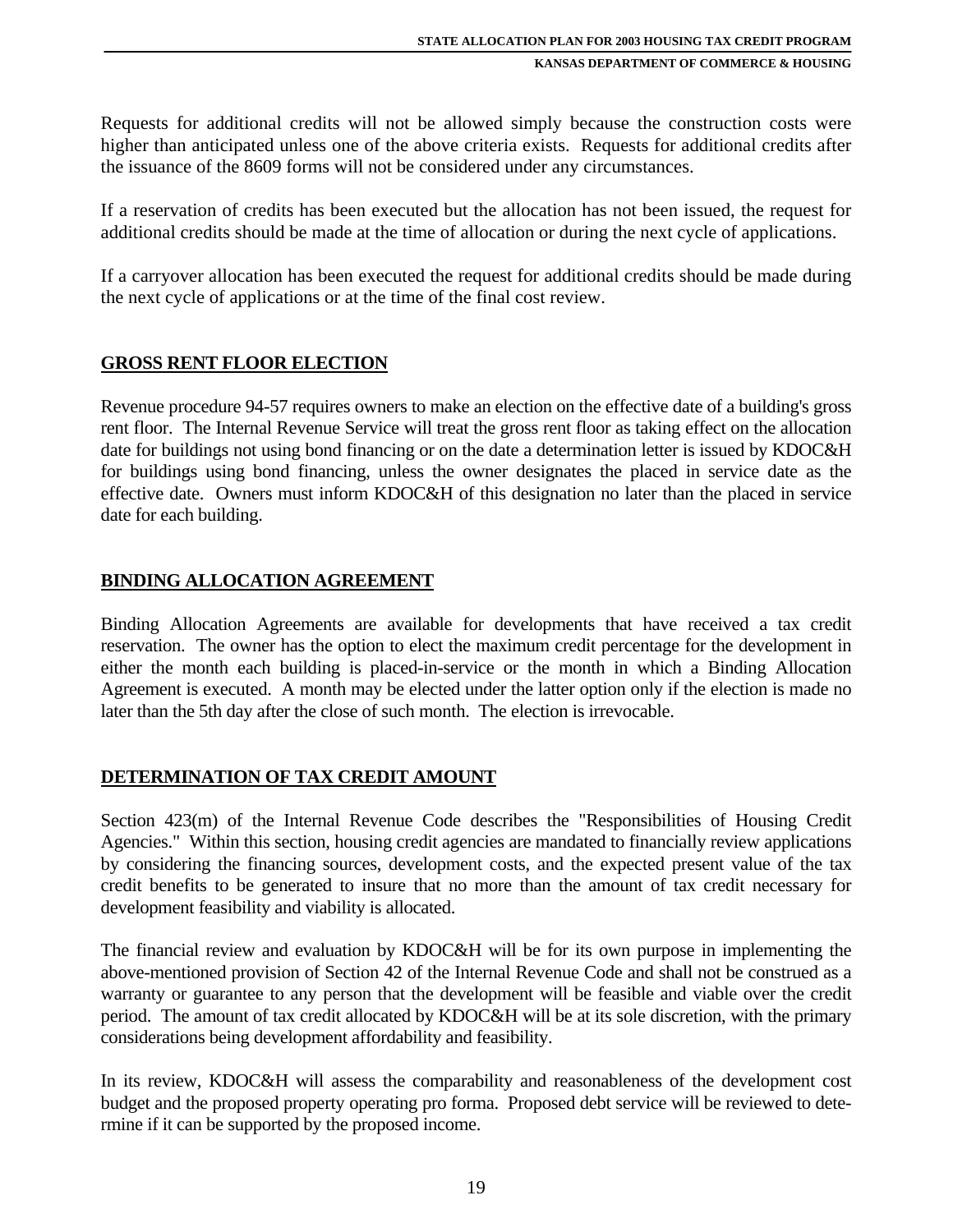The tax credit amount reserved or allocated to developments will be determined by subtracting the loans and/or grants from the proposal's total development cost. The equity gap will be divided by a percentage called the equity factor. The equity factor is considered to be the percentage of the ten-year cash flow of the tax credit that will be available to the development in the form of equity initially or at any time during the ten-year period. The equity factor used for development evaluation will be generally \$.75 per credit dollar and will be targeted by considering the risk and return expectations for the perceived investor market.

Applicants should be advised that any financial changes in the application during the processing could change the amount of tax credit assigned to the development. Upward adjustments generally will be made only if there is a clear benefit to the tenant(s.)

Please be aware that KDOC&H reserves the right to change materials or processing requirements in order to comply with tax credit guidelines or for its own purposes.

## **APPEAL PROCESS**

Applicants may appeal KDOC&H tax credit award decisions by sending written notification to the Secretary within five working days of the postmarked notice. The notification should provide a written explanation with documentation to support the appeal. KDOC&H will respond to the appeal within ten working days of receipt of the notice.

## **COMPLIANCE MONITORING**

The Act requires that Qualified Allocation Plans include a procedure for the allocating agency to monitor each low-income housing tax credit property. IRS regulations require record keeping and record retention, certification and review, auditing and a method for notifying owners and IRS of noncompliance or lack of certification for each property.

#### **A. Record Keeping and Record Retention**

Owners of low-income housing tax credit properties are required to keep records for each building. Owners must retain the records for the first year of the credit period for a minimum of six years beyond the end of the 15-year compliance period. The records for subsequent years need only be retained for six years after the date when the federal tax returns for that year are due. Record keeping requirements are as follows:

- 1. Total number of residential rental units, including the number of bedrooms and the size in square feet of each unit;
- 2. Percentage of low-income units;
- 3. Rent charged on each residential unit and the utility allowance for that unit;
- 4. Number and ages of occupants in each low income unit;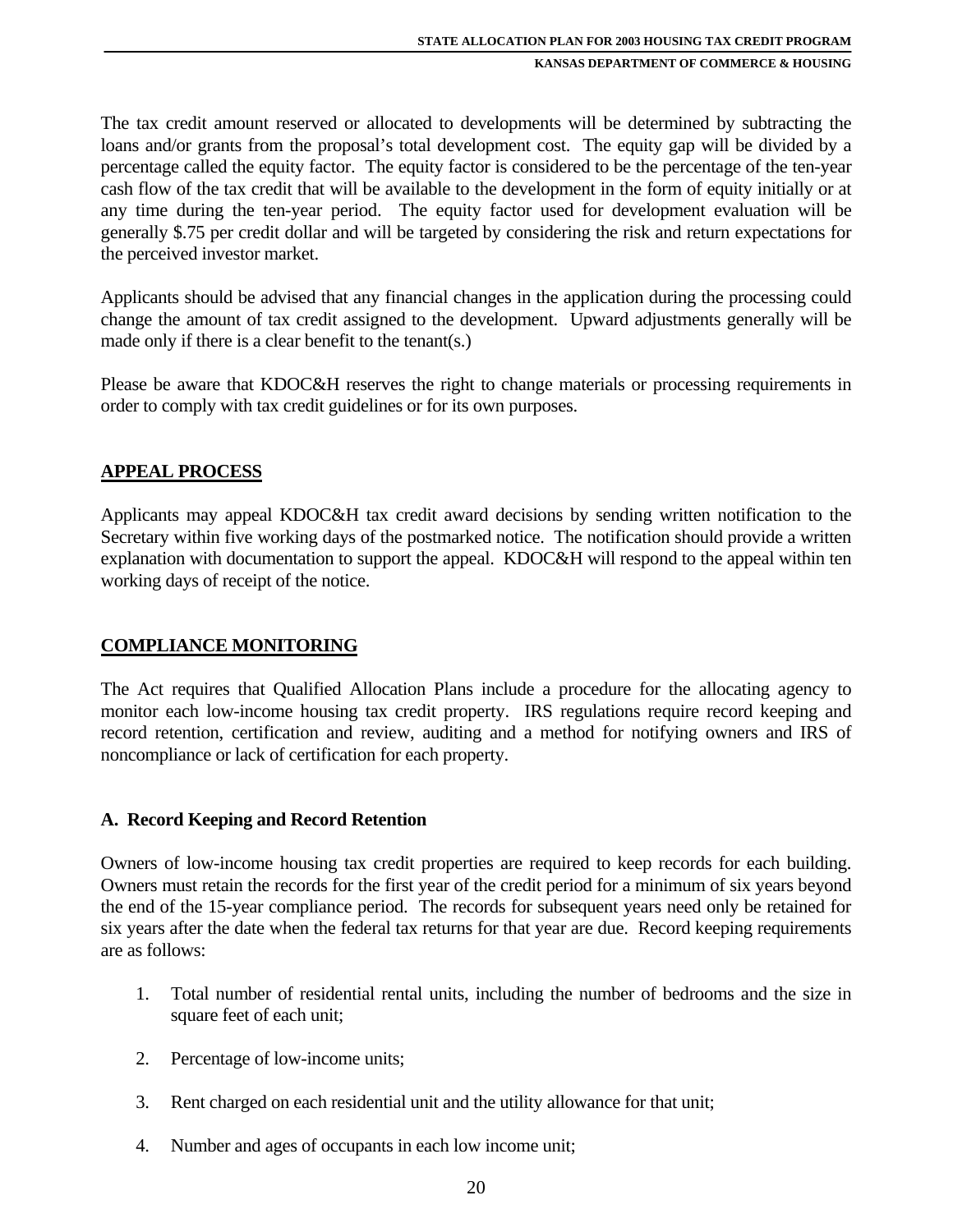- 5. Low income unit vacancies, market rate unit vacancies and rentals of the next available units;
- 6. Annual income certification for each low-income tenant, including information on household income and the number of occupants;
- 7. Documentation by third party employer or public agency verification to support each income certification. All HUD and RD certifications must be accompanied by third party income verification.
- 8. The eligible basis and the qualified basis of the building at the end of the first year of the credit period;
- 9. The character and use of the nonresidential portion of the building included in the eligible basis;
- 10. Date of occupancy for each tenant and a continuous rent roll for all low-income units.

#### **B. Certification**

Owners of low-income housing tax credit properties shall certify the following information to KDOC&H on an annual, or more frequent basis, if required, under penalty of perjury:

- 1. The property meets the minimum set-aside test elected by the owner in the tax credit application.
- 2. The owner has received an annual income certification from each low-income tenant, and documentation to support that certification, unless exempt as provided by IRS Revenue Procedure 94-64.
- 3. Each low-income unit in the development is rent restricted and do not exceed the maximum rent levels under section 42(g)(2).
- 4. All units in the development are for use by the general public and, except for transitional housing for the homeless, are used on a non-transient basis.
- 5. Each building in the development is suitable for occupancy, taking into account local health, safety, and building codes (or other habitability standards), and the state or local government unit responsible for making building code inspections did not issue a report of a violation for any building or low-income unit in the development.
- 6. There has been no change in the eligible basis of any building in the development, as defined in section 42(d) of the Code since the last certification submission.
- 7. All tenant facilities included in the eligible basis of any development building are provided on a comparable basis without charge to all tenants in the building.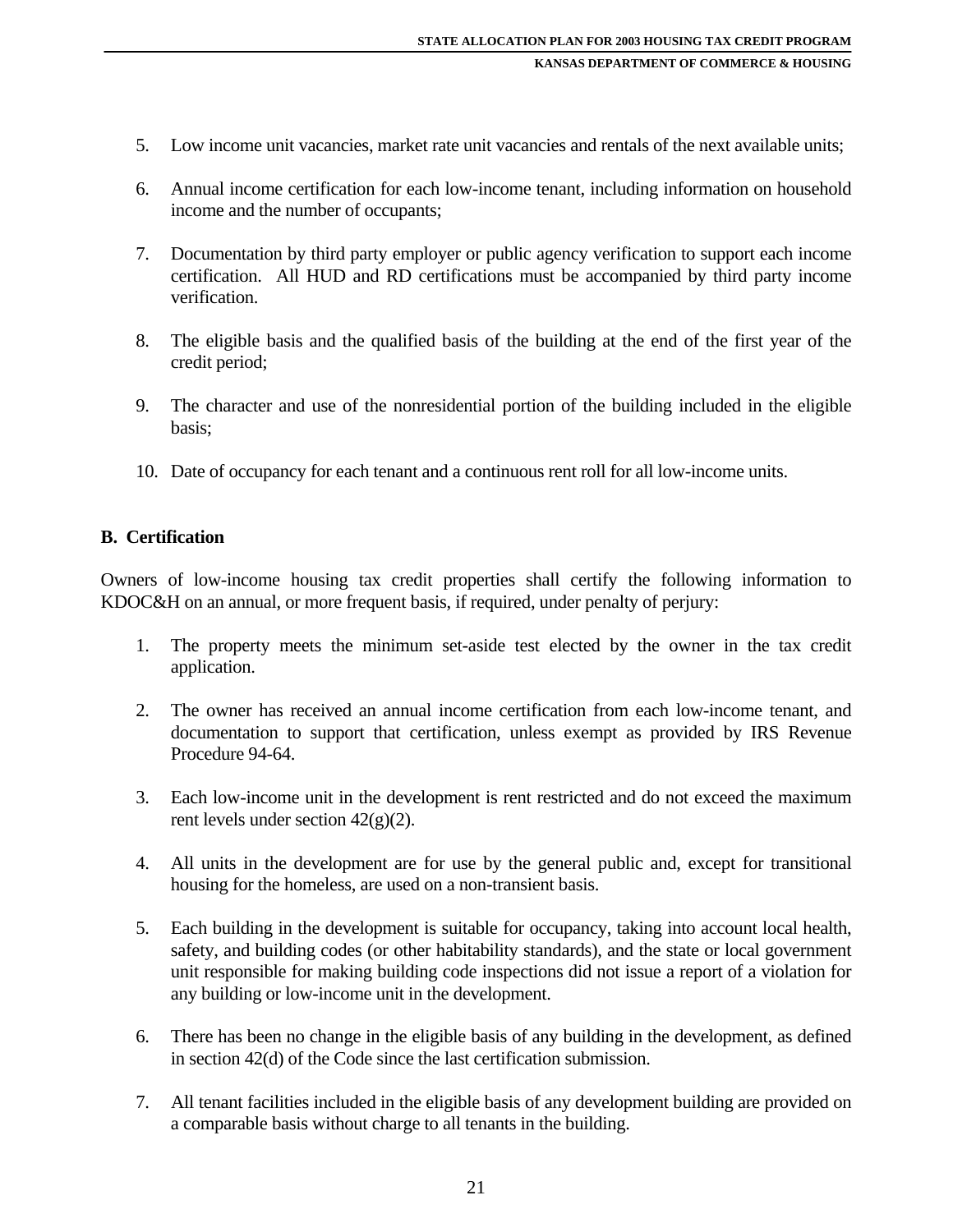- 8. If a low-income unit in the development becomes vacant during the year, reasonable attempts are made to rent that unit to qualified tenants, and while the unit is vacant, no units of comparable or smaller size are rented to nonqualified tenants.
- 9. If the income of a tenant of a low-income unit in the development increases above the limit allowed in section 42 (g)(2)(D)(ii), the next available unit of comparable or smaller size in the development will be rented to a qualified tenant.
- 10. There has been no change in the applicable fraction, as defined in Section  $42(c)(1)(B)$  of the Code for any building in the development.
- 11. An extended low-income use agreement as described in section 42(h)(6) was in effect, including the requirement under section  $42(h)(6)(B)(iv)$  that an owner cannot refuse to lease a unit in the development to an applicant because the applicant holds a voucher or certificate of eligibility under Section 8 of the United States Housing Act of 1937, 42 U.S.C. 1437f. Owner has not refused to lease a unit to an applicant based solely on the applicant's status as a holder of a section 8 voucher and the development otherwise meets the provisions, including any special provisions, as outlined in the extended low-income housing agreement (not applicable to buildings with tax credits from years 1987 – 1989).
- 12. If applicable, the owner received its credit allocation from the portion of the state ceiling set aside for a property involving "qualified nonprofit organizations" under Section 42(h)(5) of the Code and its nonprofit entity materially participated in the operation of the development within the meaning of Section 469(h) of the Code.
- 13. There has been no change in the ownership or management of the property.
- 14. No finding of discrimination under the Fair Housing Act, 42 U.S.C. 3601-3619, has occurred for this development. A finding of discrimination includes an adverse final decision by the Secretary of Housing and Urban Development (HUD), 24 CFR 180.680, an adverse final decision by a substantially equivalent state or local fair housing agency, 42 U.S.C. 361a(a)(1), or an adverse judgment from a federal court.

## **C. Review**

Owners of low-income housing tax credit property shall submit the following information to KDOC&H on an annual, or more frequent basis, if required:

- 1. Low-income unit vacancies, market rate unit vacancies and rentals of the next available units, (KDOC&H will provide the form);
- 2. The monthly rent and utility allowance for each unit (KDOC&H will provide the form);
- 3. Property replacement reserve, occupancy and management information (KDOC&H will provide the form). A written authorization from the owner must be provided with the annual report to allow KDOC&H to review the replacement reserve balance.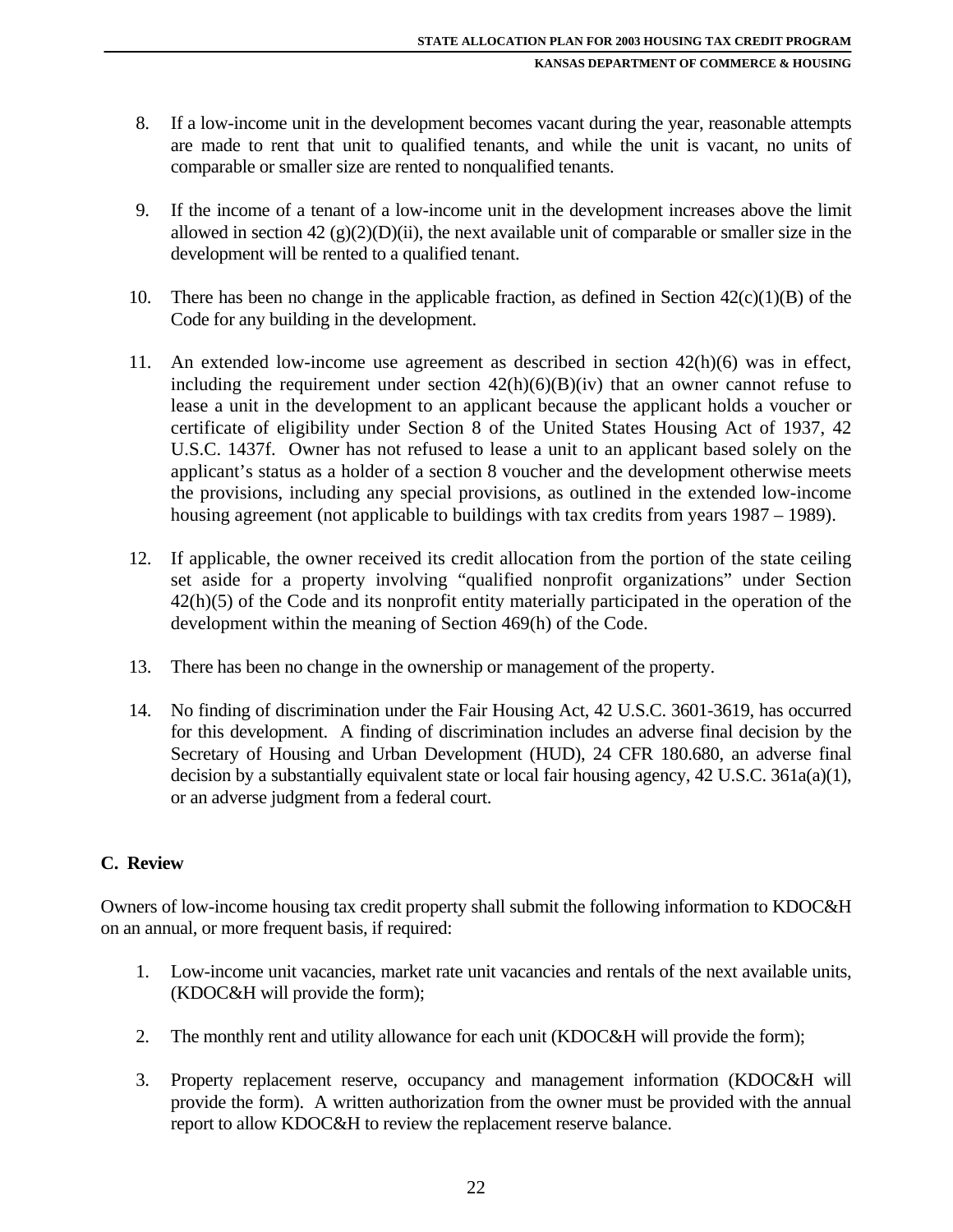- 4. Rent roll on all low-income units. (KDOC&H will provide the form);
- 5. A copy of the owner's annual report to, or certificate of good standing from, the Secretary of State.
- 6. Documentation of utility allowance calculations.
- 7. A Fair Housing Action Plan to affirmatively further fair housing as intended under the general use clause of the Code. (See Exhibit I)
- 8. A management plan for the property.
- 9. The annual compliance fee.

KDOC&H will annually inspect the buildings of low-income housing properties, as required, and review the on site record keeping system employed by the development.

#### **D. Auditing**

KDOC&H and/or its designee reserve the right to audit any low-income housing property during the 30-year compliance period. An audit includes an inspection of the building and a review of the records described in the record-keeping portion herein.

#### **E. Notification**

KDOC&H notifies the owner of a low-income housing property if the required certification is not received or if an audit, inspection or review determines that the property is not in compliance with the provisions of Section 42. The owner is given 60 days to supply the missing certification or to correct noncompliance. KDOC&H notifies the Internal Revenue Service of an owner's noncompliance or failure to certify no later than 45 days after the end of the time allowed for correction, whether or not the noncompliance or failure to certify is corrected. Repeated acts of noncompliance may result in the suspension of the owner from participation in the Housing Tax Credit Program.

#### **F. Owner/Manager Training**

Owners and managers of properties receiving allocations beginning in 2001 and thereafter, must attend a KDOC&H compliance seminar prior to receiving the 8609 forms.

#### **CLARIFICATIONS**

KDOC&H is charged with allocating only enough tax credits to make a development economically feasible. This decision shall be made solely at the discretion of KDOC&H, but in no way represents or warrants to any applicant, investor, lender or others that the project is, in fact, feasible or viable.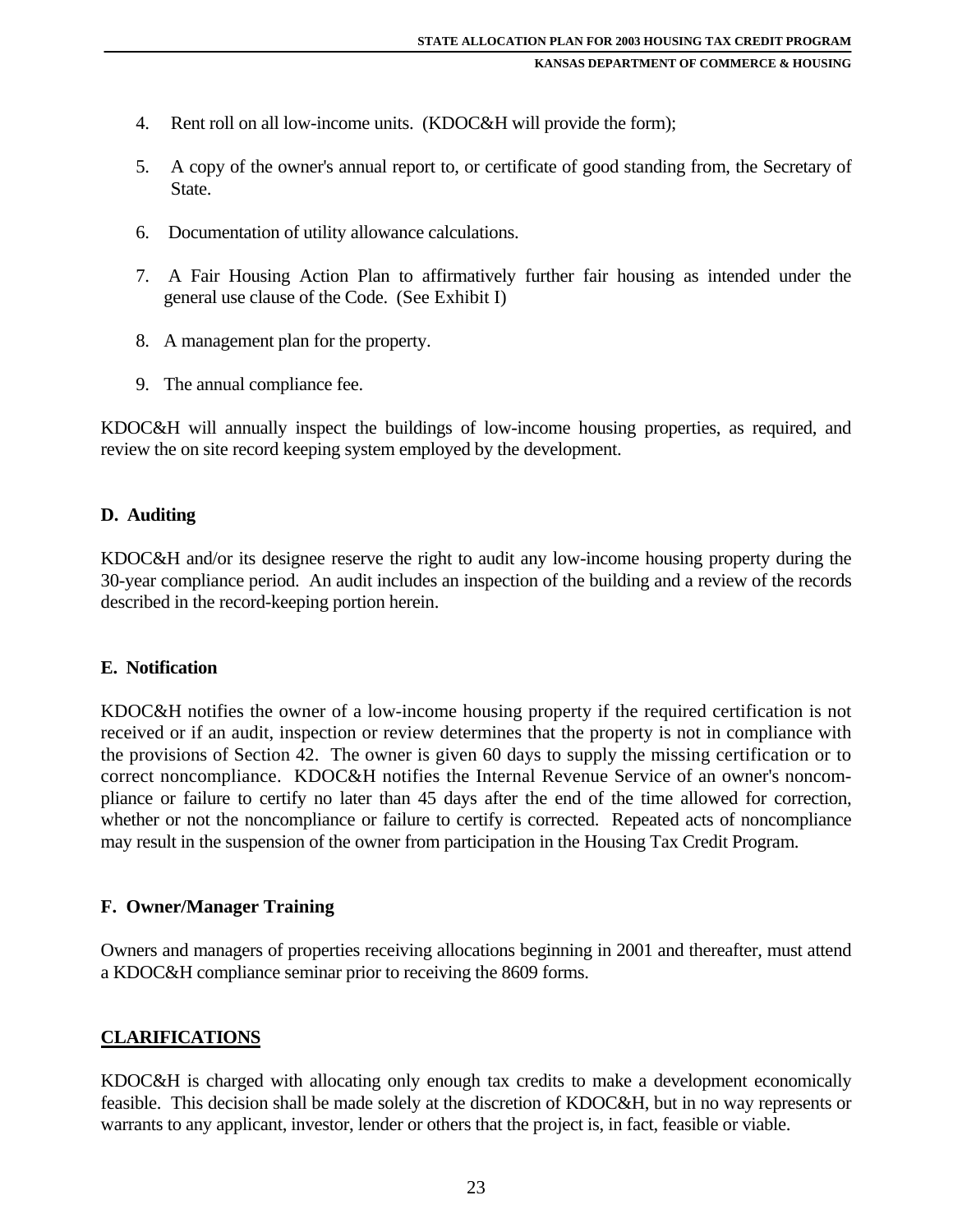KDOC&H's review of documents submitted in connection with this allocation is for its own purposes. KDOC&H makes no representations to the owner or anyone else regarding adherence to the Internal Revenue Code, Treasury regulations, or any other laws or regulations governing Housing Tax Credits.

KDOC&H reserves the right to waive preliminary requirements and fee limitations in order to facilitate the development of innovative properties and properties in rural areas, inner cities, difficult development areas or qualified census tracts.

No agent or employee of KDOC&H shall be held personally liable concerning matters arising out of, or in relation to, the allocation of the Housing Tax Credits. The rules and regulations are in a continuing state of development by the U.S. Treasury Department. Accordingly, KDOC&H reserves the right to amend the program at any time without notice.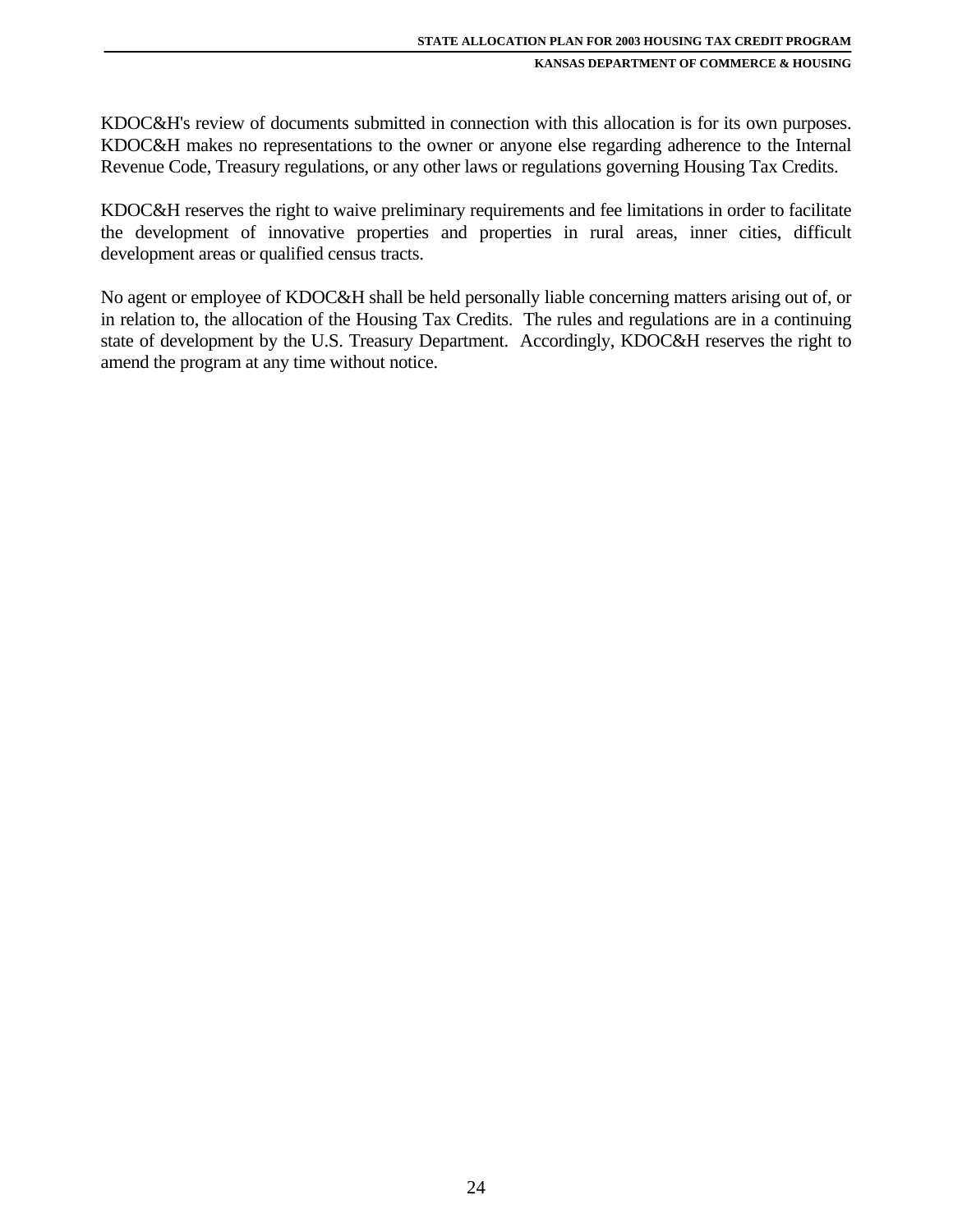## **EXHIBIT A**

#### **SITE INSPECTION RATING CHECKLIST**

| City:                 | <b>County:</b> |                  | Date: |  |
|-----------------------|----------------|------------------|-------|--|
| <b>Site Location:</b> |                |                  |       |  |
| Program:              |                | <b>Reviewer:</b> |       |  |
| <b>INSTRUCTIONS:</b>  |                |                  |       |  |

Rate each category with 1 - 5 points, with 1 being the least desirable and 5 being the most desirable. The maximum potential points are 40. To determine the points for the inclusion in the HTC selection criteria, the total points at the bottom of the page will be divided by two.

| 1. |              | <b>Site Usability, Accessibility and Marketability</b>                     |       | <b>Points</b> |
|----|--------------|----------------------------------------------------------------------------|-------|---------------|
|    | A.           | Cost: Sq. Ft.<br><u> Alban Maria (</u>                                     | Unit  |               |
|    | <b>B.</b>    | Layout/Topography (irregular, awkward sites score low)                     |       |               |
|    | C.           | <b>Utility Location</b>                                                    |       |               |
|    | D.           | Visual (marketing, street appeal)                                          |       |               |
|    | E.           | <b>Transportation/Pedestrian (access)</b>                                  |       |               |
| 2. |              | <b>Neighborhood Quality</b>                                                |       |               |
|    | A.           | Growth Patterns (consistency with master plan, surrounding<br>density)     |       |               |
|    | <b>B.</b>    | Adjacent uses (proximity to retail, schools, medical, recreation,<br>etc.) |       |               |
|    | <b>North</b> | <u> 1990 - Johann Barbara, martin a</u>                                    | South |               |
|    | East         |                                                                            | West  |               |
| 3. |              | <b>Community Acceptance</b>                                                |       |               |
|    | A.           | <b>Community Acceptance</b>                                                |       |               |
|    |              | <b>TOTAL SCORE</b>                                                         |       |               |
|    |              | <b>HTC SELECTION CRITERIA SCORE</b>                                        |       |               |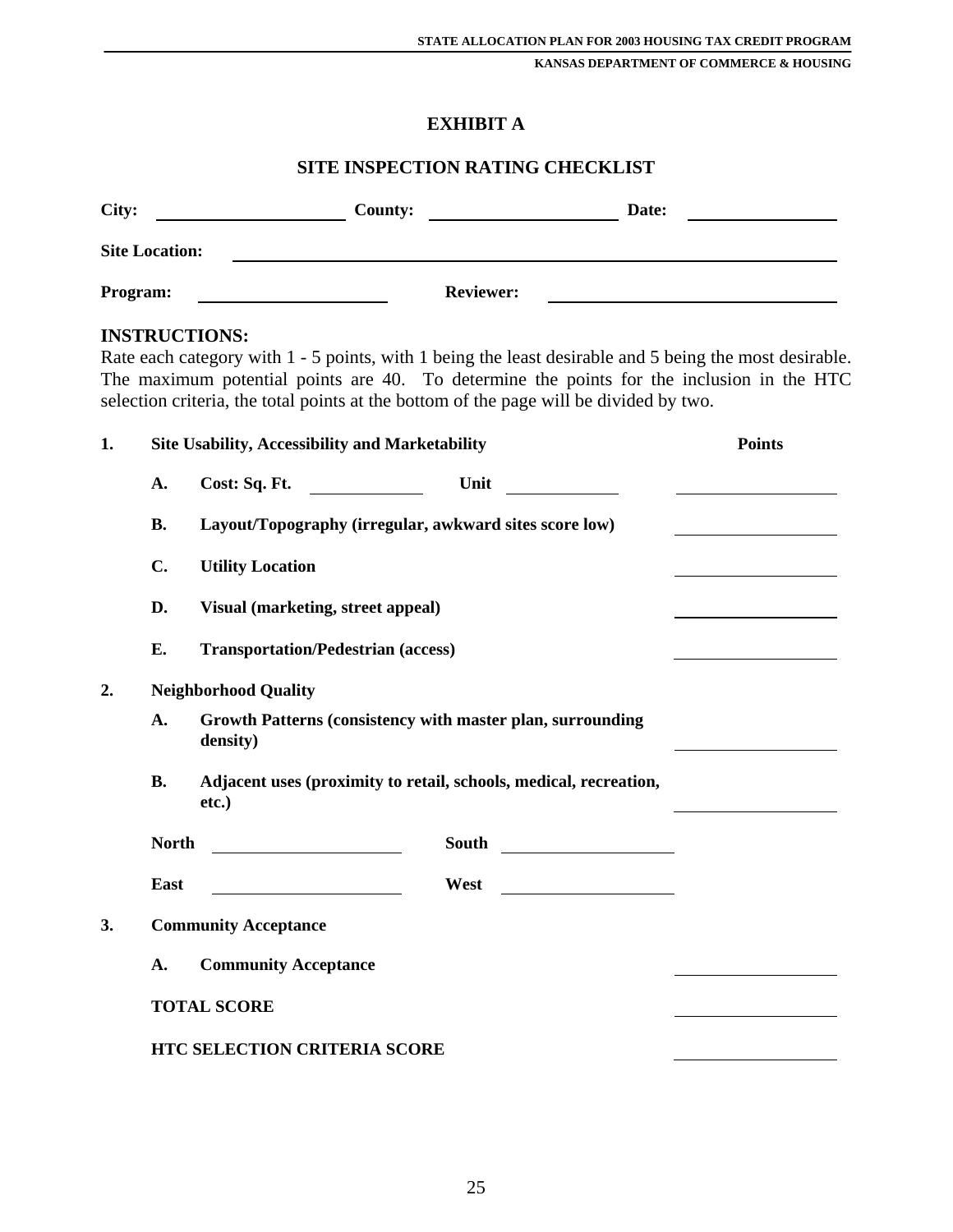#### **CRITERIA FOR SITE INSPECTION RATING**

### **1. SITE USABILITY, ACCESSIBILITY AND MARKETABILITY**

- **A. Cost per square foot and per unit** will be determined by the program administrator and assigned points on a sliding scale beginning at five points for the lowest costs in each category.
- **B.** Layout/Topography. Irregular, awkward sites, sites in the flood plain, sites with poor drainage, slopes, or rocky areas will score low. Square, rectangular sites with no drainage problems will score high. If the site appears to be a fill site then this should be noted and further investigation made on the nature of the fill. A remote site will score low.
- **C. Utility location.** Proximity to utilities should be noted. If utilities are not close and the cost of extensions will be borne by the project or if the capacity cannot handle additional load without incurring improvements paid by the development then the score will be low. The program administrator will determine this. Adverse utility location, such as a highline going through the site or if the site is close to a sub station or sewer treatment plant, then this category will score low. If these factors are absent the score will be high.
- **D.** Marketing. The visual appeal is important and will score high if there is a pleasant street appearance. Surrounding uses are important. Is this a neighborhood in which you would like to live or in which you would feel comfortable? The tingle factor is an element in this criteria.
- **E. Transportation/Pedestrian.** Easy access to the site by car or foot will score high. This is particularly important in an elderly project. Confusing ingress and egress, a lack of stoplights or pedestrian signal/crosswalks, no sidewalks or walking area, long distance to public transportation, lack of green area will score low.

#### **2. NEIGHBORHOOD QUALITY**

- **A. Growth Patterns.** Applications will score high if they are located in areas with high growth, in the direction of growth or in neighborhoods undergoing demonstrated revitalization; when they are consistent with local planning, density, and surrounding structures and properly zoned. They will score low when the factors are the opposite. Remote sites will score low.
- **B.** Adjacent Uses. Close proximity to retail, schools, medical services, hospitals, day care/support services, recreation/cultural, churches are important. The more of these that are close at hand (within a few blocks) the higher the score. A family oriented project will need schools and day care as a high priority. Job locations would also be high on the list. If schools, day care and jobs are close this category will score high.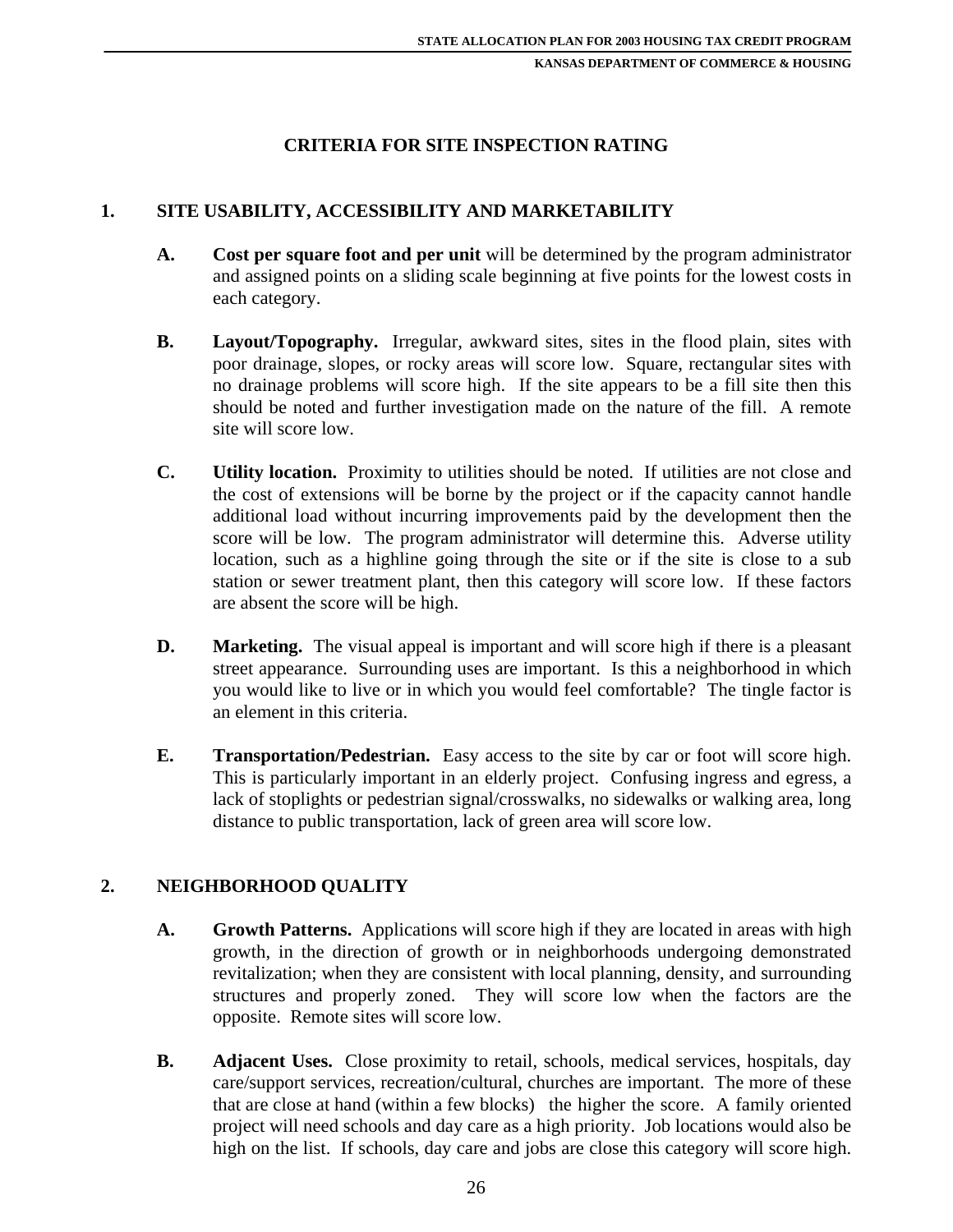For elderly targeted developments, medical services, hospitals and other services are a high priority and if they are close this category will score high. A development located close to another similarly targeted tax credit property will score low.

### **3. COMMUNITY ACCEPTANCE**

**A. Acceptance**. There should be a demonstration that the city and community will accept the development in which case the points will be high. Absent a showing that the housing is greatly needed and there are no other realistic sites, community and city non-acceptance will result in low points. The program administrator will determine this factor. However, if the site reviewer is accompanied by local official inquiries should be made with regard to community acceptance.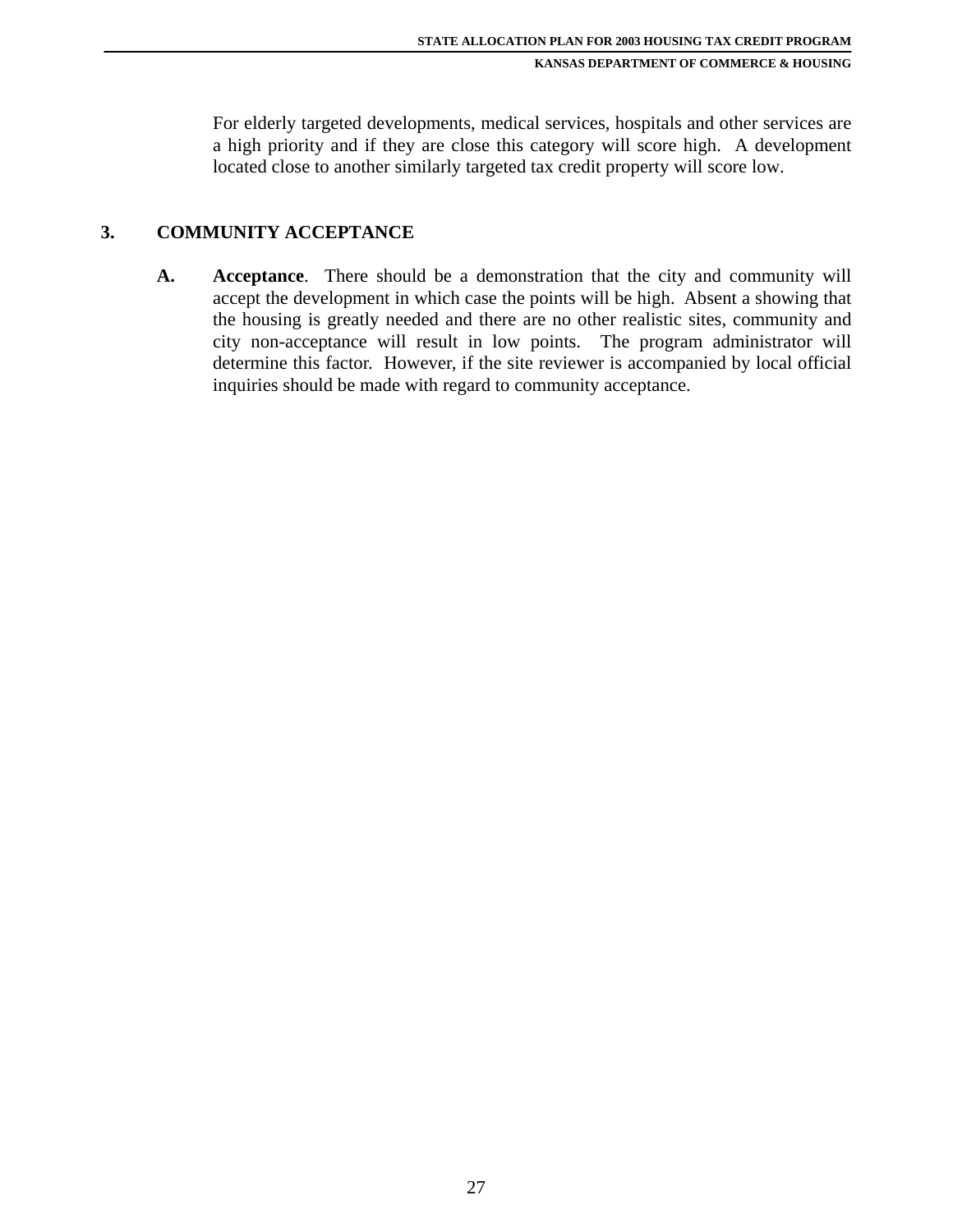#### **EXHIBIT B**

#### **HOUSING AUTHORITY REFERRAL AGREEMENT**

This Referral Agreement is made between the undersigned Apartment Project (hereinafter referred to as OWNER) and the Public Housing Authority (hereinafter referred to as AUTHORITY):

Whereas, AUTHORITY serves public housing clients, conducts tenant income and qualification screening, and provides housing referral functions; and

Whereas, OWNER is applying to the Kansas Department of Commerce and Housing for federal Low Income Housing Tax Credits for its project and this Referral Agreement benefits OWNER in the application process.

Therefore, upon the condition that OWNER receives an allocation of Low Income Housing Tax Credits from the Kansas Department of Commerce and Housing and constructs the project, and for the mutual promises herein made, the parties agree as follows:

OWNER shall notify AUTHORITY when units of the project become available for rent.

AUTHORITY shall thereafter refer clients on its waiting list to OWNER. It is understood by both parties that clients referred to OWNER must be qualified and determined eligible for occupancy by OWNER according to minimum set-aside terms defined in Section 42 of the Internal Revenue Code.

OWNER shall give priority consideration to clients from the waiting list of AUTHORITY when leasing available apartment units.

It is expressly understood that: (1) OWNER shall have final authority to determine tenants of the project; (2) OWNER need not lease to any applicant who does not qualify as an eligible tenant according to terms defined in Section 42 of the Internal Revenue Code; and (3) AUTHORITY shall have no liability for the actions of clients referred from its waiting list or responsibility for the payment of rent, except as provided by the terms of any supplemental assistance agreement between AUTHORITY and a specific client.

This Referral Agreement shall terminate by the mutual agreement of OWNER and AUTHORITY or upon the conclusion of the Compliance Period applicable to the project.

#### **OWNER:**

**Date:** 

 **Organizer/Manager** 

**Date:** 

 **Signature and Title**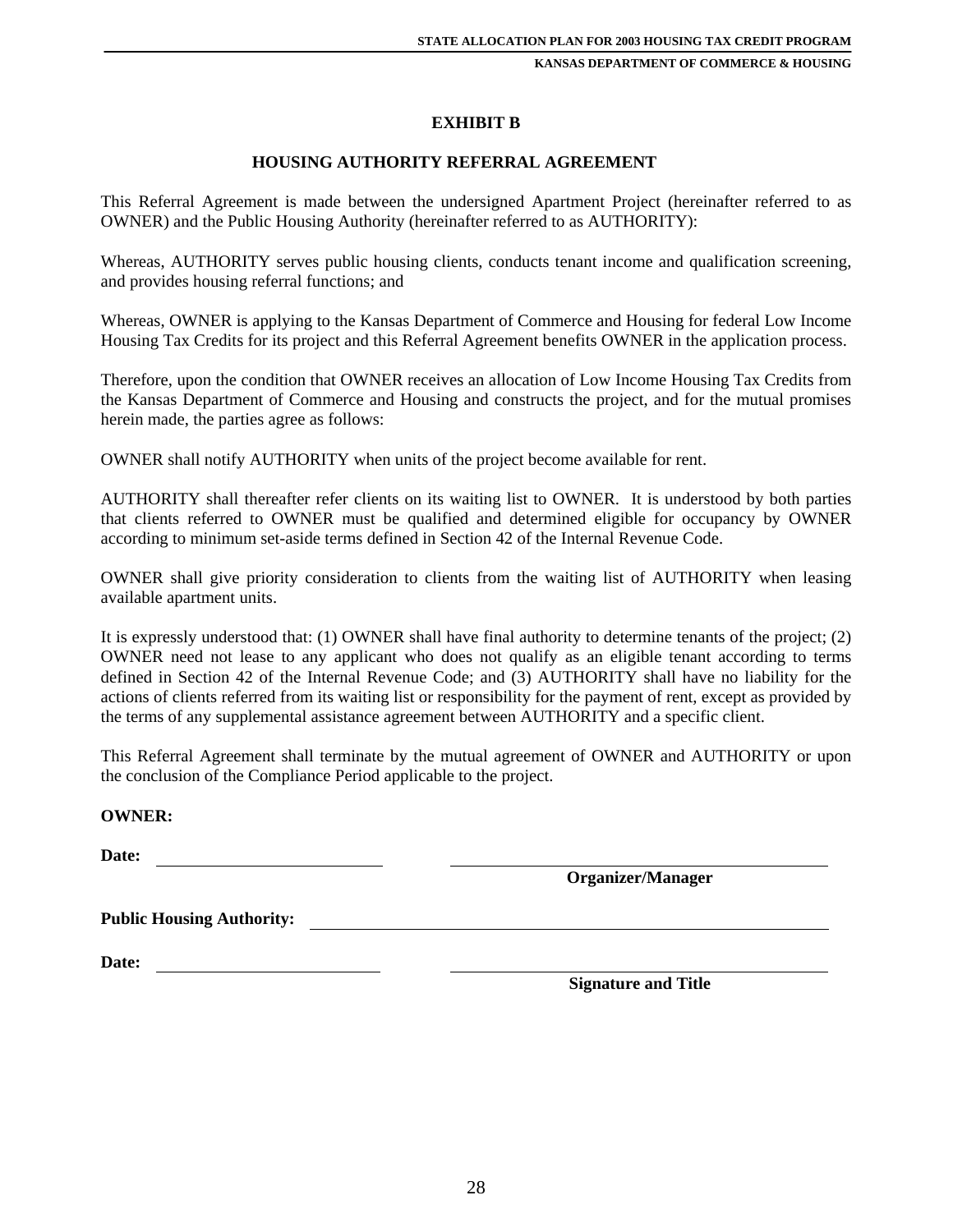#### **EXHIBIT C**

#### **RESOLUTION**

**WHEREAS,** the City of \_\_\_\_\_\_\_\_\_\_\_\_\_\_\_\_\_\_, Kansas has been informed by \_\_\_\_\_\_\_\_\_\_\_\_\_\_\_\_\_\_\_\_\_\_\_\_\_\_\_that a housing tax credit application (will or has been) filed with the Kansas Department of Commerce & Housing for the development of affordable rental housing to be located at  $\blacksquare$ , Kansas with a legal description as follows:

**WHEREAS,** this housing development will contain \_\_\_\_\_\_\_\_ units;

**WHEREAS,** the units will be targeted to (elderly, family, special needs, mixed income, rent subsidized);

**WHEREAS,** the development will be a (new construction, acquisition and rehabilitation or rehabilitation);

**WHEREAS,** the property will have the following amenities:

**WHEREAS,** the developer has requested local assistance through (tax increment financing, a tax abatement, issuance of taxable revenue bonds);

**NOW, THEREFORE, BE IT RESOLVED** by the City of \_\_\_\_\_\_\_\_\_\_\_\_\_\_\_\_ Governing Body, that we support and approve the development of the aforesaid housing in our community, subject to city ordinances and the building permit process. This resolution is effective until \_\_\_\_\_\_\_\_\_\_\_\_\_\_\_. In the event that any of the characteristics mentioned above should change prior to the issuance of a building permit, this resolution is null and void.

**ADOPTED BY THE GOVERNING BODY AND APPROVED BY THE MAYOR,** this \_\_\_\_\_\_ day of \_\_\_\_\_\_\_\_\_\_\_\_\_\_\_\_\_\_, 200 \_\_.

, Mayor

ATTEST:

example and the contract of the Clerk contract of the Clerk contract of the Clerk contract of the Clerk contract of the Clerk contract of the Clerk contract of the Clerk contract of the Clerk contract of the Clerk contract

SEAL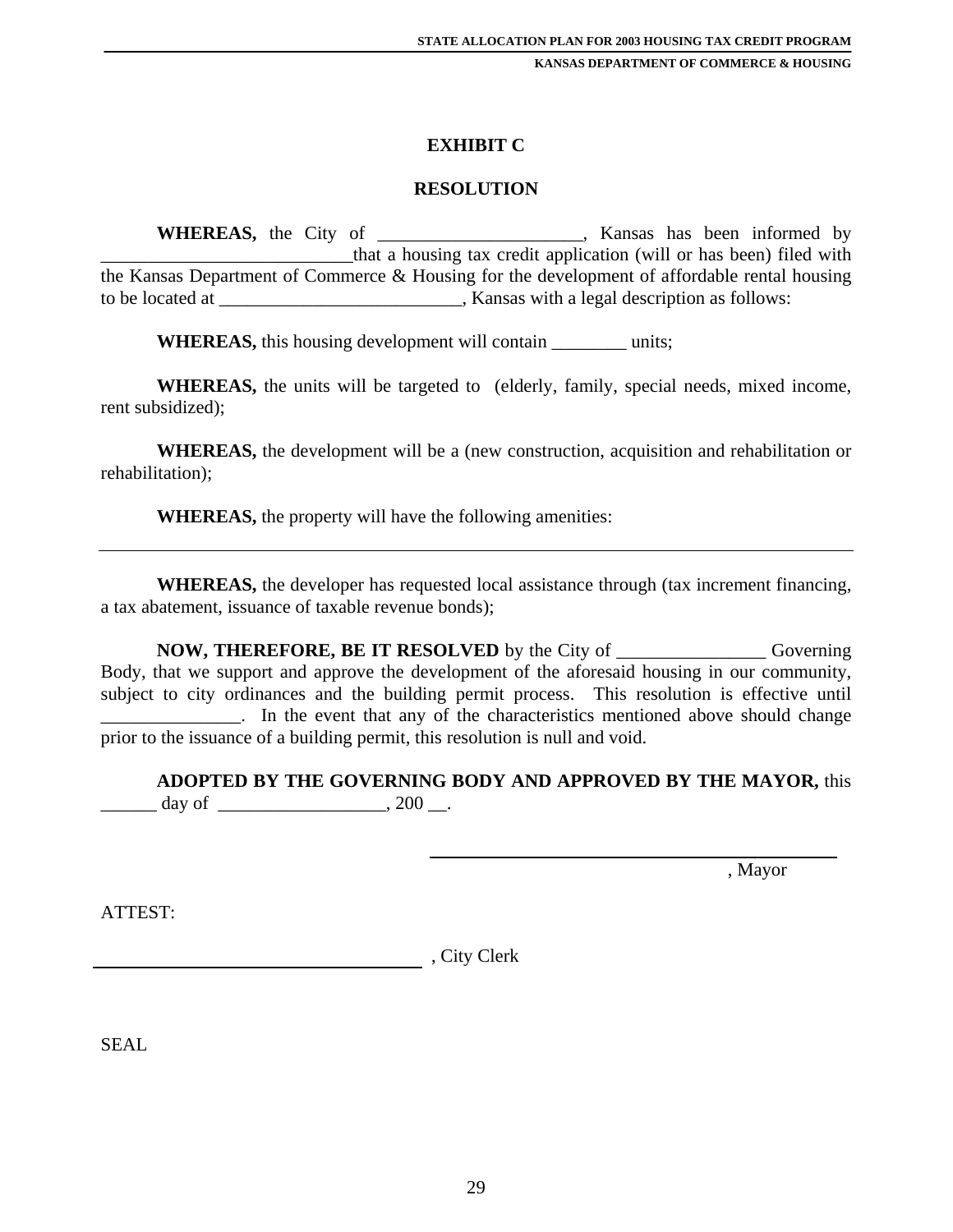## **EXHIBIT D**

#### **INDEPENDENT ACCOUNTANTS' REPORT**

The Members

, L.C.

We have audited the **Costs Incurred contained in Column C** of the accompanying Schedule of Reasonably Expected Basis and Costs Incurred - statutory basis of Theorem 3. L.C. as of \_\_\_\_\_\_\_\_\_\_\_\_\_\_\_\_\_\_\_\_, 200\_. These Costs are the responsibility of the Company's management. Our responsibility is to express an opinion on **these Costs** based on our audit.

We conducted our audit in accordance with generally accepted auditing standards. Those standards require that we plan and perform the audit to obtain reasonable assurance about whether the **Costs Incurred contained in Column C** in the schedule referred to above are free of material misstatement. An audit includes examining on a test basis, evidence supporting the amounts and disclosures relating to **these Costs.** An audit also includes assessing the accounting principles used and significant estimates made by management, as well as evaluating the overall presentation of **these Costs**. We believe that our audit provides a reasonable basis for our opinion.

As described in Note A2, the **Costs Incurred contained in Column C** was prepared on the basis of management's interpretation of Section 42 of the Internal Revenue Code and informal guidelines provided by the Kansas Department of Commerce and Housing as they relate to costs that are eligible for the purpose of obtaining tax credits, which is a comprehensive basis of accounting other than generally accepted accounting principles.

In our opinion, the **Costs Incurred contained in Column C** of the Schedule of Reasonably Expected Basis and Costs Incurred-statutory basis present fairly, in all material respects, the costs incurred of \_\_\_\_\_\_\_\_\_\_\_\_\_\_\_\_\_\_\_\_\_\_, L.C. as of \_\_\_\_\_\_\_\_\_\_\_\_\_\_\_\_\_, 200\_ on the basis of accounting as described in Note A2.

We also have compiled the **Forecasted Reasonably Expected Basis upon Completion contained in Column B** of the accompanying Schedule of Reasonably Expected Basis and Costs Incurredstatutory basis as of \_\_\_\_\_\_\_\_\_\_\_\_\_\_\_\_, 200\_ in accordance with guidelines established by the American Institute of Certified Public Accountants.

The accompanying **Forecasted Schedule of Reasonably Expected Basis** presents, to the best of management's knowledge and belief, the costs expected to be incurred and included in the project's basis for the determination of tax credits under Section 42 of the Internal Revenue Code.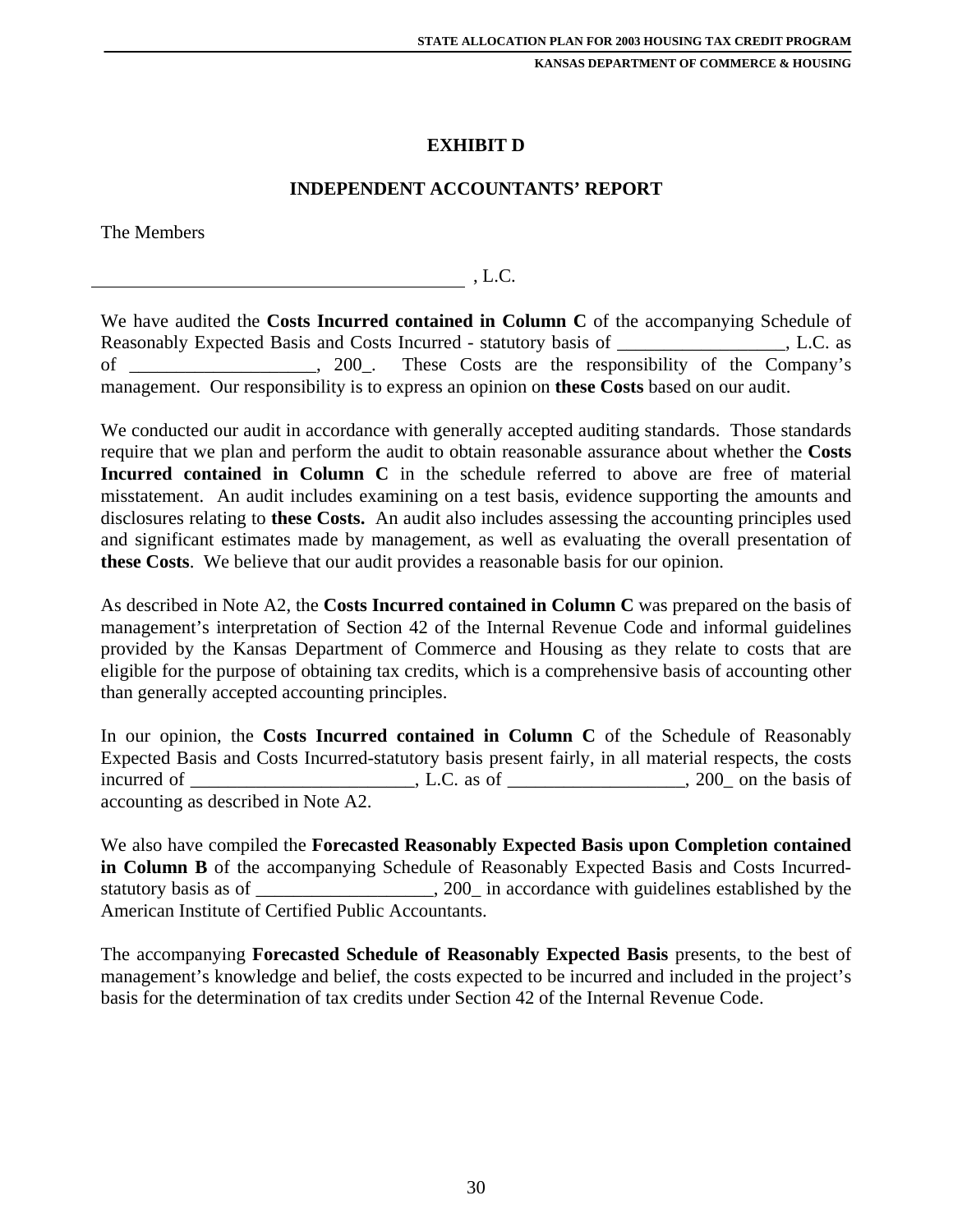A compilation is limited to presenting forecasted information that is the representation of management and does not include evaluation of the support for the assumptions underlying such information. We have not examined the **Forecasted Reasonably Expected Basis upon Completion contained in Column B** of the accompanying Schedule of Reasonably Expected Basis and Costs Incurred-statutory basis and, accordingly, do not express an opinion or any other form of assurance on this information or its related assumptions. Furthermore, there will usually be differences between the forecasted and actual results, because events and circumstances frequently do not occur as expected, and those differences may be material. We have no responsibility to update this report for events and circumstances occurring after the date of this report.

The accompanying schedule and this report were prepared for \_\_\_\_\_\_\_\_\_\_\_\_\_\_\_\_\_\_\_, L.C. for the determination of whether 10% of the forecasted project's reasonably expected basis have been incurred as of \_\_\_\_\_\_\_\_\_\_\_\_\_\_\_, 200\_ as required by the Kansas Department of Commerce and Housing. Accordingly, this report is intended solely for the information and use of management \_\_\_\_\_\_\_\_\_\_\_\_\_\_\_\_\_\_\_\_\_\_\_, L.C. and the Kansas Department of Commerce and Housing and should not be used for any other purposes.

 $\_$ , 200 $\_$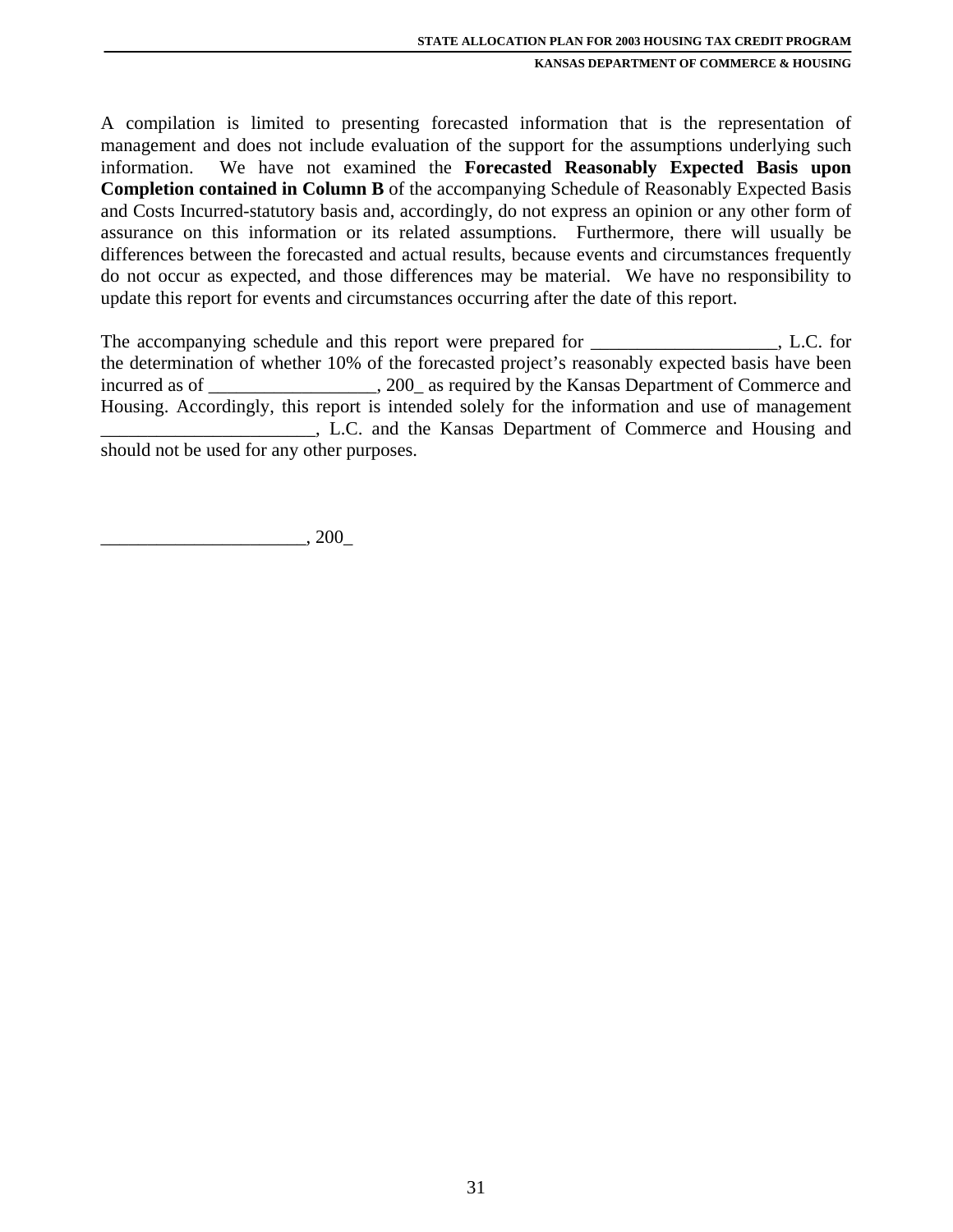## **, L.C.**

Schedule of Reasonably Expected Basis and Costs Incurred - Statutory Basis

|                                                | , 200             |           |
|------------------------------------------------|-------------------|-----------|
|                                                | Forecasted        |           |
|                                                | Reasonably        |           |
|                                                | Expected          |           |
| Itemized cost                                  | <b>Basis Upon</b> | Costs     |
|                                                | Completion        | Incurred  |
|                                                | (Compiled)        | (Audited) |
| (A)                                            | <b>(B)</b>        | (C)       |
| <b>To Purchase Land and Buildings</b>          |                   |           |
| Land                                           |                   |           |
| <b>Existing Structure</b>                      |                   |           |
| Demolition                                     |                   |           |
| Other                                          |                   |           |
| <b>For Rehabilitation and New Construction</b> |                   |           |
| New Building                                   |                   |           |
| Rehabilitation                                 |                   |           |
| <b>Building Permit Fee</b>                     |                   |           |
| Contingency                                    |                   |           |
| Other                                          |                   |           |
| <b>For Architectural and Engineering Fees</b>  |                   |           |
| Architect Fee – Design                         |                   |           |
| Architect Fee - Supervision                    |                   |           |
| <b>Real Estate Attorney</b>                    |                   |           |
| <b>Consultant or Processing Agent</b>          |                   |           |
| Property/Survey Fee                            |                   |           |
| <b>Engineering Fees</b>                        |                   |           |
| Other fees Energy Testing                      |                   |           |
| <b>For Interim Costs</b>                       |                   |           |
| <b>Construction Insurance</b>                  |                   |           |
| <b>Construction Interest</b>                   |                   |           |
| <b>Construction Loan Origination Fee</b>       |                   |           |
| <b>Construction Loan attorney fees</b>         |                   |           |
| <b>Credit Enhancement</b>                      |                   |           |
| Taxes                                          |                   |           |
| <b>For Financing Fees and Expenses</b>         |                   |           |
| Title and recording                            |                   |           |
| Counsel's Fee                                  |                   |           |
| <b>Cost Certification Fee</b>                  |                   |           |
| Other Lenders' inspection                      |                   |           |
| Subtotals                                      |                   |           |
|                                                | Forecasted        |           |
|                                                | Reasonably        |           |

Expected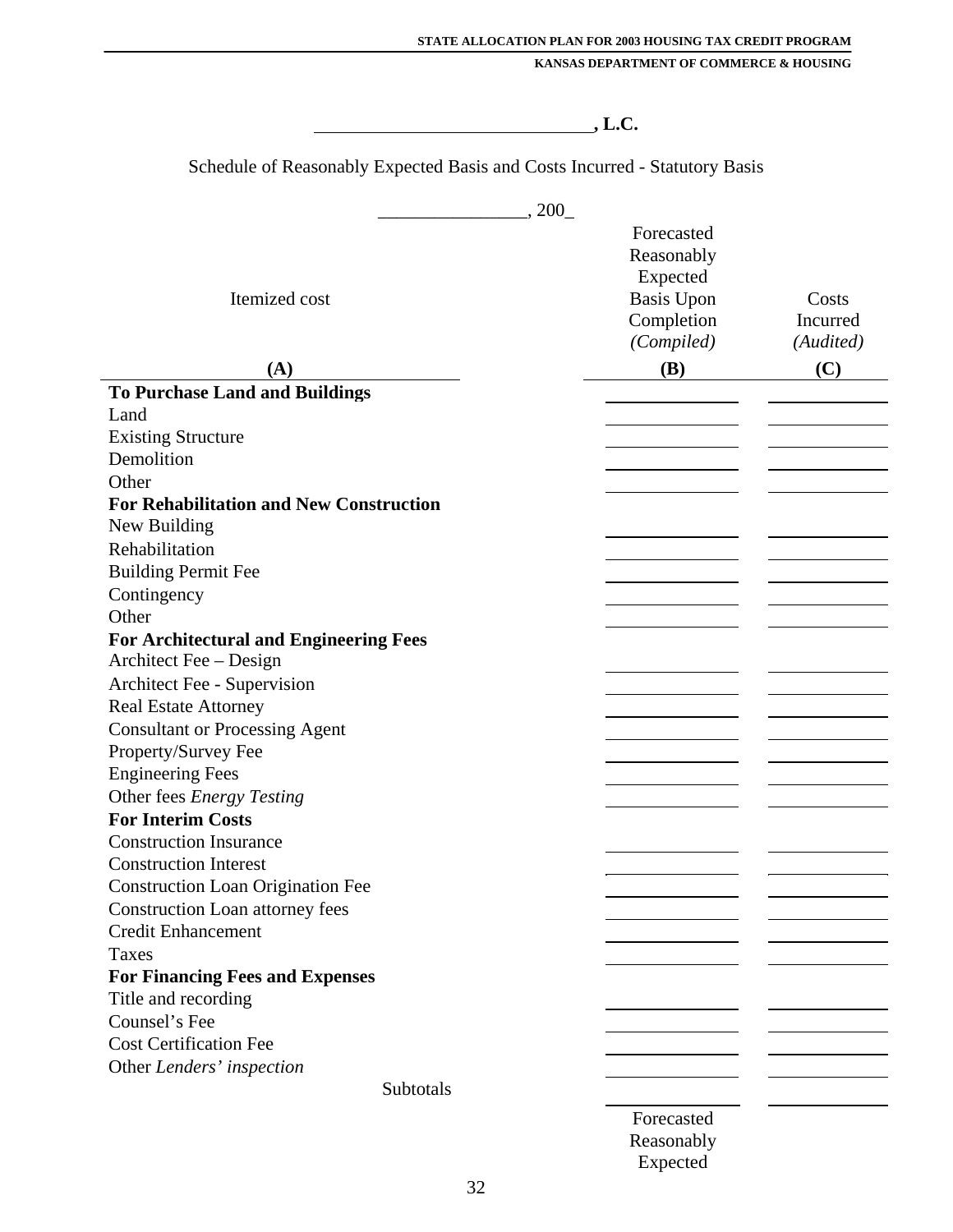#### **STATE ALLOCATION PLAN FOR 2003 HOUSING TAX CREDIT PROGRAM**

**KANSAS DEPARTMENT OF COMMERCE & HOUSING**

|                                      | <b>Basis Upon</b> | Costs     |
|--------------------------------------|-------------------|-----------|
|                                      | Completion        | Incurred  |
| Itemized cost                        | (Compiled)        | (Audited) |
| (A)                                  | <b>(B)</b>        | (C)       |
| <b>For Soft Costs</b>                |                   |           |
| Property Appraisal (feasibility)     |                   |           |
| <b>Market Study</b>                  |                   |           |
| <b>Environmental Report</b>          |                   |           |
| <b>Tax Credit Fees</b>               |                   |           |
| Rent-up                              |                   |           |
| Consultants                          |                   |           |
| Other Cost certification             |                   |           |
| <b>For Syndication Costs</b>         |                   |           |
| Organizational (Partnership)         |                   |           |
| <b>Bridge Loan Fees and Expenses</b> |                   |           |
| <b>Tax Opinion</b>                   |                   |           |
| Other                                |                   |           |
| <b>For Developer's Fees</b>          |                   |           |
| Developer's Overhead                 |                   |           |
| Developer's Fees                     |                   |           |
| Other                                |                   |           |
|                                      |                   |           |
| <b>SUBTOTAL</b>                      |                   |           |
|                                      |                   |           |
| Subtotal from page 4                 |                   |           |
| <b>TOTAL</b>                         |                   |           |
|                                      |                   |           |

**The accompanying notes are an integral part of this schedule. Also see summary of significant forecast assumptions and accountant's report.**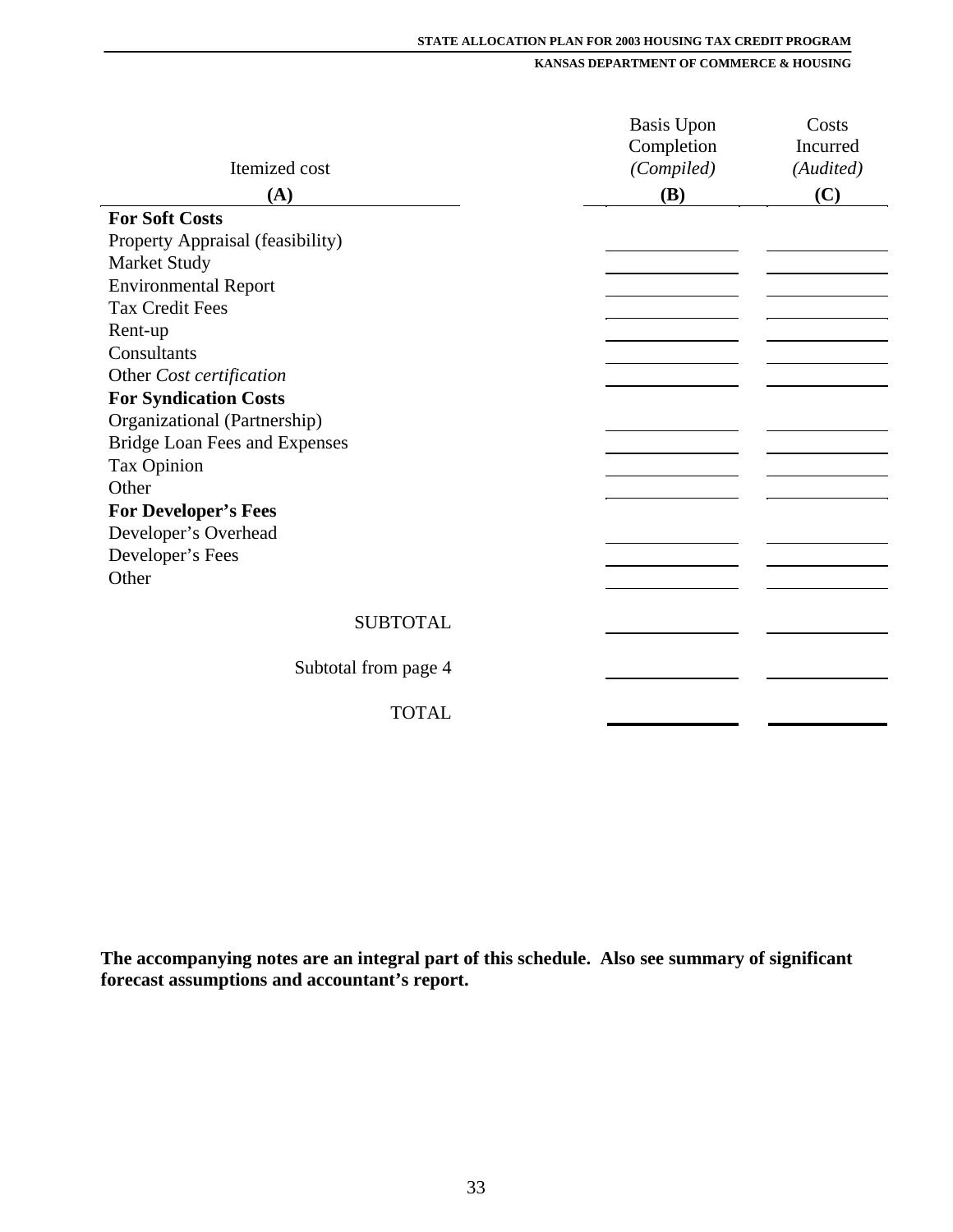### NOTES TO SCHEDULE OF REASONABLY EXPECTED BASIS AND COSTS INCURRED - STATUTORY BASIS

 $, 200$ 

## **NOTE A - SUMMARY OF ACCOUNTING POLICIES**

A summary of the significant accounting policies consistently applied in the preparation of the costs incurred contained in Column C (Costs) of the accompanying Schedule of Reasonably Expected Basis and Costs Incurred ("Schedule") follows.

#### 1. *History and business activity*

The Company was formed as a Kansas Limited Liability Company in \_\_\_\_\_\_ 200\_\_ to construct and operate \_\_\_\_\_\_\_\_\_\_\_\_\_\_\_, a Section 42 housing project of \_\_\_ apartment units ("The Project) in \_\_\_\_\_\_\_\_\_\_\_\_\_, Kansas. The project is currently in construction.

#### 2. *Reservation of tax credits*

The Company received a 200\_ allocation of low-income housing tax credits pursuant to Section 42 of the Internal Revenue Code. The Kansas Department of Commerce and Housing administers the allocation and program compliance of this housing program, which is requiring the accompanying schedule. Under this program, the Company must rent to individuals whose family income is 60% or less of the area median income, as adjusted for family size. The Company has entered into a reservation agreement for annual tax credits not to exceed \$\_

#### 3. *Need for carryover allocation and the 10 Percent Test*

At \_\_\_\_\_\_\_\_\_\_\_\_\_\_, 200\_, The Project has not been completed. According to Internal Revenue Code ("IRC") Section  $42(h)(1)(E)$ , if a project is not placed in service in the year it receives its reservation of tax credits, it must apply for a carryover allocation. To be eligible for a carryover allocation, the Company must incur more than 10% of a project's reasonably expected cost (basis) in the project by the end of the year of allocation ("the 10 Percent Test"). Once the Project receives a carryover allocation, a project must be placed in service within the next two years.

#### 4. *Basis of presentation*

The Schedule has been prepared in conformity with the accounting and reporting guidance provided by the Kansas Department of Commerce and Housing for determining project costs. This Schedule is presented on the income tax method of accounting, which includes rules to be used when determining if a liability has been incurred for income tax purposes. The Company will elect the accrual basis of accounting, which is consistent with the method used by the Company in determining costs incurred.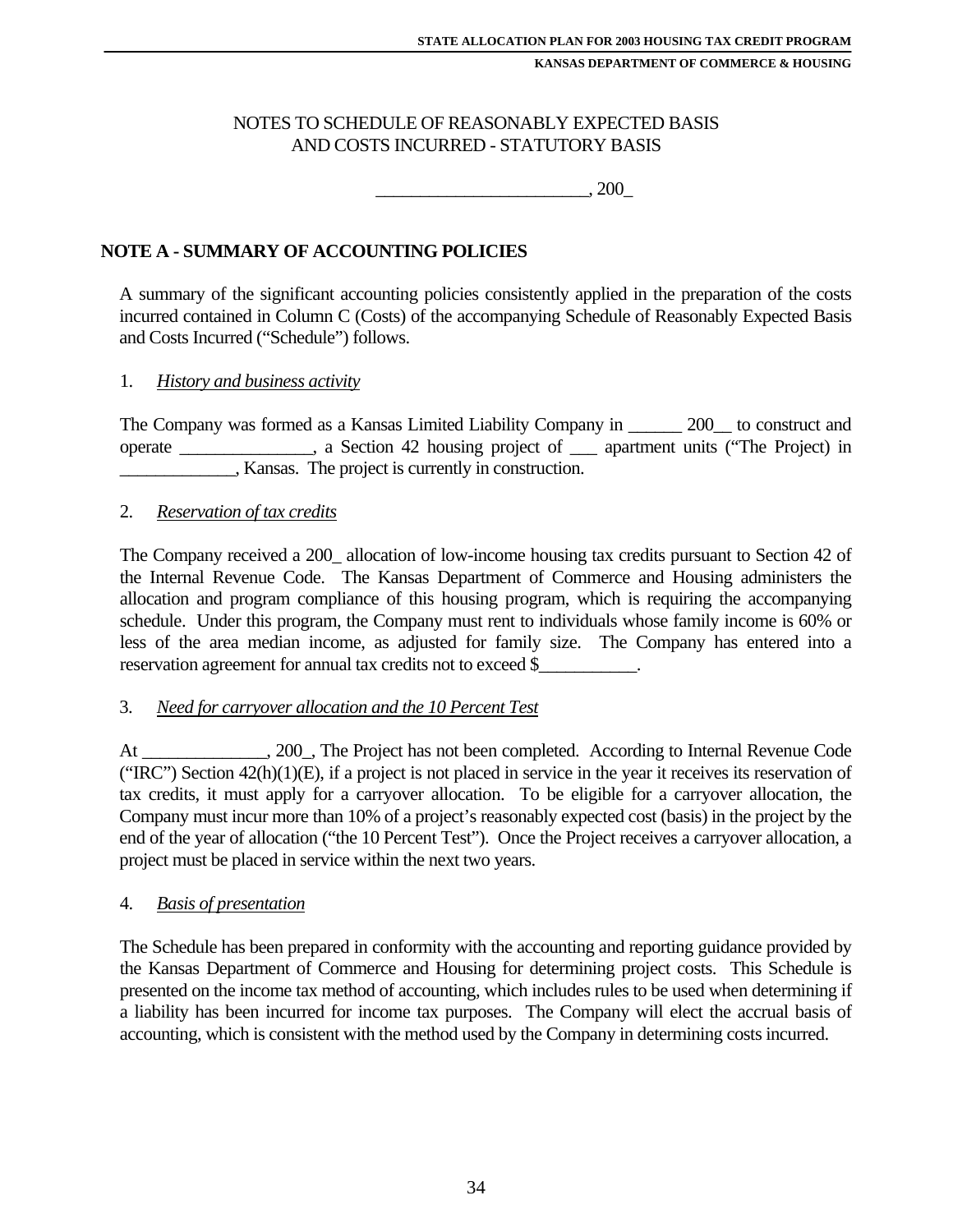**\_\_\_\_\_\_\_\_\_\_\_\_\_\_\_\_\_\_\_\_\_\_\_\_\_\_\_\_, L.C.**

## NOTES TO SCHEDULE OF REASONABLY EXPECTED BASIS AND COSTS INCURRED - STATUTORY BASIS - CONTINUED

 $\frac{200}{\epsilon}$ 

## **NOTE B - REASONABLY EXPECTED BASIS**

The IRS issued final regulation Section 1.42-6 that provides many definitions and guidance in complying with the 10% Test. For carryover allocation purposes, reasonably expected basis includes:

Land Costs to construct depreciable property Off-site improvements Expenditures attributable to commercial space (if any)

Reasonably expected basis excludes:

Permanent loan fees and interest Marketing and lease-up costs Organization, syndication, and start-up costs Cash reserves

## **NOTE C - RELATED PARTY TRANSACTIONS**

Included in Costs Incurred is a development fee of \$\_\_\_\_\_\_\_\_. The developer is related to the managing members of the Company through common ownership.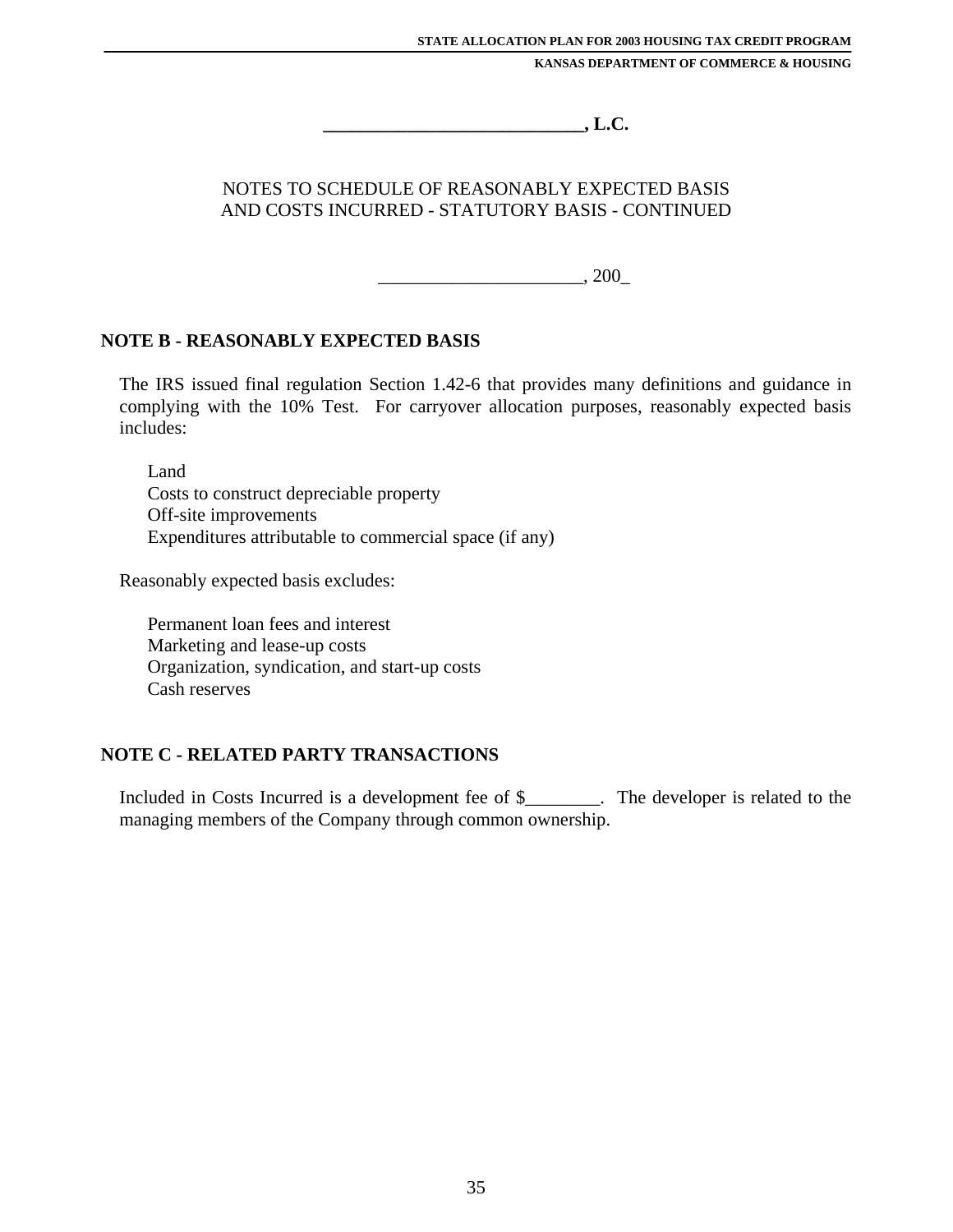$\blacksquare$  . L.C.

## SUMMARY OF SIGNIFICANT FORECAST ASSUMPTIONS

## SCHEDULE OF REASONABLY EXPECTED BASIS AND COSTS INCURRED - STATUTORY BASIS

 $\frac{1}{200}$ , 200

#### 1. *Nature of presentation*

The forecast presents, to the best of management's knowledge and belief, the expected costs (reasonably expected basis, see *Note* B to the Schedule) to build the project and make it ready for occupancy. Accordingly, the forecast reflects its judgment as of \_\_\_\_\_\_\_\_\_\_\_\_\_\_\_\_\_\_\_, 200\_, the date of this forecast, of the expected conditions and its expected course of action. The assumptions disclosed herein are those that management believes are significant to the forecast. There will usually be differences between the forecasted and actual results, because events and circumstances frequently do not occur as expected, and those differences may be material.

#### 2. *Reasonably expected basis upon completion*

The forecasted reasonably expected basis is based upon management's development budget. The development budget is based upon contracts and price quotes from various suppliers.

Forecasted construction interest is based upon management's planned construction draw schedule and interest at \_\_\_\_\_\_\_% as required by the construction financing. Management expects construction to be completed in \_\_\_\_\_\_\_ 200\_\_\_.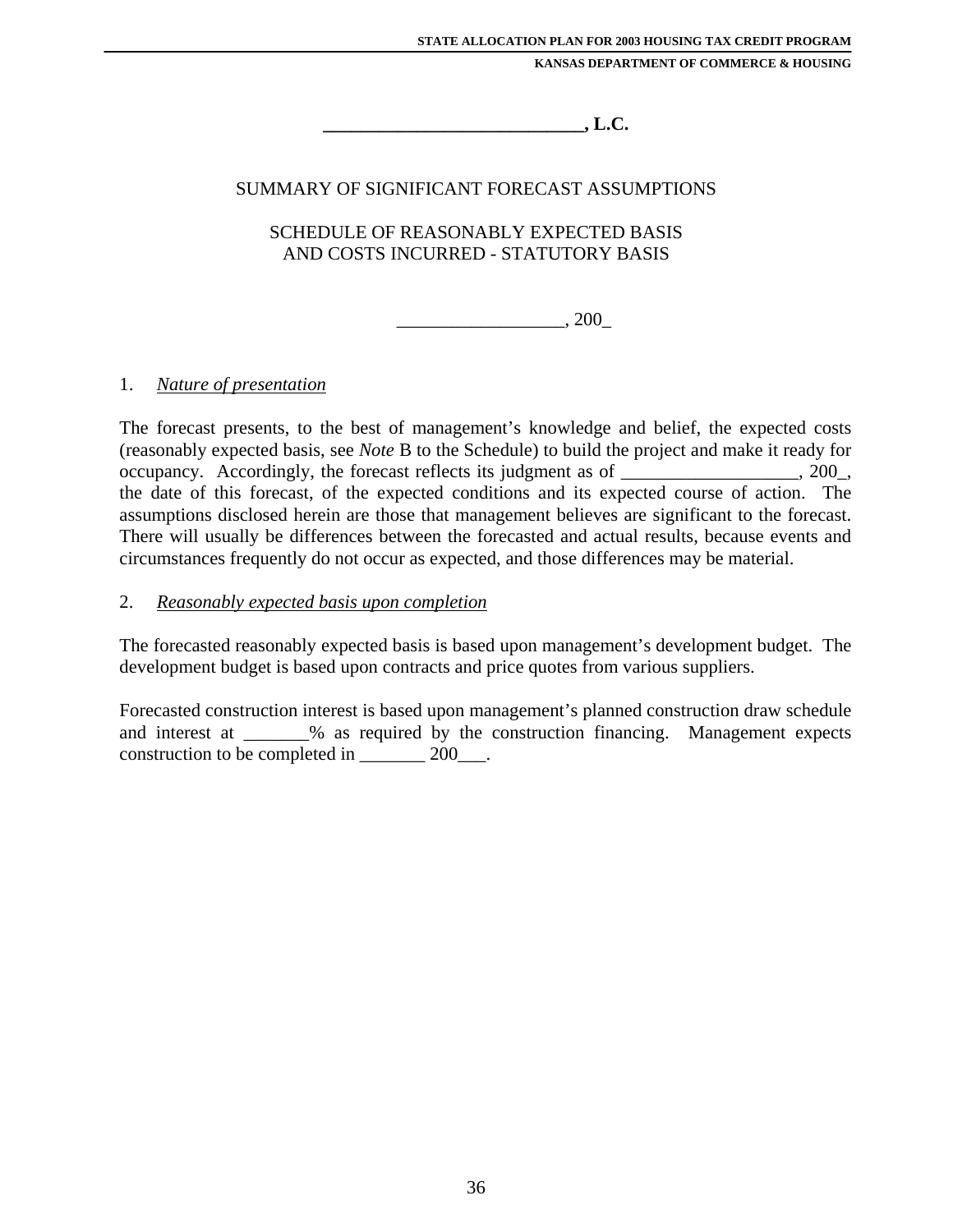#### **EXHIBIT E**

#### **INDEPENDENT AUDITORS' REPORT**

The Partners

**\_\_\_\_\_\_\_\_\_\_\_\_\_\_\_\_\_\_\_\_\_\_\_\_\_, L.P.**

We have audited the accompanying schedule of project development costs - statutory basis of  $\Box$ , L.P. as of  $\Box$ , 200, This schedule is the responsibility of the Partnership's management. Our responsibility is to express an opinion on this schedule based on our audit.

Except as discussed in the following paragraph, we conducted our audit in accordance with generally accepted auditing standards. Those standards require that we plan and perform the audit to obtain reasonable assurance about whether the schedule of project development costs referred to above is free of material misstatement. An audit includes examining on a test basis, evidence supporting the amounts and disclosures in the schedule of project development costs. An audit also includes assessing the accounting principles used and significant estimates made by management, as well as evaluating the overall schedule presentation. We believe that our audit provides a reasonable basis for our opinion.

As disclosed in Note A (2)(c), this schedule includes management's plan to fund various reserves. Because this funding is contingent upon the achievement of certain benchmarks in the future, we were unable to satisfy ourselves as to the reasonableness of the planned reserves or the ability of the Partnership to fund these reserves in accordance with management's plan.

As described in Note A (2), this schedule was prepared on the basis of management's interpretation of Section 42 of the Internal Revenue Code and informal guidelines provided by the Kansas Department of Commerce & Housing as they relate to costs that are eligible for the purpose of obtaining tax credits, which is a comprehensive basis of accounting other than generally accepted accounting principles.

In our opinion, except for the effects of any adjustments, if any, as might have been determined to be necessary had we been able to obtain evidence supporting management's plan and ability to fund future reserves, the schedule of project development costs referred to above presents fairly, in all material respects, the project development costs of \_\_\_\_\_\_\_\_\_\_\_\_\_\_\_, L.P. as of \_\_\_\_\_\_\_\_, 200 , on the basis of accounting as described in Note A  $(2)$ .

This report is intended solely for the information and use of management of L.P. and The Kansas Department of Commerce & Housing and should not be used for any other purpose.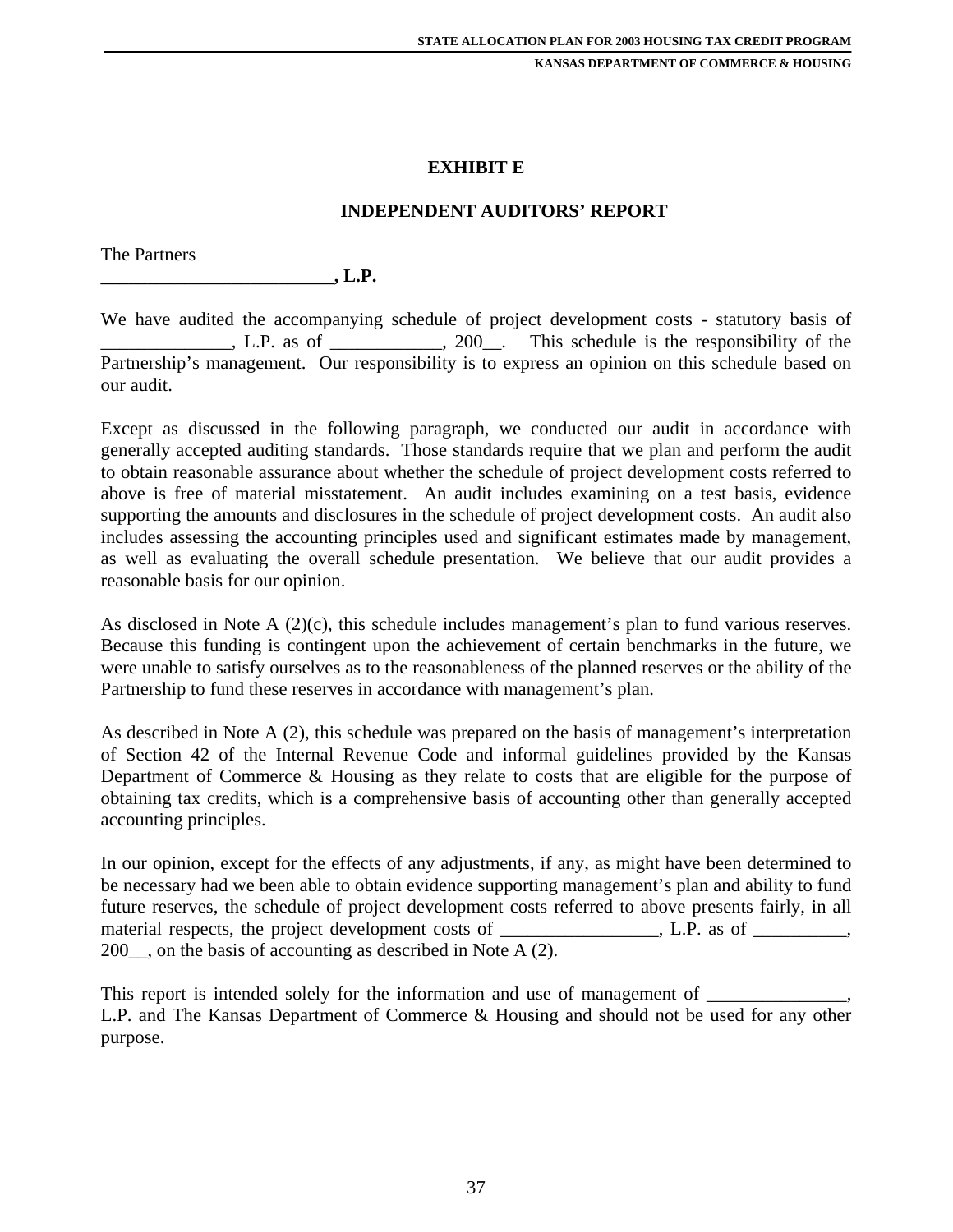$\blacksquare$ , L.P.

### NOTES TO SCHEDULE OF PROJECT DEVELOPMENT COSTS

 $, 200$ 

### **NOTE A - SUMMARY OF ACCOUNTING POLICIES**

A summary of the significant accounting policies consistently applied in the preparation of the accompanying schedule follows.

#### 1. *History and business activity*

The Partnership, which owns this project, was formed as a Kansas Limited Partnership in \_\_\_\_\_\_\_\_\_\_\_\_\_\_\_\_\_ to construct and operate this \_\_\_\_\_\_\_\_\_\_\_\_\_\_\_\_\_\_ housing project in \_\_\_\_\_\_\_\_\_\_\_\_\_\_\_\_\_\_, Kansas (\_\_\_ units). The project was completed and occupancy began \_\_\_\_\_\_\_\_\_, \_\_\_. The Partnership received a 200\_\_ allocation of low-income housing tax credits pursuant to Section 42 of the Internal Revenue Code. The allocation and program compliance of this housing program is administered by the Kansas Department of Commerce & Housing, which is requiring the accompanying schedule. Under this program, the Partnership must rent to individuals whose family income is 60% or less of the area median income, as adjusted for family size. The Partnership has entered into a reservation and carryover agreement for annual tax credits not to exceed \$\_\_\_\_\_\_\_\_\_.

#### 2. *Basis of presentation*

The schedule of project development costs has been prepared on the basis of management's interpretation of Section 42 of the Internal Revenue Code and informal guidelines provided by the Kansas Department of Commerce and Housing as they relate to costs that are eligible for the purpose of obtaining tax credits. This guidance differs in some respects from generally accepted accounting principles, and the accompanying schedule reflects the following additional accounting and reporting principles:

- a. Costs are exclusive of kickbacks, rebates or trade discounts.
- b. Project costs include certain anticipated build out costs that are incurred after a building is placed in service, such as landscaping and parking lot improvements.
- c. Costs include funded and anticipated working capital reserve requirements.
- d. Eligible basis includes the adjusted basis of depreciable property (without regard to depreciation).

#### **NOTE B - RELATED PARTY TRANSACTIONS**

Included in development cost is a development fee of \$\_\_\_\_\_\_\_\_\_ to the general partner of the Partnership.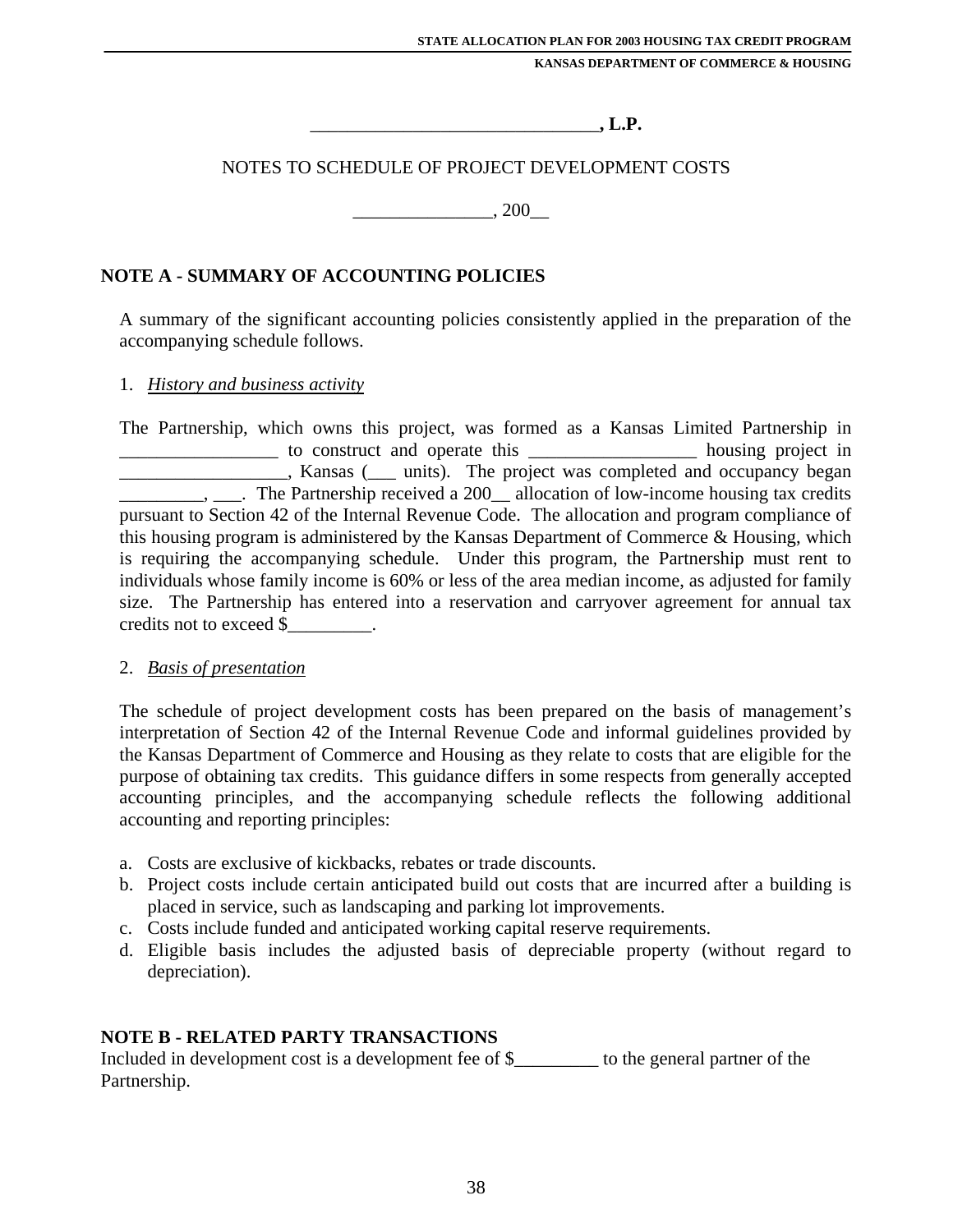$\overline{\phantom{a}}$  . L.P.

| Schedule of Project Development Costs - _____________, 200_         |                            | <b>Adjusted Basis by Credit Type</b> |                           |
|---------------------------------------------------------------------|----------------------------|--------------------------------------|---------------------------|
| <b>Itemized Cost</b>                                                | <b>Development</b><br>Cost | 4%<br><b>Credit Basis</b>            | 9%<br><b>Credit Basis</b> |
| <b>To Purchase Land and Buildings</b>                               |                            |                                      |                           |
| Land                                                                |                            | N/A                                  | N/A                       |
| <b>Existing Structure</b>                                           |                            |                                      | N/A                       |
| Demolition                                                          |                            |                                      |                           |
| Other                                                               |                            |                                      |                           |
| For Site Work                                                       |                            |                                      |                           |
| Off-site Improvement                                                |                            |                                      |                           |
| Other                                                               |                            |                                      |                           |
| <b>For Rehabilitation and New Construction</b>                      |                            |                                      |                           |
| New Building<br>Rehabilitation                                      |                            |                                      |                           |
|                                                                     |                            |                                      |                           |
| <b>Accessory Building</b><br><b>General Requirements</b>            |                            |                                      |                           |
| <b>Contractor Overhead</b>                                          |                            |                                      |                           |
| <b>Contractor Profit</b>                                            |                            |                                      |                           |
| <b>Building Permit Fee</b>                                          |                            |                                      |                           |
| Other                                                               |                            |                                      |                           |
| <b>For Architectural and Engineering Fees</b>                       |                            |                                      |                           |
| Architect Fee - Design                                              |                            |                                      |                           |
| Architect Fee - Supervision                                         |                            |                                      |                           |
| Real Estate Attorney                                                |                            |                                      |                           |
| <b>Consultant or Processing Agent</b>                               |                            |                                      |                           |
| Property/Survey Fee                                                 |                            |                                      |                           |
| <b>Engineering Fees Soil Testing</b>                                |                            |                                      |                           |
| Other fees Energy Testing                                           |                            |                                      |                           |
| <b>For Interim Costs</b>                                            |                            |                                      |                           |
| <b>Construction Insurance</b>                                       |                            |                                      |                           |
| <b>Construction Interest</b>                                        |                            |                                      |                           |
| Construction Loan Origination Fee                                   |                            |                                      |                           |
| <b>Construction Loan</b>                                            |                            |                                      |                           |
| Credit Enhancement                                                  |                            |                                      |                           |
| <b>Taxes</b>                                                        |                            |                                      |                           |
| <b>For Financing Fees and Expenses</b>                              |                            |                                      |                           |
| <b>Bond Premium</b>                                                 |                            | N/A                                  | N/A                       |
| Credit Report                                                       |                            | N/A                                  | N/A                       |
| Perm. Loan Origination Fee                                          |                            | $\rm N/A$                            | $\rm N/A$                 |
| Perm. Loan                                                          |                            | N/A                                  | N/A                       |
| <b>Credit Enhancement</b><br>Cost of Issuing Underwriter's Discount |                            | $\rm N/A$<br>$\rm N/A$               | N/A<br>$\rm N/A$          |
| Title and recording                                                 |                            | $\rm N/A$                            | $\rm N/A$                 |
| Counsel's Fee                                                       |                            | $\rm N/A$                            | $\rm N/A$                 |
| Cost Certification Fee                                              |                            | $\rm N/A$                            | $\rm N/A$                 |
| Other Lenders' inspection                                           |                            | N/A                                  | N/A                       |
| <b>Subtotals</b>                                                    |                            |                                      |                           |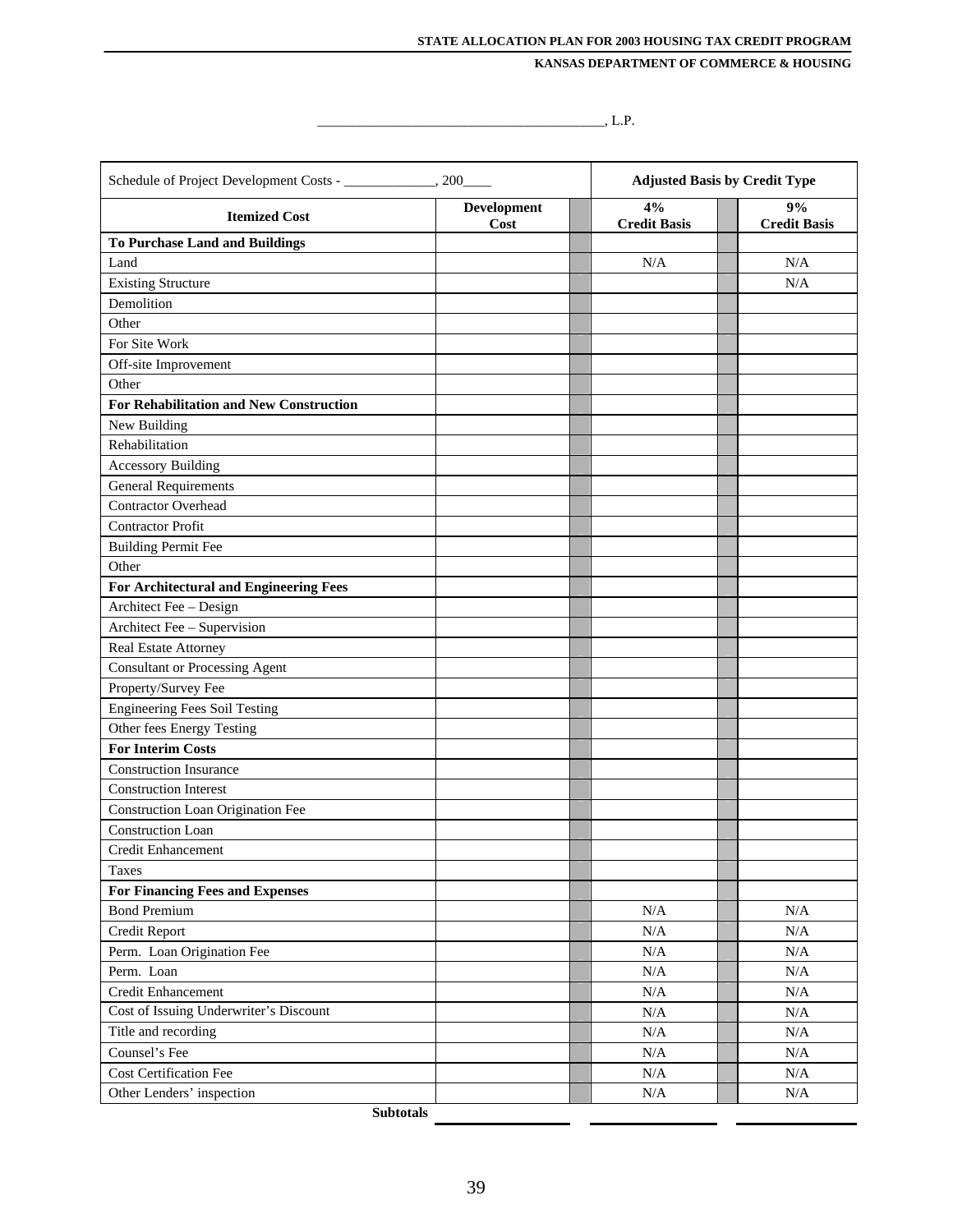|                                                                             |                            | <b>Adjusted Basis by Credit Type</b> |                           |
|-----------------------------------------------------------------------------|----------------------------|--------------------------------------|---------------------------|
| <b>Itemized Cost</b>                                                        | <b>Development</b><br>Cost | 4%<br><b>Credit Basis</b>            | 9%<br><b>Credit Basis</b> |
| <b>For Soft Costs</b>                                                       |                            |                                      |                           |
| Property Appraisal (feasibility)                                            |                            |                                      |                           |
| Market Study                                                                |                            |                                      |                           |
| <b>Environmental Report</b>                                                 |                            |                                      |                           |
| Tax Credit Fees                                                             |                            |                                      |                           |
| Rent-up                                                                     |                            | N/A                                  | N/A                       |
| Consultants                                                                 |                            |                                      |                           |
| Other KDOC&H COST CERTIFICATION                                             |                            |                                      |                           |
| <b>For Syndication Costs</b>                                                |                            |                                      |                           |
| Organizational (Partnership)                                                |                            | N/A                                  | N/A                       |
| <b>Bridge Loan Fees and Expenses</b>                                        |                            | N/A                                  | N/A                       |
| Tax Opinion                                                                 |                            | N/A                                  | N/A                       |
| Other                                                                       |                            | N/A                                  | N/A                       |
| For Developer's Fees                                                        |                            |                                      |                           |
| Developer's Overhead                                                        |                            |                                      |                           |
| Developer's Fees                                                            |                            |                                      |                           |
| Other                                                                       |                            |                                      |                           |
| <b>For Project Reserves</b>                                                 |                            |                                      |                           |
| Rent-up Reserve                                                             |                            | N/A                                  | N/A                       |
| <b>Operating Reserve</b>                                                    |                            | N/A                                  | N/A                       |
| Other                                                                       |                            | N/A                                  | N/A                       |
| Other                                                                       |                            | N/A                                  | N/A                       |
| <b>SUBTOTAL</b>                                                             |                            |                                      |                           |
| Subtotal from page 3                                                        |                            |                                      |                           |
| <b>TOTAL</b>                                                                |                            |                                      |                           |
| Less portion of federal grant used to finance qualifying development costs. |                            |                                      |                           |
| <b>List Grants</b>                                                          |                            |                                      |                           |
| Less amount of nonqualified nonrecourse<br>financing                        |                            |                                      |                           |
| Less non-qualifying units of higher quality                                 |                            |                                      |                           |
| Less Historic Tax Credit<br>(Residential Portion Only)                      |                            |                                      |                           |
| <b>TOTAL Eligible Basis</b>                                                 |                            |                                      |                           |
| Multiplied by the Applicable Fraction                                       |                            | $\%$                                 | $\%$                      |
| <b>TOTAL Qualified Basis</b>                                                |                            |                                      |                           |
| Multiplied by the Applicable Percentage                                     |                            |                                      |                           |

TOTAL AMOUNT OF TAX CREDIT REQUESTED:

Placed In-Service Date (If project contains only one building)

The accompanying notes are an integral part of this schedule.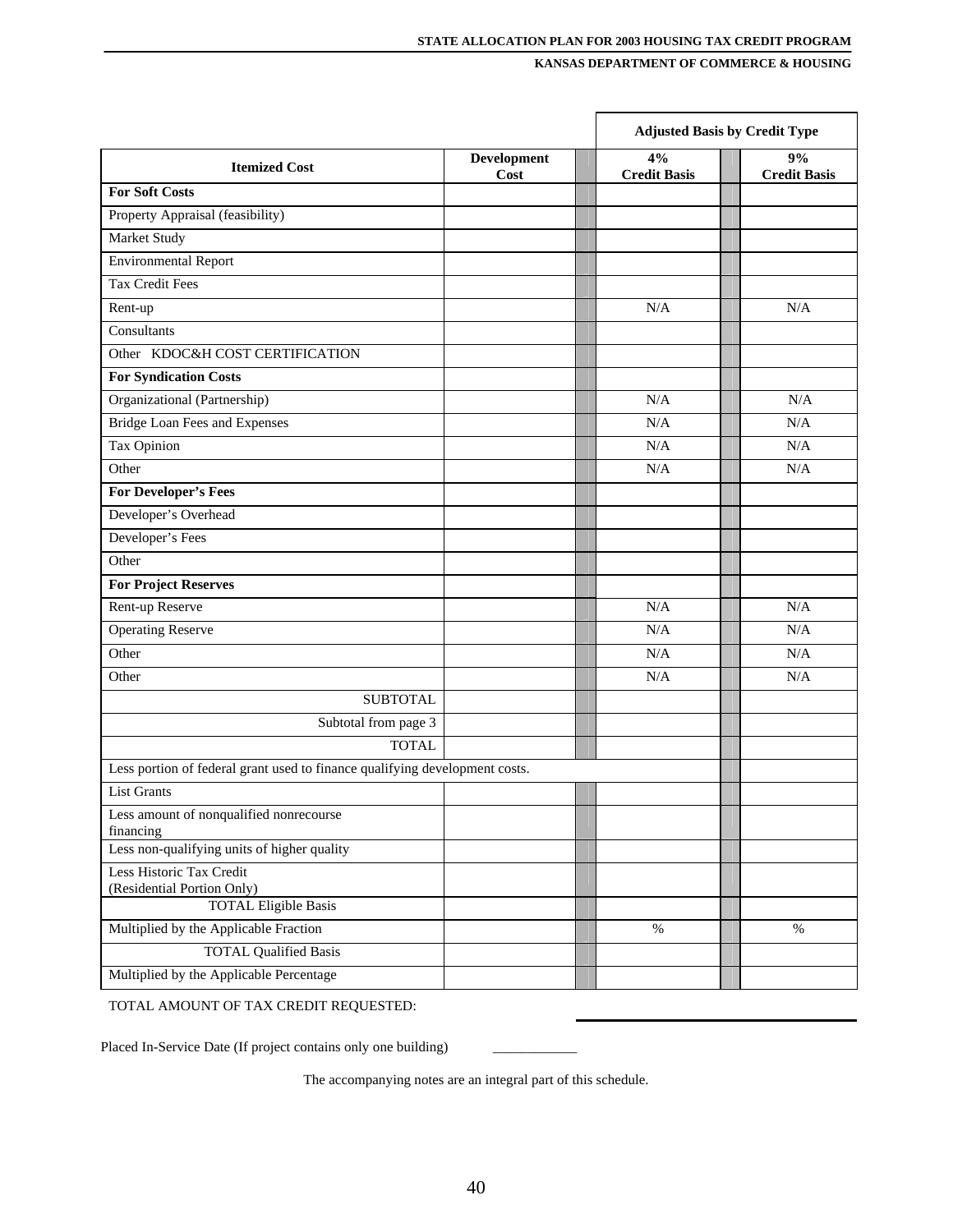### **EXHIBIT F**

#### **UNDERWRITING CRITERIA**

#### **Operating Reserves**

Minimum operating reserves should equal four to six months of projected operating expenses plus debt service payments and replacement reserve payments. In lieu of operating reserves, developer guarantees will be acceptable when adequate financial capacity and liquidity, track record and outstanding other guarantees are demonstrated.

#### **Replacement Reserves**

Minimum replacement reserves should equal \$200 per unit annually for new construction and \$300 per unit annually for rehabilitation developments. Exceptions may be made for certain special needs developments such as senior development, which may suffer less wear and tear than other properties. Replacement reserves should be increased annually by the same inflation factor that is used for increasing operating expenses.

#### **Debt Coverage Ratio**

A minimum debt service coverage ratio of 1.1 is required in conventionally financed development. For Rural Development financed properties a minimum debt service coverage ratio of 1.05 is required. The debt service coverage ratio should not exceed 1.25 under any circumstances.

#### **Operating Expenses**

Operating expenses, exclusive of replacement reserves, should range between \$2,500 and \$3,500 per unit annually. In new construction developments, the operating costs of comparable properties will be taken into consideration. In rehabilitation developments, historic property experience will be reviewed.

#### **Intermediary Costs**

Intermediary costs, such as architect fees, attorney fees, recording costs, market studies, environmental reports, energy efficiency testing, engineering, consultants, appraisals, etc. should not exceed 5% of the total development costs. Developments involving nonprofit sponsors will likely to have higher intermediary costs.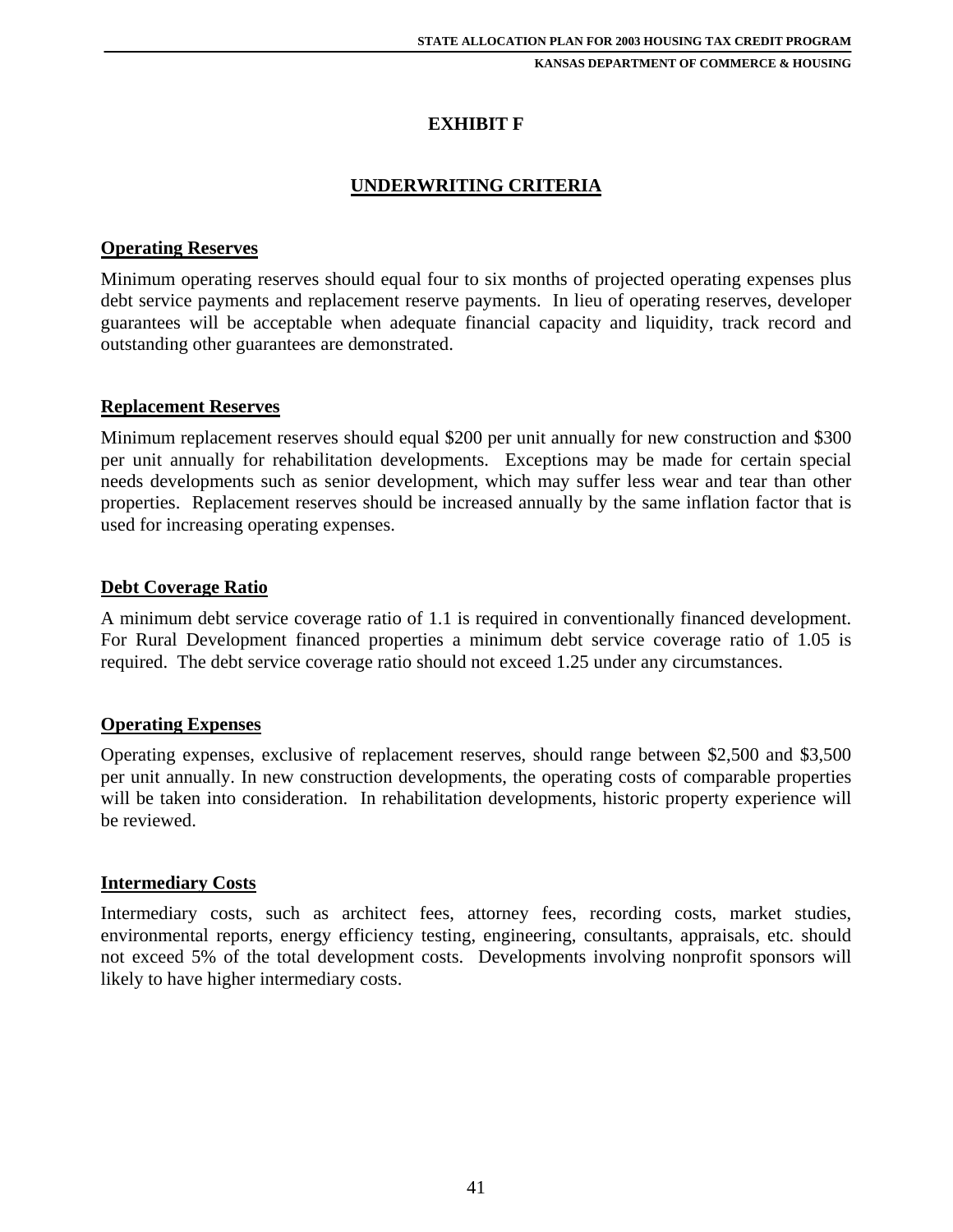### **EXHIBIT G**

# **ENERGY EFFICIENCY RECOMMENDED PRACTICES AND SPECIFICATIONS**

#### **Introduction**

A cost-effective and good overall package of performance measures should produce a score of no less than 80 points using the Kansas Energy Star<sup>SM</sup> Home Energy Rating System (HERS). Because the HERS evaluates the overall package of energy efficiency measures, trade-offs may allow you to install less than the minimum standards of the material listed below; however, 80 points will remain the threshold measurement for completed developments. Trade-offs may allow you, for instance, to install an above grade wall insulation system with an R-value of 11, provided you have installed a forced air natural gas space heating system with an AFUE of 96% and an air-conditioning system with a 13 SEER rating. Given dramatic differences in local material and labor costs, we encourage you to work closely with certified Kansas Energy Star<sup>SM</sup> raters, during the design and planning stage of your project. Working with a rater can help you determine the most cost-effective means of achieving a rating of 80 points.

Space heating and cooling typically represent the most substantial portion of residential energy use (approximately 44%). The thermal properties of the building envelope and the efficiency of the space heating and cooling, as well as water heating equipment have a significant impact on the comfort, air-quality, and energy use of a home. Below are comparative tables, which describe minimum energy efficiency properties and improved (or better) performance energy efficiency options for the main construction components that contribute to heating and cooling energy use and costs. Cost-effectiveness is affected by fuel prices and installed material and equipment costs. Where natural gas exceeds \$6.50 per MCF, propane exceeds \$0.60 per gallon, or average electric prices exceed \$0.055 per kW, the "Better" levels shown on the tables may be the most "costeffective."

#### **R-value:**

R-value is a measure of resistance to heat transfer through particular materials and insulation products.

| <b>Attic Insulation R-value</b> |               |          |
|---------------------------------|---------------|----------|
| Minimum                         | <b>Better</b> | R-values |
| 30                              | 38            | are      |

determined by controlled laboratory tests. It is

| <b>Wall Insulation R-value</b> |    |  |
|--------------------------------|----|--|
| Minimum<br><b>Better</b>       |    |  |
| 13                             | 19 |  |

important to understand that in order for any insulation product to perform up to its rated R-

19 24 **Foundation Insulation R-value**  Basement Walls Minimum | Better 9 15 Crawl Space Walls Minimum Better 10 16 Slab on Grade Minimum Better 5 10

**Floors Over Unheated Spaces R-value**  Minimum Better

value, near laboratory conditions must also exist in the field application of these materials. This generally is not the case in real-world conditions. In order to make field applications more closely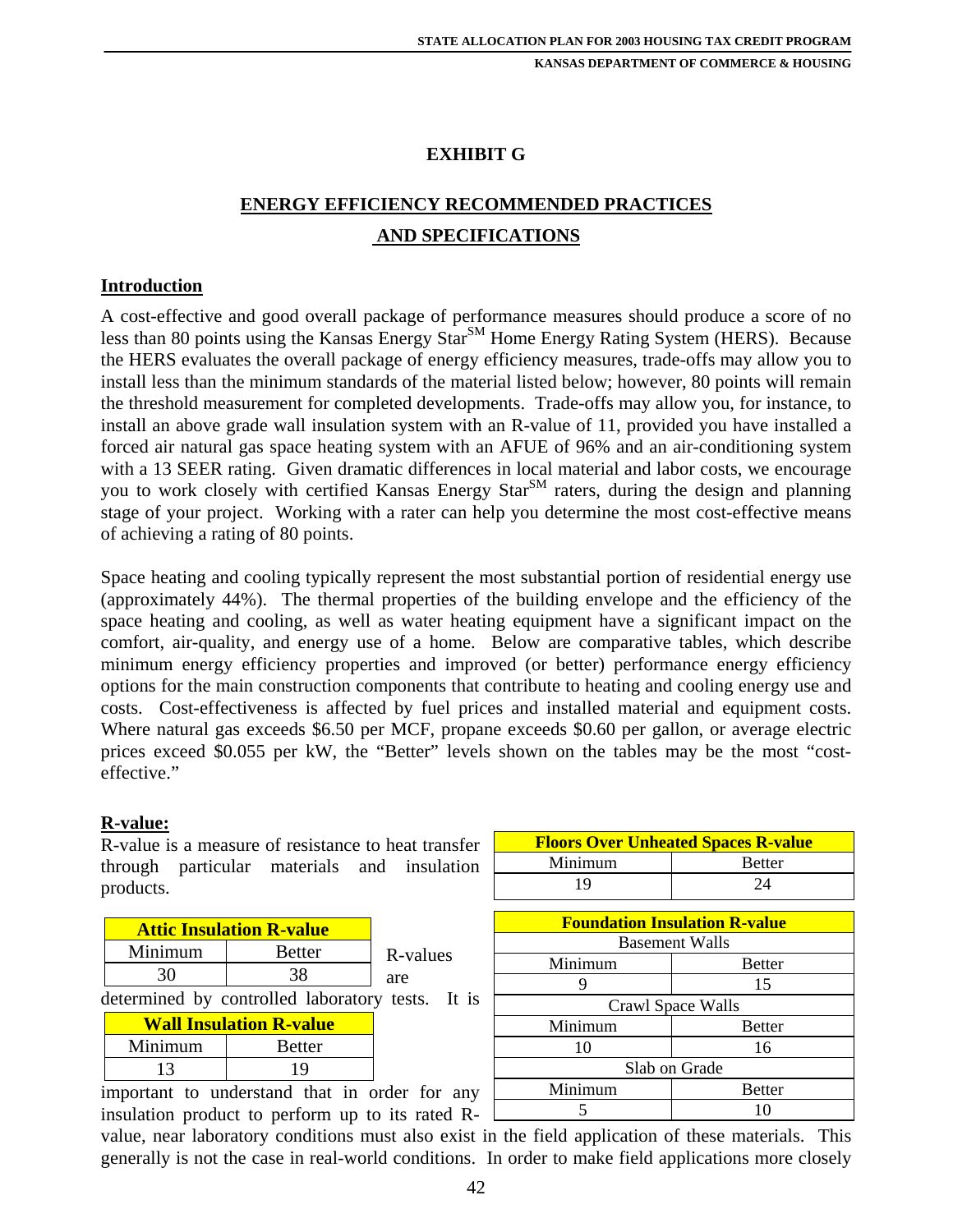resemble laboratory conditions, a comprehensive air-sealing package should accompany the insulation job. The thickness and density of insulation products significantly influences a product's rated R-value. To insure insulation will perform at its rated R-value, it is necessary to verify the quality of the installation job and the product's installed thickness and density through standardized testing procedures. Generally, this is done by weighing a sample of the material. Insulation manufacturers should have installed density and R-value reference material for their product. Batten insulation products are typically rated as "R-value per inch." This is different than blown-in products because the product's density is predetermined in the manufacture of the product. However, compressing the material or leaving edge-gaps in batten products can significantly influence the product's performance.

#### **U-value:**

U-value is a measure of heat conductance and is generally used as the energy efficiency measurement given for windows and doors. It can also be described as  $1 \div (R$ -value)=U-value.

| <b>Window U-value</b>    |      |  |
|--------------------------|------|--|
| Minimum<br><b>Better</b> |      |  |
| 0.49                     | 0.36 |  |

If the glazing area exceeds 12% of the total wall area, choose the "Better" option. Typical double pane windows with a  $\frac{1}{2}$ inch air gap have a U-value of approximately 0.49.

Unlike R-value, lower U-value rating numbers indicate higher levels of efficiency.

#### **Equipment:**

Space heating and cooling equipment, as well as water heater equipment have a wider variety of energy efficiency measurements applied to them.

Performance ratings may be given in any of the following manners:

- Annual Fuel Utilization Efficiency, **AFUE** used to rate gas or propane warm-air furnaces and small boilers.
- Seasonal Energy Efficiency Ratio, **SEER** performance indicator for residential central air conditioners.
- Heating Season Performance Factor, **HSPF** measures performance of air-source heat pumps.
- Energy Efficiency Ratio, **EER**  used as a rating on window air conditioners and ground-source heat pumps.

The most efficient equipment has the highest numbers based on the performance rating.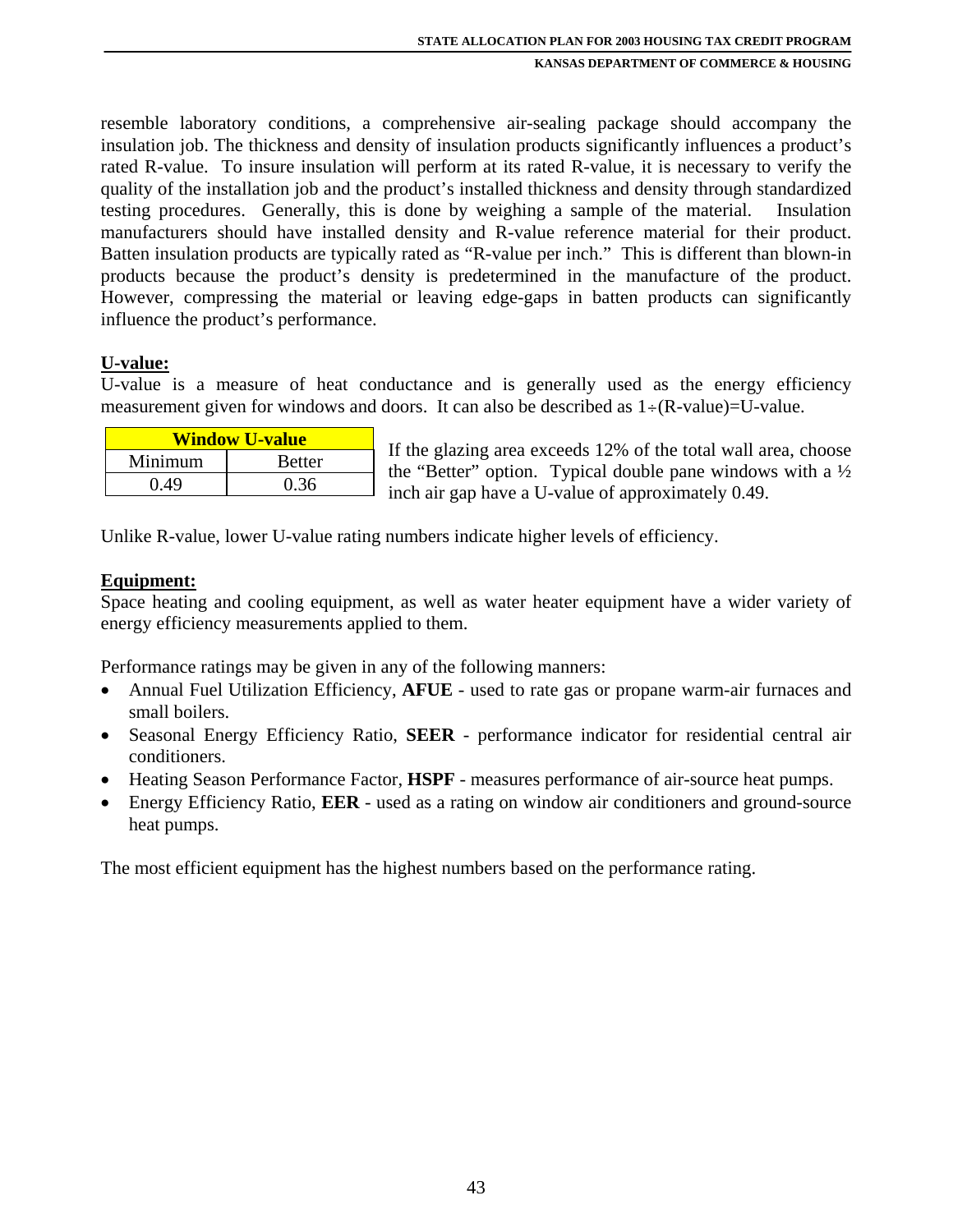These ratings are also determined in laboratory conditions. The installed quality of equipment and

their respective distribution systems can have serious implications on their efficient and safe operation.

Special attentions should be given to space heating and cooling systems' distribution systems. HVAC distribution system designs should provide a means for balancing air and water systems. Such design considerations could include, but are not limited to, dampers, temperature and pressure test connections, balancing valves and passive return-air ventilation. Typically, distribution systems consist of supply and

| <b>Heating and Cooling Equipment</b>  |               |  |  |
|---------------------------------------|---------------|--|--|
| Forced Air Heating System AFUE Rating |               |  |  |
| Minimum                               | <b>Better</b> |  |  |
| 78                                    | 92            |  |  |
| <b>Air Conditioner SEER</b>           |               |  |  |
| Minimum                               | <b>Better</b> |  |  |
| 10                                    | 13            |  |  |
| Air Source Heat pump HSPF             |               |  |  |
| Minimum                               | <b>Better</b> |  |  |
| 6.8                                   | 8.2           |  |  |
| Ground Source Heat pump EER           |               |  |  |
| Minimum<br><b>Better</b>              |               |  |  |
| 11.5<br>15                            |               |  |  |

return-air duct work, but could be systems of single or supply and return (2-pipe) plumbed piping, as with boilers. The efficiencies listed above do not account for losses through distribution systems.

Naturally aspirated space and water heating equipment should be isolated from the conditioned space of the home. In addition to affecting the performance of the heating or cooling system, distribution system losses can also influence occupant comfort, health, safety and indoor air quality. Distribution losses through ductwork, which is connected to unconditioned spaces, are generally more significant than ductwork, which is located within the conditioned space of the home. However, all attempts should be made to insure ductwork is airtight. Even duct leaks within the conditioned area of the home can jeopardize the occupant's comfort, health, safety and indoor air quality. Ductwork leaks should not exceed 5% of the system's designed airflow. All ductwork, which runs through unconditioned areas, should be insulated to a minimum R-value of 5. If insulated flexible ductwork is installed, any run should not be longer than ten feet and must be stretched tight to achieve its rated R-value and airflow characteristics. Duct insulation should cover 100% of the exposed ductwork in unconditioned areas and be firmly secured to all sides of the ductwork. All joints in the ductwork should be sealed with mastic. This includes joints between the furnace cabinet and supply and return duct work, joints between supply and return plenums and duct take-offs, as well as between ducts and their registers and between registers and the surface they protrude through. Duct tape is not an acceptable sealant on any ducts. Exhaust ducts are exempt from the insulation requirement(s), but remain subject to the air-sealing requirements. Such ventilation should be extended through the exterior of the structure.

Water heating is the third largest energy user in most homes. Typical water heating systems have listed performance ratings similar to HVAC equipment. The performance rating given to water heaters is called their Energy Factor (EF). Energy Factor is the overall water heater efficiency including jacket and off-cycle losses. As with HVAC equipment performance ratings,  $\Box$ 

| <b>Water Heater Energy Factor</b> |  |  |
|-----------------------------------|--|--|
| <b>Natural Gas or Propane</b>     |  |  |
| Minimum<br><b>Better</b>          |  |  |
| 0.55<br>0.65                      |  |  |
| Electric                          |  |  |
| Minimum<br><b>Better</b>          |  |  |
| 0 88<br>0.92                      |  |  |

the higher the number, the more energy efficient the equipment.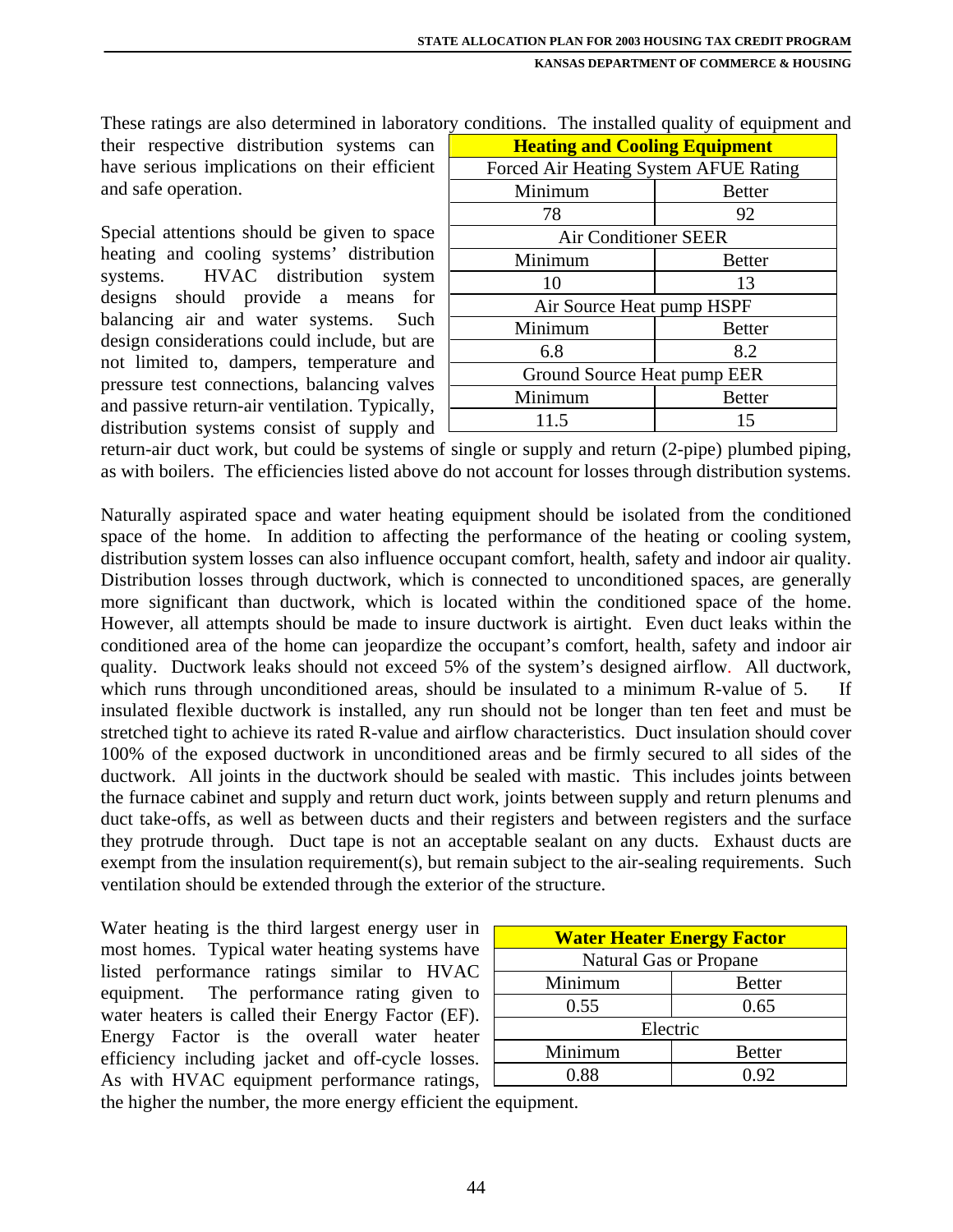Water heater distribution systems/hot water pipes up to one inch in diameter should be insulated with  $1/2$  inch of insulation if they run through unconditioned areas of the home. Water conservation should also be considered, as this can reduce the amount of heated water necessary for the occupants. Energy saving showerheads should be installed and should have a maximum flow rate of 2.5 gallons per minute at 80 pounds per square inch.

#### **Infiltration:**

The infiltration rate measurement of homes is often given in "air changes per hour (ACH)." However, infiltration rates can be given in other measurement forms. A blower door reading could be expressed as cubic feet per minute (CFM) with the home depressurized to a specific pressure. Usually, a home would be depressurized to 50 pascals and the measurement provided would be in  $CFM_{50}$ .

Infiltration is the biggest contributor to heat loss in many homes. As mentioned, a comprehensive air-sealing package should accompany all insulation work. The air-tightness/infiltration rate of a home (or unit) also can affect the occupant's comfort, health, safety, and the energy use of the home. Indoor air quality must be maintained, with a minimum level of energy loss through infiltration. Air-leakage through the building's thermal envelope should be addressed; however, leakage that may occur between intentionally conditioned interior areas of the house does not require air sealing. Exterior doors and windows should be designed to limit air leakage into or from the building envelope. Exterior windows and doors should have infiltration rates, which do not exceed those listed on the table below:

This information is usually readily available from window and door manufacturers. Most modern manufacturers of windows and doors meet or exceed the requirements listed in the table.

All exterior joints, seams or penetrations in the building envelope should be sealed with durable caulking materials, sealed with gasketing systems, or covered with a moisture vapor permeable house-wrap. Air

| <b>Infiltration Rates for Windows and Doors</b> |                            |      |  |  |
|-------------------------------------------------|----------------------------|------|--|--|
| Windows                                         |                            |      |  |  |
| Frame Type                                      | (cfm per foot of operable) |      |  |  |
|                                                 | sash crack)                |      |  |  |
| Wood                                            |                            | 0.34 |  |  |
| Aluminum                                        | 0.37                       |      |  |  |
| <b>PVC</b>                                      | 0.37                       |      |  |  |
| Doors                                           |                            |      |  |  |
| Swinging<br>Sliders                             |                            |      |  |  |
| Wood                                            | 0.35<br>0.5                |      |  |  |
| Aluminum                                        | 0.37                       | 0.5  |  |  |
| <b>PVC</b>                                      | 0.37                       | 0.5  |  |  |

leakage locations to be treated should include all openings, cracks and joints between wall cavities and window or door frames; between wall assemblies and their sill-plates and foundations; between walls and roof/ceilings or attic/ceiling seals and between separate wall panels; penetration of utility services through walls, floors and roof assemblies, penetrations through the wall cavity of top and/or bottom plates; and all other such openings in the building envelope. This includes sealing around tubs and showers, at the attic and crawl space panels (or walls), at recessed light fixtures and around all plumbing and electrical penetrations.

The American Society of Heating, Refrigerating and Air Conditioning Engineers, Inc. (ASHRAE) recommends that homes should not have an infiltration rate less than 0.35 natural ACH. This helps to insure that indoor air quality is not compromised through allowing the home to "breathe." With current building practices, this level of infiltration is often achieved and in many cases homes have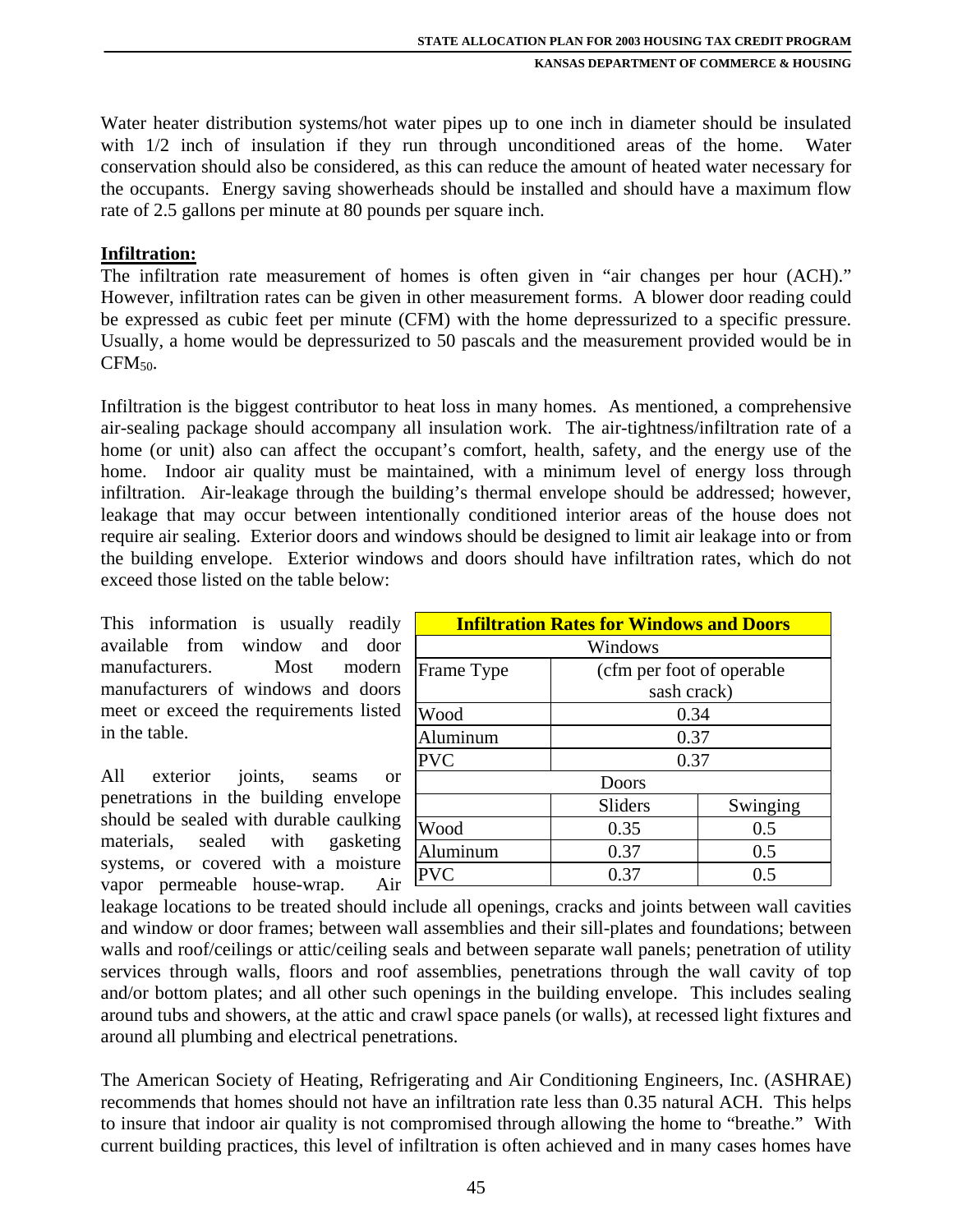infiltration rates lower than 0.35 natural ACH. Following the insulation, window and door, and infiltration requirements above, a infiltration rate that approaches this standard should not be difficult to achieve. Newly constructed units and units under-going substantial rehabilitation should not have infiltration rates above 0.45 natural ACH. The infiltration rate of the home (or unit) should be verified through blower door testing.

#### **Material installation:**

Where applicable, all material listed in this document must be tested and installed in accordance with the standards identified in the Council of American Building Officials (CABO) Model Energy Code (MEC), 1993 Edition. Such installation standards primarily relate to insulation materials and their respective applications. Check with local building officials to determine if local building codes may supersede the installation standards identified in the 1993 MEC. Notify the Kansas Department of Commerce and Housing's Housing Tax Credit Program, if local code regulations prohibit or interfere with 1993 MEC material or installation standards.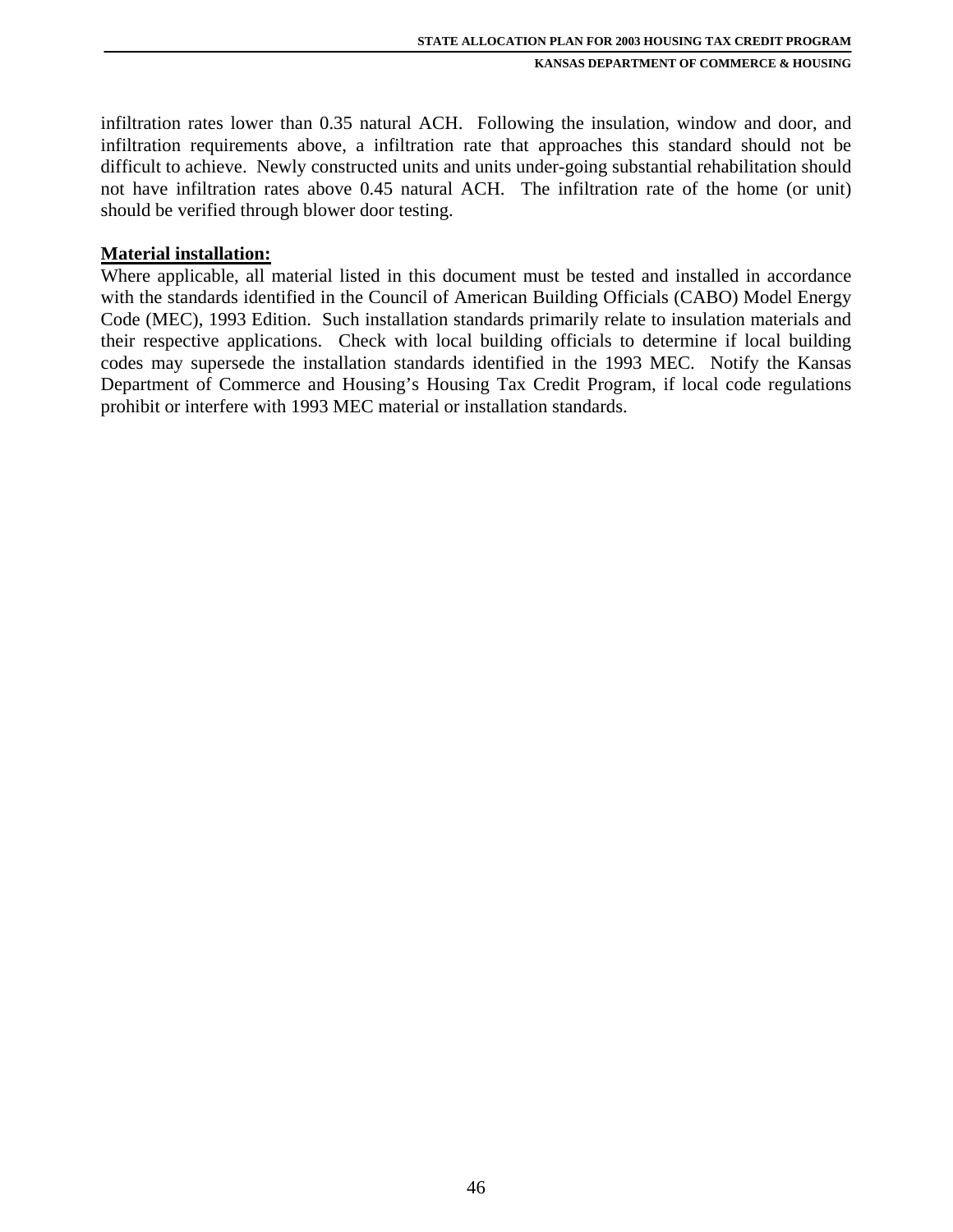#### **CERTIFCATE OF COMPLIANCE 1993 MODEL ENERGY CODE**

| On                      |                             | (date), The Low Income Housing Tax Credit Poperty at: |                |  |
|-------------------------|-----------------------------|-------------------------------------------------------|----------------|--|
|                         | (Project Name)              |                                                       |                |  |
|                         | (Apt. No. & Street Address) |                                                       |                |  |
|                         | (City, State, Zip)          |                                                       |                |  |
| Was rated by            | (Rater Name)                |                                                       | (Rater Number) |  |
| The rating conducted on | (Specify Apt. or Unit #'s)  |                                                       | indicates:     |  |

- This home/unit **MEETS** the requirements for the 1993 Model Energy Code Overall Building Uo Compliance.
- This home/unit **DOES NOT MEET** the requirements for the 1993 Model Energy Overall Code Buildings Uo Compliance.
- This home/unit **MEETS** the requirements for the 1993 Model Energy Code Annual Energy Consumption Compliance.
- This home/unit **DOES NOT MEET** the requirements for the 1993 Model Energy Code Annual Energy Consumption Compliance.

The numerical home energy rating score for this home/unit is \_\_\_\_\_\_\_\_\_\_ on the home energy rating scale of 0-100, **Based on Plans / Upon Completion** (circle appropriate response).

I certify that the property listed above has been rated according to the standards established for the Energy and Environment Ratings Alliance (EERA), or another RESNET accredited home energy ratings provider.

The following HERS Reports are attached:

- Action Report
- Energy Cost & Features Report
- Performance Summary
- 1993 Model Energy Code Overall Buildings Uo Compliance
- 1993 Model Energy Code Annual Energy Consumption Compliance
- Home Energy Ratings / Certification

(Rater Signature)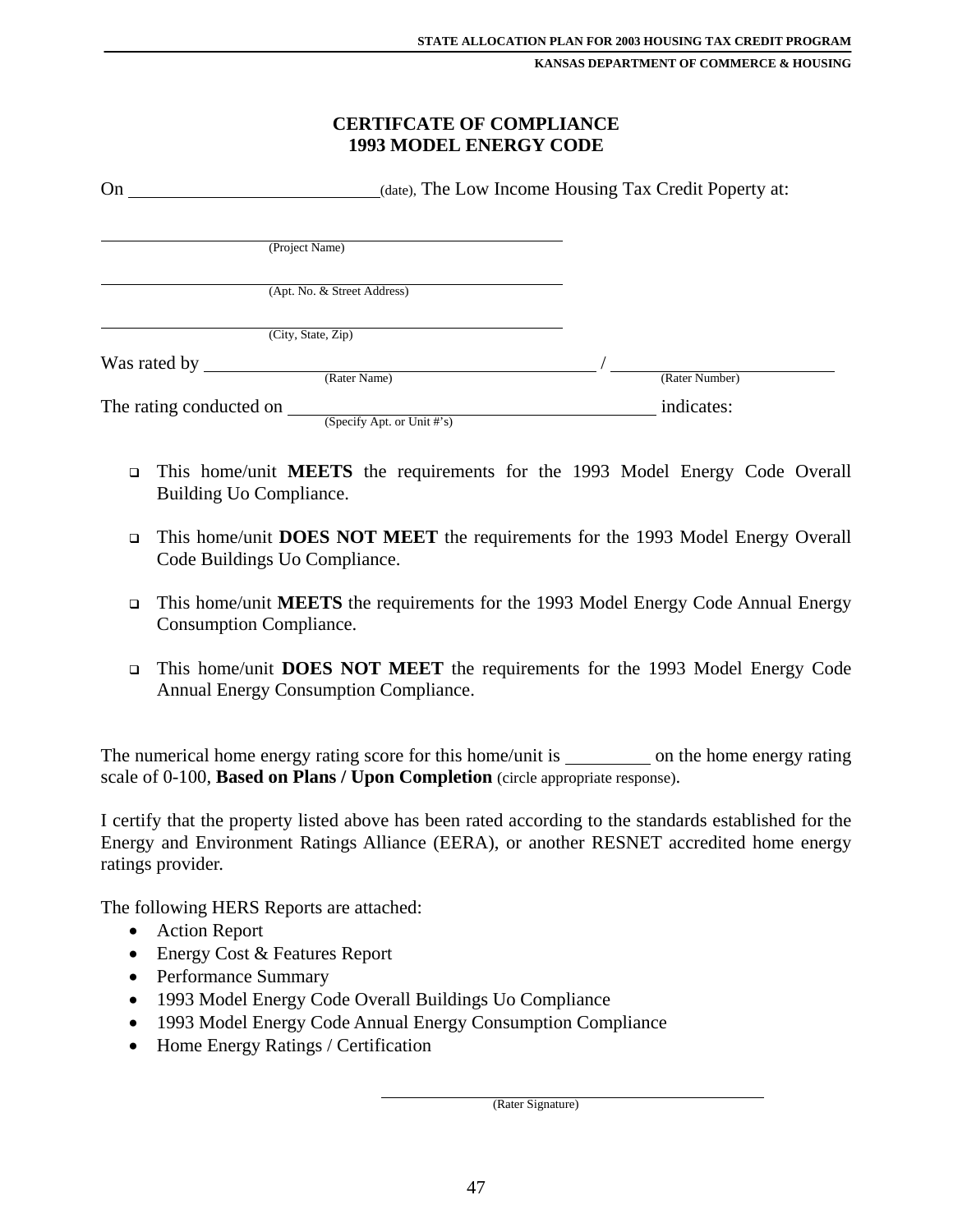## **EXHIBIT H**

# **Establishing a Rural Housing Incentive District Based on a City or County Housing Needs Analysis**

# **Guide for the Certification of Findings and Determinations by the Secretary of Commerce & Housing**



 Bill Graves, Governor Gary Sherrer, Lt. Governor / Secretary

 1000 S.W. Jackson Street, Suite 100 Topeka, Kansas 66612-1354 Phone: (785) 296-5865 TTY (Hearing Impaired): (785) 296-3487 Fax: (785) 296-8985 e-mail: housing@kansascommerce.com www.kansascommerce.com Housing Information Line: (800) 752-4422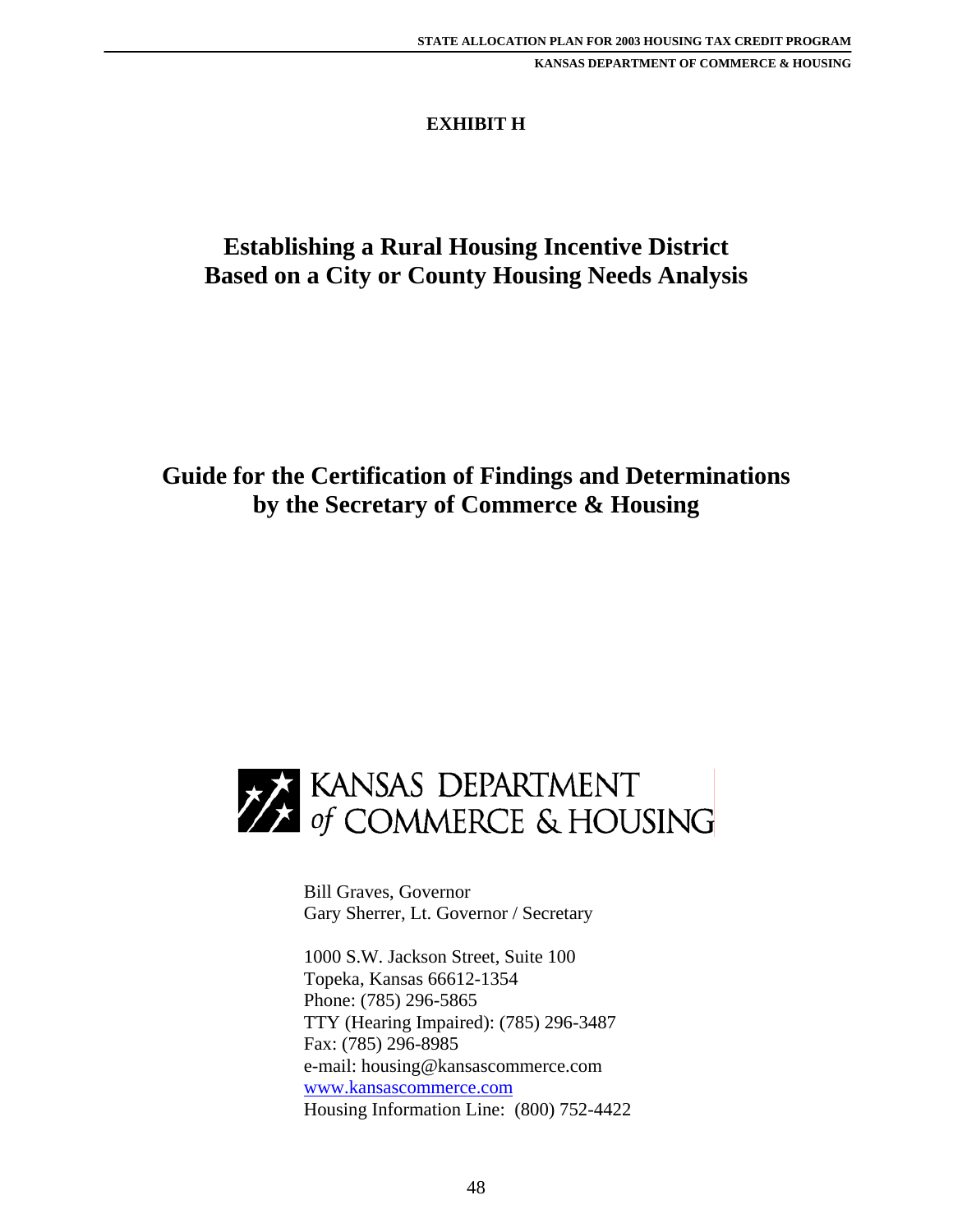## **The Legislation**

In the 1998 session, the Kansas Legislature passed, and the Governor signed into law, House Bill No. 2590, the Kansas Rural Housing Incentive District Act. The act encourages housing development in rural cities and counties, where housing shortages exist, by authorizing tax increment financing for public improvements in support of housing development.

A rural city is defined as having a population of less than 40,000 in a county of less than 60,000. A rural county is defined as having a population of less than 40,000.

Before utilizing this incentive, the governing body of the city or county must conduct a housing needs analysis. The Secretary of the Kansas Department of Commerce & Housing must certify that the findings and determinations of the housing needs analysis justify the use of this incentive. (See K.S.A. 12-5241 – 12-5301. Note Chapter 12-5244.)

The Housing Development Division offers the following guidance regarding the findings and determinations necessary to establish a rural housing incentive district.

## **Shortage of Quality Housing**

The governing body of the city or county must find and determine, and the Secretary of Commerce & Housing must agree, that **there is a shortage of quality housing of various price ranges in the city or county despite the best efforts of public and private housing developers.** 

Quality housing may be established under either or both of the following definitions:

- 1. Housing units pass inspection under the Section 8 Housing Quality Standards (HQS) of the U.S. Department of Housing and Urban Development, as determined by State certified local housing inspectors.
- 2. Households do not have housing problems as determined by the U. S. Census Bureau. Housing problems of households include:
	- (a) Occupying units with physical defects, i.e., lacking complete kitchen or bathroom;
	- (b) Occupying overcrowded units, i.e., more than one person per room; and
	- (c) Carrying a cost burden greater than 30%, i.e., housing costs, including utilities, exceed 30% of gross income.

Housing price ranges may be those established by the U.S. Census Bureau for the categories of value of owner-occupied units and the categories of gross rent for renter-occupied units. As an alternative, housing price ranges may be locally established for the categories of current selling prices of owner-occupied units and the categories of current contract rents for rental units.

One or more of the following housing market indicators may be used by the Department of Commerce & Housing for the determination of housing shortages.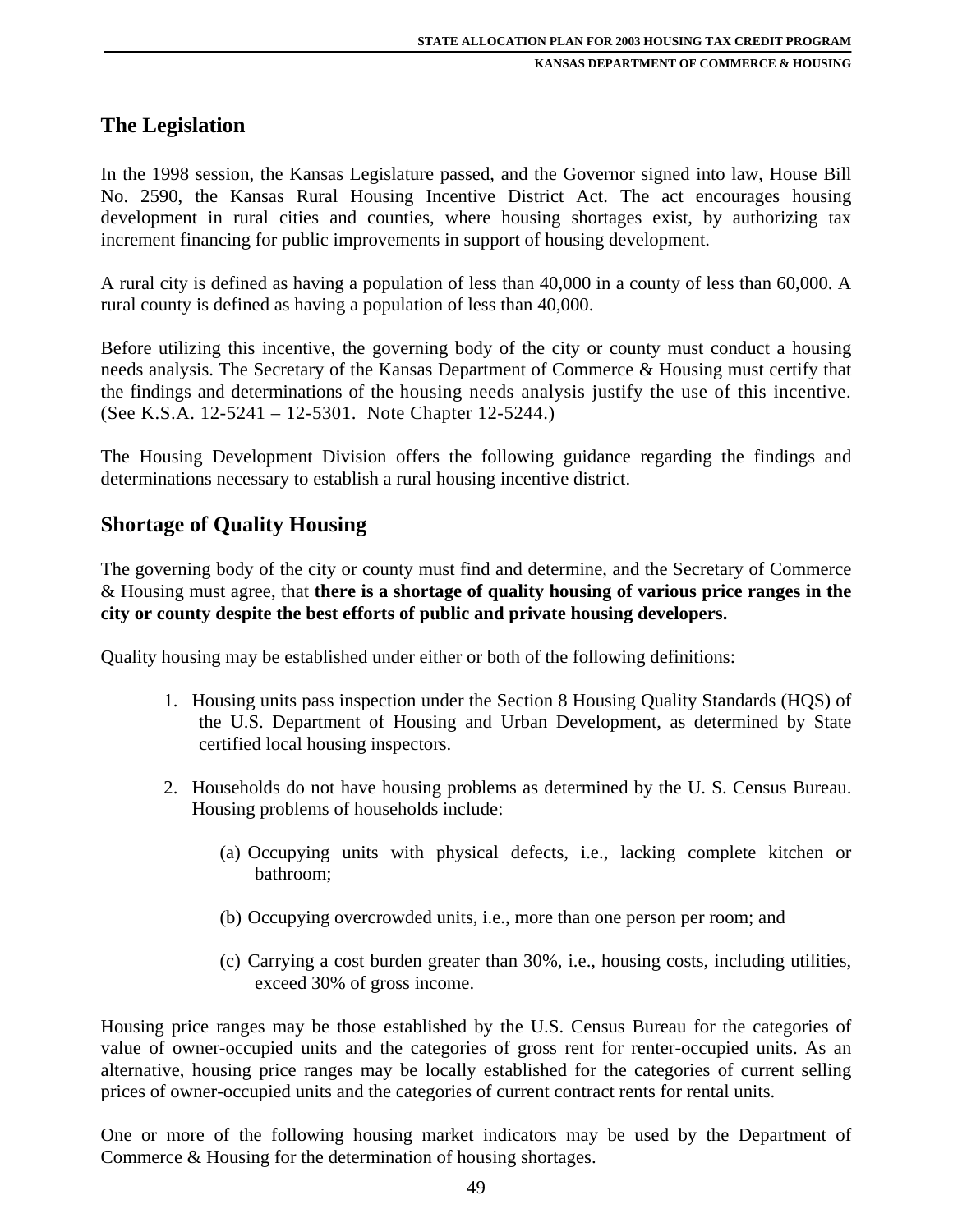# **OWNER-OCCUPIED HOUSING**

| Housing Supply / Demand          | <b>Housing Shortage Indicator</b>                                                                                               |
|----------------------------------|---------------------------------------------------------------------------------------------------------------------------------|
| Vacancy rate                     | Low $(1\%$ of stock or less)                                                                                                    |
| Overcrowding                     | High $(6\% \text{ of stock or more})$                                                                                           |
| Size match                       | Count of large households (6 or more<br>persons) exceeds count of large units (4 or<br>more bedrooms)                           |
| Complete plumbing                | Low (96% of stock or less)                                                                                                      |
| New units (1 year old or less)   | Low $(1.5\% \text{ of stock or less})$                                                                                          |
| Old units (50 years old or more) | High (40% of stock or more)                                                                                                     |
| Price: income match              | Count of households in income category<br>exceeds count of units in price category (units<br>not to exceed 30% of gross income) |

# **RENTAL HOUSING**

| Housing Supply / Demand          | <b>Housing Shortage Indicator</b>                                                                                                 |
|----------------------------------|-----------------------------------------------------------------------------------------------------------------------------------|
| Vacancy rate                     | Low (under $5\%$ of stock)                                                                                                        |
| Size match                       | Count of large households (6 or more persons)<br>exceeds count of large units<br>(4 or more bedrooms)                             |
| Complete plumbing                | Low $(95\% \text{ of stock or less})$                                                                                             |
| New units (1 year old or less)   | Low $(1.0\% \text{ of stock or less})$                                                                                            |
| Old units (50 years old or more) | High (40% of stock or more)                                                                                                       |
| Rent: income match               | Count of households in income<br>category exceeds count of units in rent<br>category (units not to exceed 30% of<br>gross income) |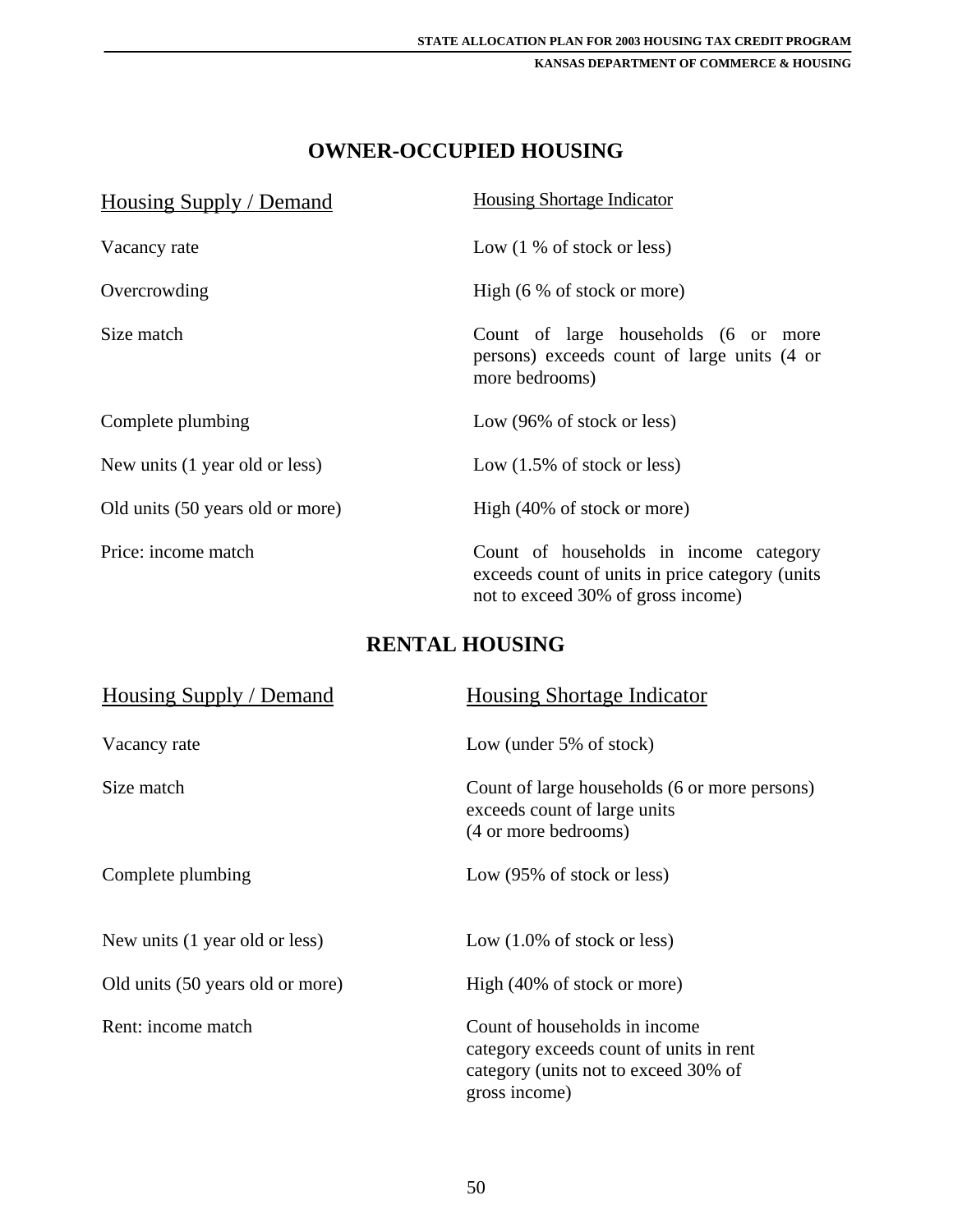U. S. Census data may be used to establish the above indicators of housing shortages. As an alternative, current housing market information may be collected and used for this purpose.

Beyond the present, five-year projections of population, housing supply, and housing demand may be used to anticipate future market conditions. Also, changing housing needs - trends toward an aging population, smaller households, etc. - may alter the housing market of the future.

In the past, the best efforts of public and private housing developers may be documented by the difficulty of the city or county in attracting new businesses and / or the difficulty of investors and lenders in financing new construction or renovation of housing.

## **Persistence of Housing Shortage**

The governing body of the city or county must find and determine, and the Secretary of Commerce & Housing must agree, that **the shortage of quality housing can be expected to persist and that additional financial incentives are necessary in order to encourage the private sector to construct or renovate housing in such city or county.** 

The persistence of a shortage in quality housing may be indicated by relatively low development activity in the housing market. One or more of the following factors may demonstrate low housing development activity:

- 1. The formula of new housing units constructed, minus existing housing units demolished, results in a low net gain (or loss) of residential units.
- 2. Existing housing units, suitable for rehabilitation, are present, but little or no rehabilitation activity is occurring.
- 3. Residential land is available. However, buildable lots or subdivisions have few or no new housing units in the pipeline, i.e., units planned or approved, but without building permits.

The necessity of additional financial incentives for the private sector may be documented by the current shortage of quality housing, the past (best) efforts of housing developers, and / or pro formas showing future housing projects are not financially feasible.

## **Deterrent to Economic Growth**

The governing body of the city or county must find and determine, and the Secretary of Commerce & Housing must agree, that **the shortage of quality housing is a substantial deterrent to the future economic growth and development of such city or county.** 

Economic growth is an increase in the city or county of number of jobs, per capita or median income, employment rate, sales levels, etc. Economic development is the formation of a public/private partnership between local government and community-based organizations to improve the local economy. The partners cooperate to pursue effective strategies of linking public and private investment, supporting the local economy in the regional, national, and global economies.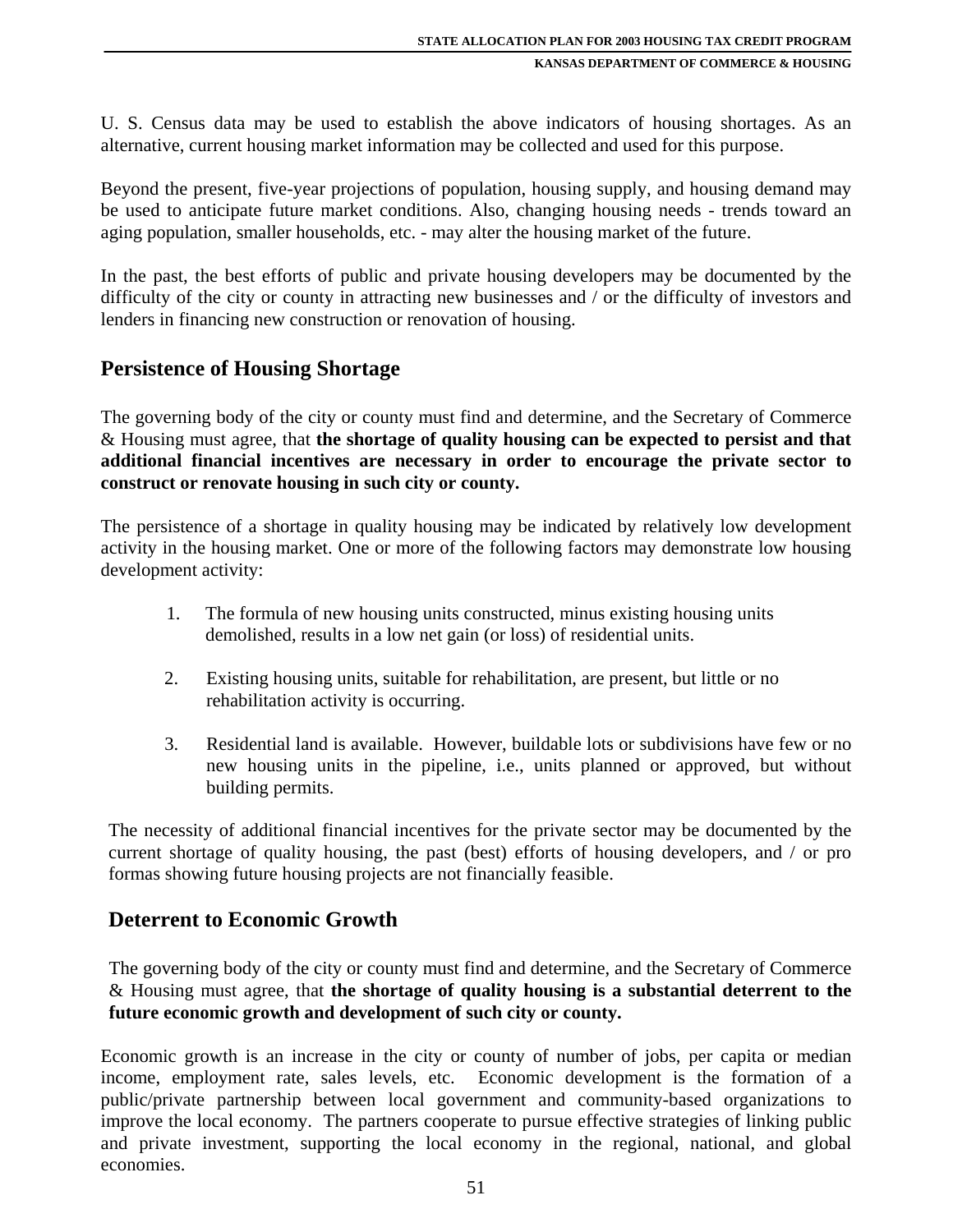Economic growth and development produce employment and income gains, population and household gains. An ongoing shortage of quality housing will not accommodate the corresponding increase in volume and / or level of housing demand. If persuasive, the preceding documentation, ipso facto, will attest that the shortage of quality housing is a substantial deterrent to future economic growth and development.

## **City or County Incentives**

The governing body of the city or county must find and determine, and the Secretary of Commerce & Housing must agree, that **the future economic well being of the city or county depends on the governing body providing additional incentives for the construction or renovation of quality housing in such city or county.** 

Economic well-being is the ability of the city or county to achieve, and sustain, a favorable rate of economic growth. Therefore, the city or county must provide attractive business, education, recreation, and other opportunities. Economic growth brings employment growth. Quality housing attracts employees and fulfills their needs.

If persuasive, the preceding documentation, ipso facto, will attest that the future economic well-being of the city or county depends on the governing body providing additional incentives for the construction or renovation of quality housing.

As a word of caution, a rural housing incentive district, by itself, will not generate economic well-being. Community leadership and non-housing resources, also, will be needed.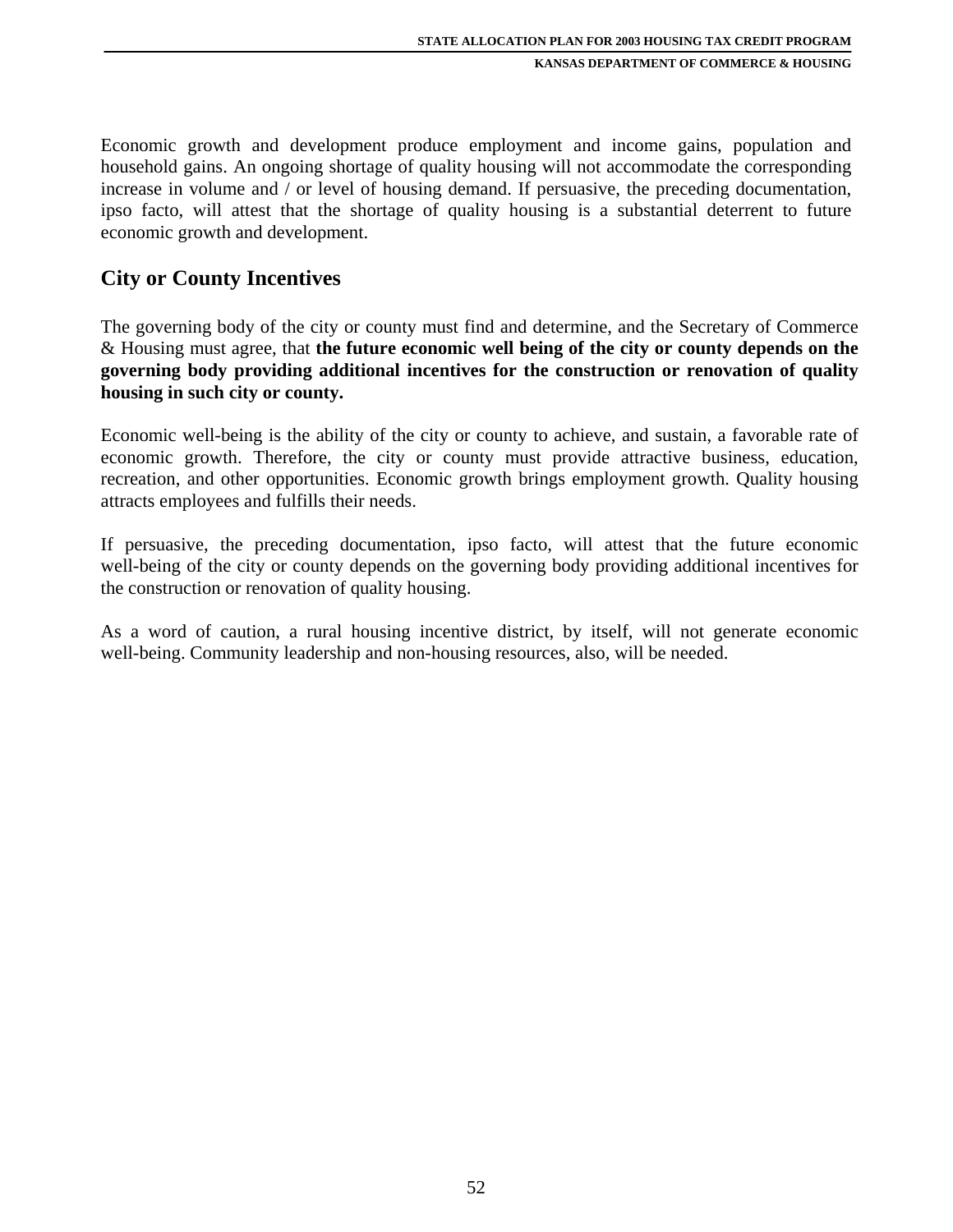## **EXHIBIT I**

## **KANSAS DEPARTMENT OF COMMERCE & HOUSING Housing Development Division**

#### **Fair Housing Activities of Partners**

Fair Housing is the law. See the Kansas Analysis of Impediments to Fair Housing Choice 1997 (AI) and the Kansas Fair Housing Action Plan 1997—2000 (AP).

The Kansas AI identifies six impediments to fair housing, including: (1) difficulty finding accessible housing, (2) lack of fair housing information, (3) biased lending practices, (4) neighborhood opposition, (5) resistance to single parent rentals, and (6) resistance to minority rentals. The Kansas AP identifies fair housing activities to reduce, and if possible, eliminate these impediments.

The Housing Development Division of the Kansas Department of Commerce & Housing hereby asks all of its housing partners to affirmatively further fair housing. Local governments, private developers or owners, and nonprofit organizations receiving housing funds must complete, and verify, a minimum of one fair housing activity per year per loan or grant.

As a guide for housing partners, please see the Kansas AP for a basic list of fair housing activities. Also, please review the supplemental list of fair housing activities below.

## *Fair Housing Activities*

## **Planning, Research, and Development**

- 1. Review, and revise, the local comprehensive land use plan, zoning and subdivision ordinances to promote deconcentration of assisted housing units.
- 2. Offer city/county owned property to developers at nominal costs for the construction of assisted housing units.
- 3. Adopt a city/county code enforcement ordinance requiring landlords to maintain housing properties in a decent, safe, and sanitary condition. Perform inspections. Enforce the code.
- 4. Conduct research to identify low- and moderate-income housing needs, including the needs of minorities, single parent families, and persons with disabilities.
- 5. Prepare and implement a comprehensive housing plan or housing affordability strategy.
- 6. Perform a local analysis of impediments to fair housing choice.
- 7. Reduce or eliminate an identified local impediment to fair housing.

## **Business and Finance**

1. Increase opportunities for minority- and women-owned businesses in real estate sales, housing construction, mortgage lending, and property management.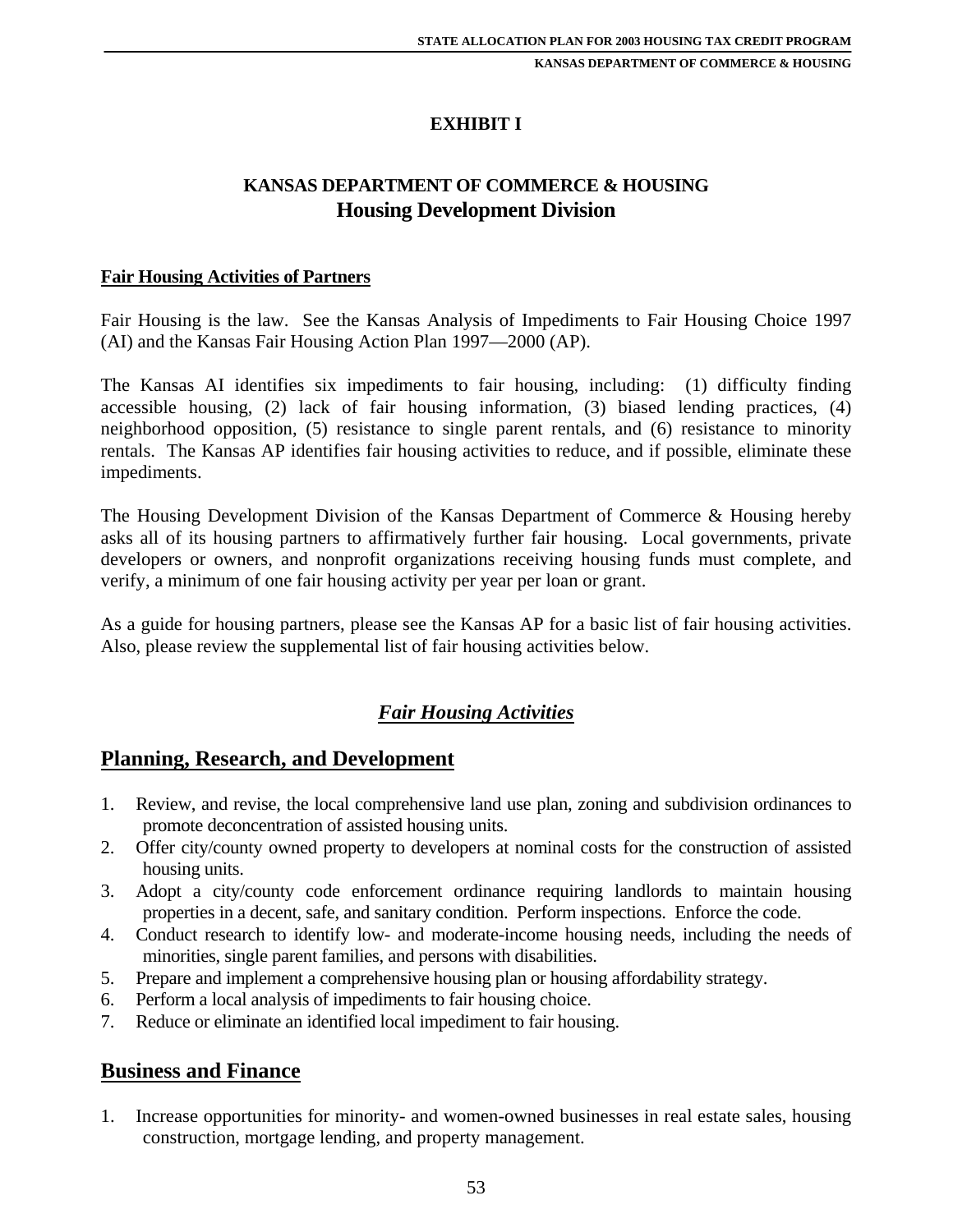- 2. Design an outreach program with housing developers to recruit minorities, women, and lowincome persons for employment.
- 3. Establish a Community Housing Development Organization (CHDO), involving low- income persons, women, and minorities in all aspects of the business.
- 4. Encourage banks and other financial institutions to avoid redlining practices and function as Equal Housing Opportunity lenders.
- 5. Persuade real estate brokers and others to schedule classes on homeownership financing and options for low-income persons, minorities, women, and persons with disabilities.
- 6. Provide housing counseling to help minorities find housing outside areas of concentration.

## **Information and Education**

- 1. Convince the city/county to adopt by resolution the U.S. Fair Housing Act and the Kansas Act Against Discrimination. Distribute these acts to interested citizens.
- 2. Issue a Fair Housing Month Proclamation by the city/county.
- 3. Design radio or television spots for public service announcements on fair housing.
- 4. Display fair housing posters and flyers in grocery stores, public libraries, and other places.
- 5. Publish bilingual fair housing information for non-English speaking residents in the community.
- 6. Organize a class project or art contest in the schools on fair housing.
- 7. Sponsor a fair housing seminar or campaign with churches, schools, and service agencies.
- 8. Contact the Kansas Fair Housing Project Team at the Kansas Department of Commerce & Housing to participate in a workshop on fair housing.

## **Complaints and Remedies**

- 1. Commit the city/county to assist persons experiencing discrimination in housing. When indicated, facilitate the filing of complaints with the U.S. Department of Housing and Urban Development (HUD) or the Kansas Human Rights Commission (KHRC).
- 2. Insert the city/county pledge of support for fair housing in local utility bills; include information on filing housing discrimination complaints.
- 3. Print the HUD and KHRC phone numbers for housing discrimination complaints in the advertising section of the local newspaper.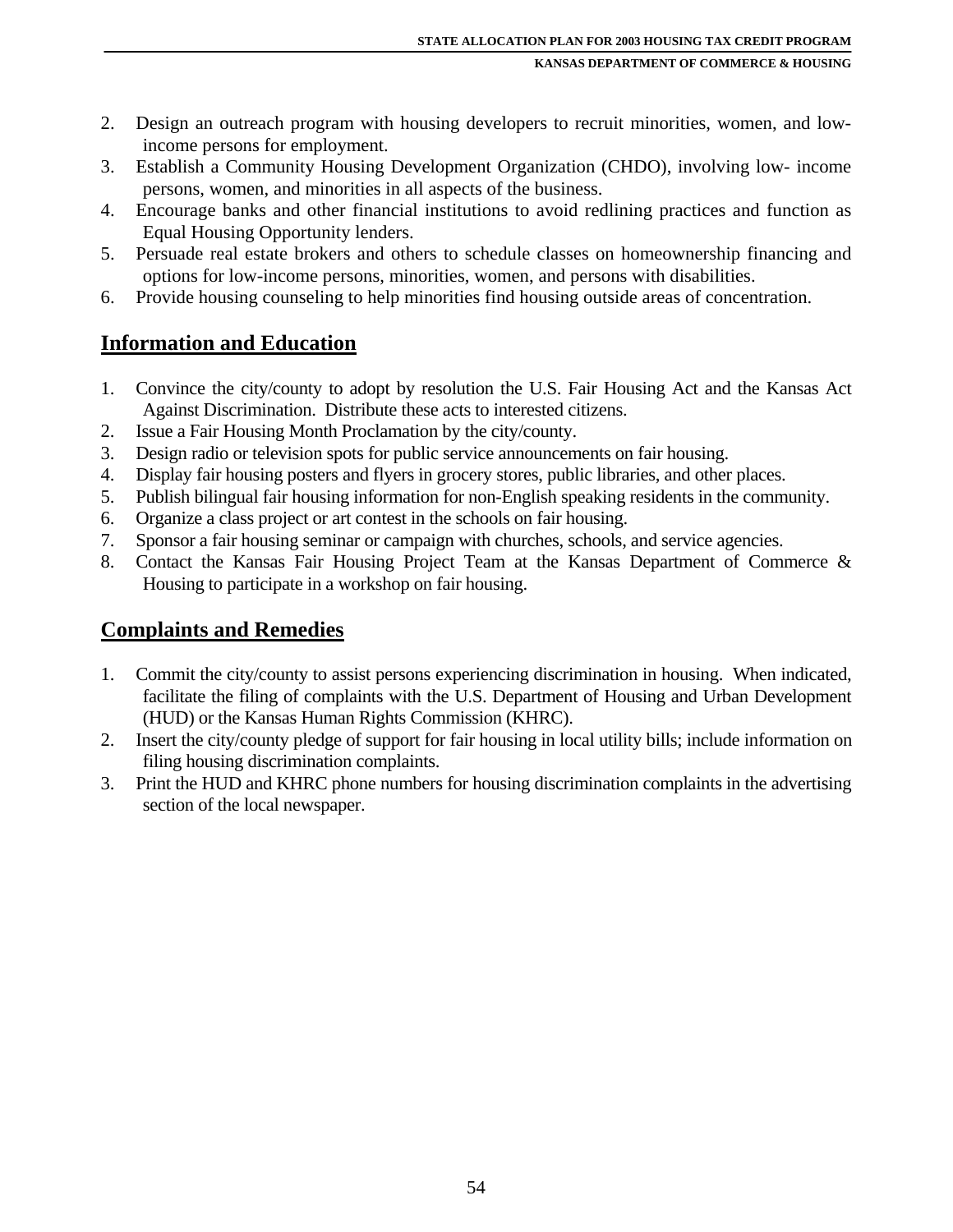| 2001 HUD Maximum Per Unit Subsidy Limit |                    |          |          |          |           |             |
|-----------------------------------------|--------------------|----------|----------|----------|-----------|-------------|
| Zone                                    | <b>High Cost %</b> | $0$ BR   | 1 BR     | 2 BR     | 3 BR      | <b>4 BR</b> |
| Kansas City                             | 183                | \$64,782 | \$74,260 | \$90,300 | \$116,816 | \$128,228   |
| Topeka                                  | 157                | \$55,578 | \$63,709 | \$77,470 | \$100.219 | \$110,010   |
| Wichita                                 | 149                | \$52,746 | \$60,463 | \$73,523 | \$95,113  | \$104,404   |
| Pittsburg                               | 144                | \$50,976 | \$58.434 | \$71,055 | \$91.921  | \$100.901   |
| Salina                                  | 149                | \$52,746 | \$60,463 | \$73,523 | \$95,113  | \$104,404   |
| Garden City                             | 142                | \$50,268 | \$57,622 | \$70,068 | \$90,644  | \$99,499    |

#### **EXHIBIT J**

| <b>Zone</b><br><b>Kansas City</b> | <b>Counties</b><br>Johnson | Leavenworth    | Miami          | Wyandotte  |
|-----------------------------------|----------------------------|----------------|----------------|------------|
| Topeka                            | Atchison                   | <b>Brown</b>   | Doniphan       | Douglas    |
|                                   | Franklin                   | Geary          | Jackson        | Jefferson  |
|                                   | Lyon                       | Marshall       | Morris         | Nemaha     |
|                                   | Osage                      | Pottawatomie   | Riley          | Shawnee    |
|                                   | Wabaunsee                  |                |                |            |
| Pittsburg                         | Allen                      | Anderson       | <b>Bourbon</b> | Cherokee   |
|                                   | Coffey                     | Crawford       | Labette        | Linn       |
|                                   | Montgomery                 | Neosho         | Wilson         | Woodson    |
| Wichita                           | Barber                     | <b>Butler</b>  | Chase          | Chautauqua |
|                                   | Comanche                   | Cowley         | Elk            | Greenwood  |
|                                   | Harper                     | Harvey         | Kingman        | Kiowa      |
|                                   | Marion                     | McPherson      | Pratt          | Reno       |
|                                   | Rice                       | Sedgwick       | Sumner         |            |
| Salina                            | <b>Barton</b>              | Clay           | Cloud          | Dickinson  |
|                                   | Edwards                    | Ellis          | Ellsworth      | Jewell     |
|                                   | Lincoln                    | Mitchell       | Osborne        | Ottawa     |
|                                   | Pawnee                     | Phillips       | Republic       | Rooks      |
|                                   | Rush                       | Russell        | Saline         | Smith      |
|                                   | Stafford                   | Washington     |                |            |
| Garden City                       | Cheyenne                   | Clark          | Decatur        | Finney     |
|                                   | Ford                       | Gove           | Graham         | Grant      |
|                                   | Gray                       | Greeley        | Hamilton       | Haskell    |
|                                   | Hodgeman                   | Kearny         | Lane           | Logan      |
|                                   | Meade                      | Morton         | <b>Ness</b>    | Norton     |
|                                   | Rawlins                    | Scott          | Seward         | Sheridan   |
|                                   | Sherman                    | <b>Stanton</b> | <b>Stevens</b> | Thomas     |
|                                   | Trego                      | Wallace        | Wichita        |            |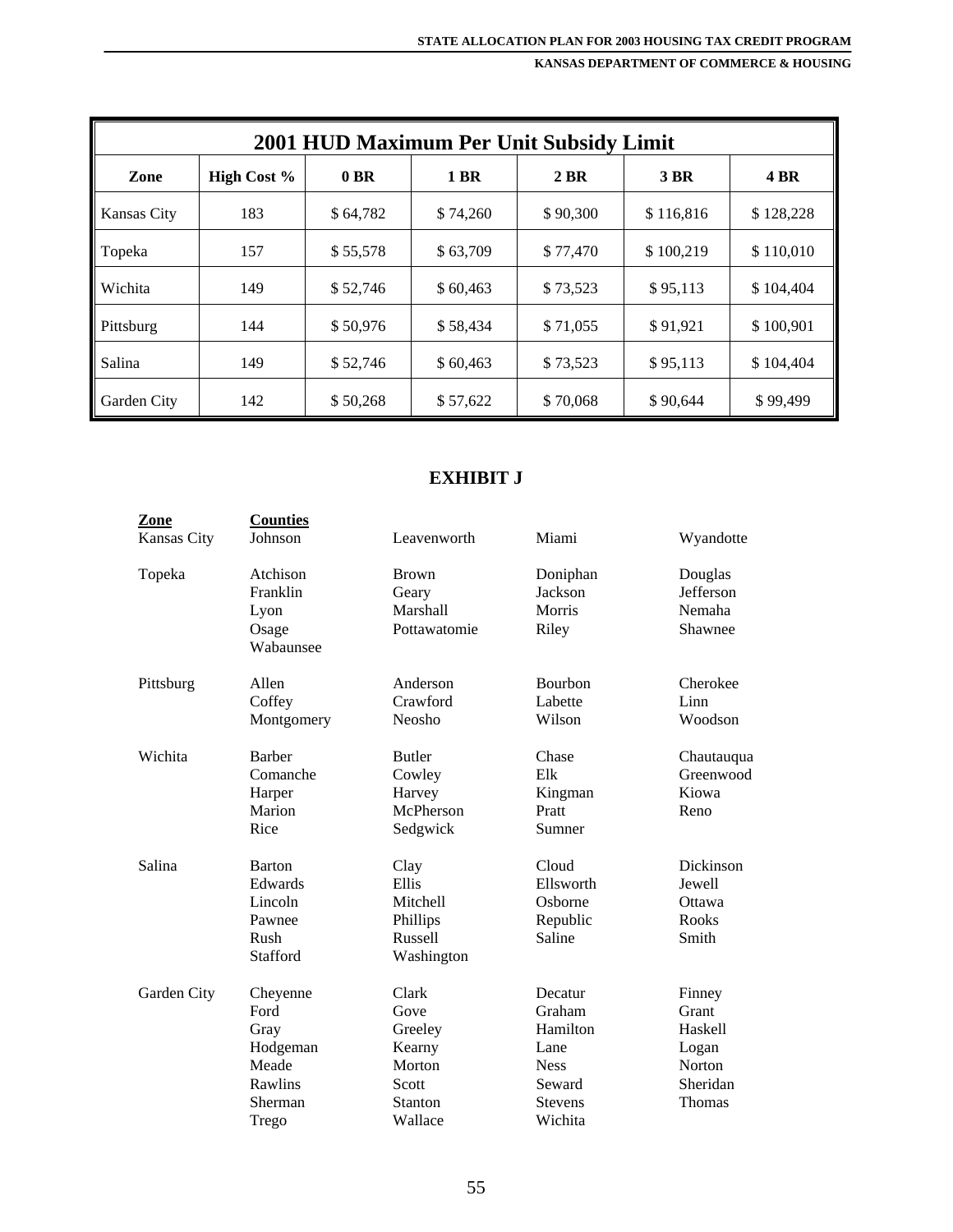|                                                                                                                         |  | <b>EXHIBIT K</b>                                                                                                                                                                                                                                                                                                                                                                                                                                                                                                                                                                                                                                     |                                                                                                                                                                                                                                                                                                                                                                                                                                                                                                                                                                                                                   |                                     |                                               |  |
|-------------------------------------------------------------------------------------------------------------------------|--|------------------------------------------------------------------------------------------------------------------------------------------------------------------------------------------------------------------------------------------------------------------------------------------------------------------------------------------------------------------------------------------------------------------------------------------------------------------------------------------------------------------------------------------------------------------------------------------------------------------------------------------------------|-------------------------------------------------------------------------------------------------------------------------------------------------------------------------------------------------------------------------------------------------------------------------------------------------------------------------------------------------------------------------------------------------------------------------------------------------------------------------------------------------------------------------------------------------------------------------------------------------------------------|-------------------------------------|-----------------------------------------------|--|
| Form 8821                                                                                                               |  |                                                                                                                                                                                                                                                                                                                                                                                                                                                                                                                                                                                                                                                      |                                                                                                                                                                                                                                                                                                                                                                                                                                                                                                                                                                                                                   |                                     | OMB No. 1545-1156<br>For IRS Use Only         |  |
| <b>Tax Information Authorization</b><br>(Rev. January 2000)                                                             |  |                                                                                                                                                                                                                                                                                                                                                                                                                                                                                                                                                                                                                                                      |                                                                                                                                                                                                                                                                                                                                                                                                                                                                                                                                                                                                                   |                                     | Received by:                                  |  |
| Department of the Treasury<br>$\blacktriangleright$ if this authorization is not signed and dated, it will be returned. |  |                                                                                                                                                                                                                                                                                                                                                                                                                                                                                                                                                                                                                                                      |                                                                                                                                                                                                                                                                                                                                                                                                                                                                                                                                                                                                                   |                                     | Nama<br>Telephone :                           |  |
| Internal Revanue Service                                                                                                |  |                                                                                                                                                                                                                                                                                                                                                                                                                                                                                                                                                                                                                                                      |                                                                                                                                                                                                                                                                                                                                                                                                                                                                                                                                                                                                                   |                                     | <b>Function</b>                               |  |
| 1 Taxpayer information.<br>Taxpayer name(s) and address (please type or print)                                          |  |                                                                                                                                                                                                                                                                                                                                                                                                                                                                                                                                                                                                                                                      | Social security number(s)                                                                                                                                                                                                                                                                                                                                                                                                                                                                                                                                                                                         |                                     | Date<br><b>Employer identification number</b> |  |
|                                                                                                                         |  |                                                                                                                                                                                                                                                                                                                                                                                                                                                                                                                                                                                                                                                      |                                                                                                                                                                                                                                                                                                                                                                                                                                                                                                                                                                                                                   |                                     |                                               |  |
|                                                                                                                         |  |                                                                                                                                                                                                                                                                                                                                                                                                                                                                                                                                                                                                                                                      |                                                                                                                                                                                                                                                                                                                                                                                                                                                                                                                                                                                                                   |                                     |                                               |  |
|                                                                                                                         |  |                                                                                                                                                                                                                                                                                                                                                                                                                                                                                                                                                                                                                                                      | Daytime telephone number                                                                                                                                                                                                                                                                                                                                                                                                                                                                                                                                                                                          |                                     | Plan number (if applicable)                   |  |
|                                                                                                                         |  |                                                                                                                                                                                                                                                                                                                                                                                                                                                                                                                                                                                                                                                      |                                                                                                                                                                                                                                                                                                                                                                                                                                                                                                                                                                                                                   |                                     |                                               |  |
| 2 Appointee.                                                                                                            |  |                                                                                                                                                                                                                                                                                                                                                                                                                                                                                                                                                                                                                                                      |                                                                                                                                                                                                                                                                                                                                                                                                                                                                                                                                                                                                                   |                                     |                                               |  |
| Name and address (please type or print)                                                                                 |  |                                                                                                                                                                                                                                                                                                                                                                                                                                                                                                                                                                                                                                                      | Fax No. 1<br>Check if new:<br>Address<br>H<br>Telephone No.                                                                                                                                                                                                                                                                                                                                                                                                                                                                                                                                                       |                                     |                                               |  |
| the tax matters listed on this line.                                                                                    |  | 3 Tax matters. The appointee is authorized to inspect and/or receive confidential tax information in any office of the IRS for                                                                                                                                                                                                                                                                                                                                                                                                                                                                                                                       |                                                                                                                                                                                                                                                                                                                                                                                                                                                                                                                                                                                                                   |                                     |                                               |  |
| (a)                                                                                                                     |  | (b)                                                                                                                                                                                                                                                                                                                                                                                                                                                                                                                                                                                                                                                  |                                                                                                                                                                                                                                                                                                                                                                                                                                                                                                                                                                                                                   |                                     |                                               |  |
| Type of Tax<br>(Income, Employment, Excise, etc.)                                                                       |  | Tax Form Number<br>(1040, 941, 720, etc.)                                                                                                                                                                                                                                                                                                                                                                                                                                                                                                                                                                                                            | (c)<br>Year(s) or Period(s)                                                                                                                                                                                                                                                                                                                                                                                                                                                                                                                                                                                       |                                     | (d)<br>Specific Tax Matters (see instr.)      |  |
|                                                                                                                         |  |                                                                                                                                                                                                                                                                                                                                                                                                                                                                                                                                                                                                                                                      |                                                                                                                                                                                                                                                                                                                                                                                                                                                                                                                                                                                                                   |                                     |                                               |  |
|                                                                                                                         |  |                                                                                                                                                                                                                                                                                                                                                                                                                                                                                                                                                                                                                                                      |                                                                                                                                                                                                                                                                                                                                                                                                                                                                                                                                                                                                                   |                                     |                                               |  |
| if you checked this box, skip lines 5 and 6.<br>check this box                                                          |  | 4 Specific use not recorded on Centralized Authorization File (CAF). If the tax information authorization is for a specific use<br>not recorded on CAF, check this box. (See the Instructions on page 2.)<br>5 Disclosure of tax information (you must check the box on line 5a or b unless the box on line 4 is checked):<br>a If you want copies of tax information, notices, and other written communications sent to the appointee on an ongoing basis,                                                                                                                                                                                          | a carried and a carried and a carried and                                                                                                                                                                                                                                                                                                                                                                                                                                                                                                                                                                         |                                     |                                               |  |
|                                                                                                                         |  | b If you do not want any copies of notices or communications sent to your appointee, check this box                                                                                                                                                                                                                                                                                                                                                                                                                                                                                                                                                  |                                                                                                                                                                                                                                                                                                                                                                                                                                                                                                                                                                                                                   |                                     |                                               |  |
| check this box .                                                                                                        |  | 6 Retention/revocation of tax information authorizations. This tax information authorization automatically revokes all prior<br>authorizations for the same tax matters you listed above on line 3 unless you checked the box on line 4. If you do not want to<br>revoke a prior tax information authorization, you MUST attach a copy of any authorizations you want to remain in effect AND<br>To revoke this tax information authorization, see the instructions on page 2.                                                                                                                                                                       |                                                                                                                                                                                                                                                                                                                                                                                                                                                                                                                                                                                                                   | the contract of the contract of the |                                               |  |
|                                                                                                                         |  | 7 Signature of taxpayer(s). If a tax matter applies to a joint return, either husband or wife must sign. If signed by a corporate<br>officer, partner, guardian, executor, receiver, administrator, trustee, or party other than the taxpayer, I certify that I have the<br>authority to execute this form with respect to the tax matters/periods covered.                                                                                                                                                                                                                                                                                          |                                                                                                                                                                                                                                                                                                                                                                                                                                                                                                                                                                                                                   |                                     |                                               |  |
|                                                                                                                         |  |                                                                                                                                                                                                                                                                                                                                                                                                                                                                                                                                                                                                                                                      |                                                                                                                                                                                                                                                                                                                                                                                                                                                                                                                                                                                                                   |                                     |                                               |  |
| Signature                                                                                                               |  | Date                                                                                                                                                                                                                                                                                                                                                                                                                                                                                                                                                                                                                                                 | Signature                                                                                                                                                                                                                                                                                                                                                                                                                                                                                                                                                                                                         |                                     | Date                                          |  |
| Print Name                                                                                                              |  | Title (if applicable)                                                                                                                                                                                                                                                                                                                                                                                                                                                                                                                                                                                                                                | Print Name                                                                                                                                                                                                                                                                                                                                                                                                                                                                                                                                                                                                        |                                     | Title (if applicable)                         |  |
| <b>General Instructions</b>                                                                                             |  |                                                                                                                                                                                                                                                                                                                                                                                                                                                                                                                                                                                                                                                      | Use Form 56, Notice Concerning Fiduciary Relationship, to notify                                                                                                                                                                                                                                                                                                                                                                                                                                                                                                                                                  |                                     |                                               |  |
| Section references are to the Internal Revenue Code unless<br>otherwise noted.                                          |  | Purpose of form, Form 8821 authorizes any individual, corporation,                                                                                                                                                                                                                                                                                                                                                                                                                                                                                                                                                                                   | the IRS of the existence of a fiduciary relationship. A fiduciary<br>(trustee, executor, administrator, receiver, or guardian) stands in the<br>position of a taxpayer and acts as the taxpayer. Therefore, a<br>fiduciary does not act as an appointee and should not file Form                                                                                                                                                                                                                                                                                                                                  |                                     |                                               |  |
| you, use F <b>orm 2848,</b> Power of Attorney and Declaration of<br>Representative.                                     |  | firm, organization, or partnership you designate to inspect and/or<br>receive your confidential information in any office of the IRS for the<br>type of tax and the years or periods you list on this form. You may<br>file your own tax information authorization without using Form 8821,<br>but it must include all the information that is requested on the form.<br>Form 8821 does not authorize your appointee to advocate your<br>position with respect to the Federal tax laws; to execute waivers,<br>consents, or closing agreements; or to otherwise represent you<br>before the IRS. If you want to authorize an individual to represent | 8821. If a fiduciary wishes to authorize an appointee to inspect<br>and/or receive confidential tax information on behalf of the fiduciary,<br>Form 8821 must be filed and signed by the fiduciary acting in the<br>position of the taxpayer.<br>Taxpayer identification numbers (TINs). TiNs are used to identify<br>taxpayer information with corresponding tax returns. It is important<br>that you furnish correct names, social security numbers (SSNs),<br>Individual taxpayer identification numbers (ITINs), or employer<br>identification numbers (EINs) so that the IRS can respond to your<br>request. |                                     |                                               |  |
|                                                                                                                         |  | For Privacy Act and Paperwork Reduction Act Notice, see page 2.                                                                                                                                                                                                                                                                                                                                                                                                                                                                                                                                                                                      | Cat. No. 11596P                                                                                                                                                                                                                                                                                                                                                                                                                                                                                                                                                                                                   |                                     | Form 8821 (Rev. 1-2000)                       |  |